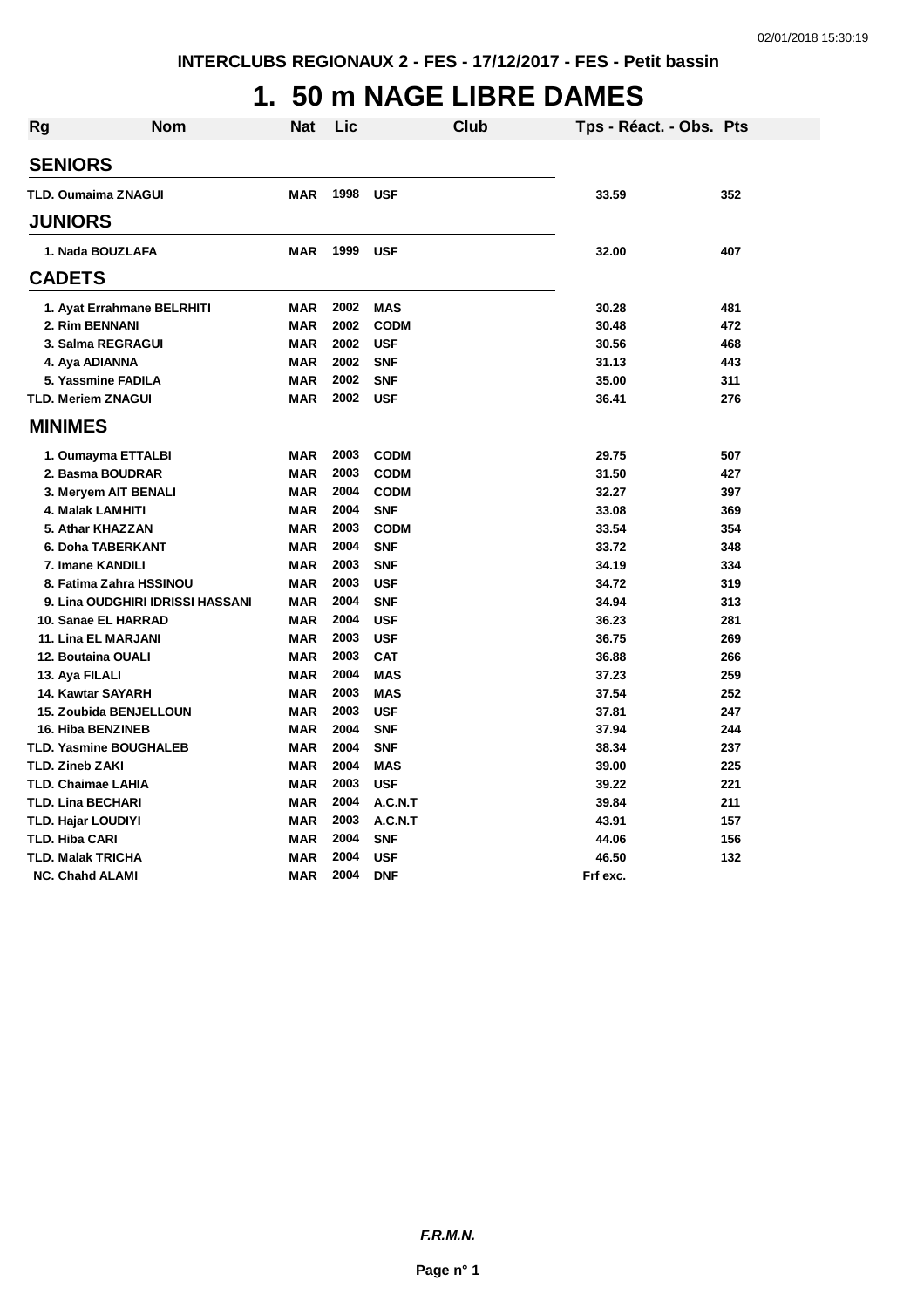### **2. 50 m NAGE LIBRE MESSIEURS**

| Rg | <b>Nom</b>                                         | <b>Nat</b>               | Lic          |                          | Club | Tps - Réact. - Obs. Pts |            |
|----|----------------------------------------------------|--------------------------|--------------|--------------------------|------|-------------------------|------------|
|    | <b>SENIORS</b>                                     |                          |              |                          |      |                         |            |
|    | 1. Mehdi SLAOUI                                    | MAR                      | 1990         | <b>USF</b>               |      | 26.38                   | 498        |
|    | 2. Karim AMARTI                                    | <b>MAR</b>               | 1998         | <b>USF</b>               |      | 26.95                   | 467        |
|    | <b>JUNIORS</b>                                     |                          |              |                          |      |                         |            |
|    | <b>1. Sami HAMOUCHANE</b>                          | MAR                      | 2000         | <b>CODM</b>              |      | 25.35                   | 561        |
|    | 2. Ali SADOUK                                      | <b>MAR</b>               | 1999         | <b>USF</b>               |      | 25.68                   | 540        |
|    | 3. Hamza BENNOUNA                                  | <b>MAR</b>               | 2000         | <b>USF</b>               |      | 26.47                   | 493        |
|    | <b>CADETS</b>                                      |                          |              |                          |      |                         |            |
|    | 1. Med Yassine BOUKHARI                            | MAR                      | 2001         | <b>CODM</b>              |      | 24.34                   | 634        |
|    | 2. Monssif Hamza TIJARI                            | <b>MAR</b>               | 2002         | <b>CODM</b>              |      | 25.78                   | 533        |
|    | 3. Yassine EL OMARI                                | <b>MAR</b>               | 2002         | <b>MAS</b>               |      | 26.41                   | 496        |
|    | 4. Abdellah KHARKHACH                              | <b>MAR</b>               | 2001         | <b>USF</b>               |      | 26.80                   | 475        |
|    | 5. Driss BENCHEIKH                                 | <b>MAR</b>               | 2001         | <b>USF</b>               |      | 27.19                   | 455        |
|    | 6. Omar FILALI                                     | <b>MAR</b>               | 2001         | <b>USF</b>               |      | 27.25                   | 452        |
|    | 7. Ismail EL HAMOUMI                               | MAR                      | 2002         | <b>USF</b>               |      | 27.95                   | 418        |
|    | 8. Youssef EL YAZAMI ADLI                          | <b>MAR</b>               | 2002         | <b>USF</b>               |      | 28.38                   | 400        |
|    | 9. Othman RASSI                                    | <b>MAR</b>               | 2002         | <b>UNO</b>               |      | 28.59                   | 391        |
|    | 10. El Mehdi ELKAMYA                               | <b>MAR</b>               | 2002         | <b>SNF</b>               |      | 29.47                   | 357        |
|    | 11. Mohamed RASSI                                  | <b>MAR</b>               | 2002         | <b>UNO</b>               |      | 30.53                   | 321        |
|    | 12. Aymane SIAHMED OUALI                           | <b>MAR</b>               | 2002         | <b>SNF</b>               |      | 30.80                   | 313        |
|    | 13. Ahmed Adam BOUMLIK                             | <b>MAR</b>               | 2002         | <b>USF</b>               |      | 30.84                   | 311        |
|    | <b>14. Youssef BAHIDA</b>                          | <b>MAR</b>               | 2002         | <b>UNO</b>               |      | 31.46                   | 293        |
|    | TLD. Yassir AKOUIBAA                               | <b>MAR</b>               | 2002         | A.C.N.T                  |      | 35.70                   | 201        |
|    | <b>TLD. Mohammed Ayoub SAIDI</b>                   | <b>MAR</b>               | 2002         | <b>SNF</b>               |      | 36.04                   | 195        |
|    | <b>MINIMES</b>                                     |                          |              |                          |      |                         |            |
|    | 1. Adnane BENADADA                                 | <b>MAR</b>               | 2003         | <b>SNF</b>               |      | 27.07                   | 461        |
|    | 2. Walid DEQQAOUI                                  | <b>MAR</b>               | 2003         | <b>USF</b>               |      | 27.22                   | 453        |
|    | 3. Mahmoud AYOUBI                                  | <b>MAR</b>               | 2004         | <b>CODM</b>              |      | 27.84                   | 423        |
|    | 4. Ayman MEFETTAR                                  | <b>MAR</b>               | 2003         | <b>SNF</b>               |      | 28.17                   | 409        |
|    | 5. Mohammed MOUISSE                                | MAR                      | 2004         | <b>USF</b>               |      | 28.39                   | 399        |
|    | <b>6. Anass KEMMOUNE</b>                           | MAR                      | 2003         | <b>SNF</b>               |      | 28.97                   | 376        |
|    | 7. Ahmed Yassine SAIDI                             | MAR                      | 2004         | <b>UNO</b>               |      | 29.13                   | 370        |
|    | 8. Abdellah ESSONNI                                | MAR                      | 2004         | <b>CODM</b>              |      | 30.43                   | 324        |
|    | 9. Ilyass REMMANE                                  | <b>MAR</b>               | 2003         | <b>UNO</b>               |      | 31.09                   | 304        |
|    | 10. Youssef KADIRI HASSANI                         | <b>MAR</b>               | 2003         | <b>SNF</b>               |      | 31.25                   | 299        |
|    | 11. Soufiane AZFAR                                 | <b>MAR</b>               | 2004         | <b>USF</b>               |      | 31.28                   | 298        |
|    | 12. Mohammed Amine CHETOUANE                       | <b>MAR</b>               | 2003         | <b>UNO</b>               |      | 31.34                   | 297        |
|    | 13. Ilyas ES SAHELY                                | MAR                      | 2003         | <b>SNF</b>               |      | 31.44                   | 294        |
|    | <b>14. Youssef SAIDI</b>                           | MAR                      | 2003         | <b>SNF</b>               |      | 31.46                   | 293        |
|    | 15. Walid RHZAL                                    | <b>MAR</b>               | 2003<br>2004 | <b>UNO</b>               |      | 31.64                   | 288        |
|    | <b>16. Othmane ZAITOUNE</b><br>17. Salmane DKHISSI | <b>MAR</b><br><b>MAR</b> | 2004         | <b>MAS</b><br><b>USF</b> |      | 32.18<br>32.85          | 274<br>258 |
|    | 18. Yassine NAIMI                                  | <b>MAR</b>               | 2004         | U.S.O                    |      | 33.34                   | 246        |
|    | <b>19. Omar KHERCHOUCH</b>                         | MAR                      | 2003         | U.S.O                    |      | 33.59                   | 241        |
|    | 20. Mohamed Chawki AYACH                           | MAR                      | 2003         | CAT                      |      | 33.72                   | 238        |
|    | 21. Ilyas CHEKKORI                                 | <b>MAR</b>               | 2004         | <b>SNF</b>               |      | 33.91                   | 234        |
|    | 22. Saad DEQQAOUI                                  | <b>MAR</b>               | 2003         | <b>USF</b>               |      | 33.96                   | 233        |
|    | 23. Alae Eddine RAFTANI                            | <b>MAR</b>               | 2003         | <b>SNF</b>               |      | 34.72                   | 218        |
|    | 24. Abderrahmane AMMARA                            | <b>MAR</b>               | 2003         | <b>CAT</b>               |      | 35.34                   | 207        |
|    | TLD. Yassine MAKNASSI SALIME                       | <b>MAR</b>               | 2004         | <b>MAS</b>               |      | 36.69                   | 185        |
|    | TLD. Wassim BOUKA                                  | MAR                      | 2004         | A.C.N.T                  |      | 39.34                   | 150        |
|    | <b>NC. Yasser ELMAMOUN</b>                         | <b>MAR</b>               | 2003         | <b>CODM</b>              |      | Dsq FD                  | 0          |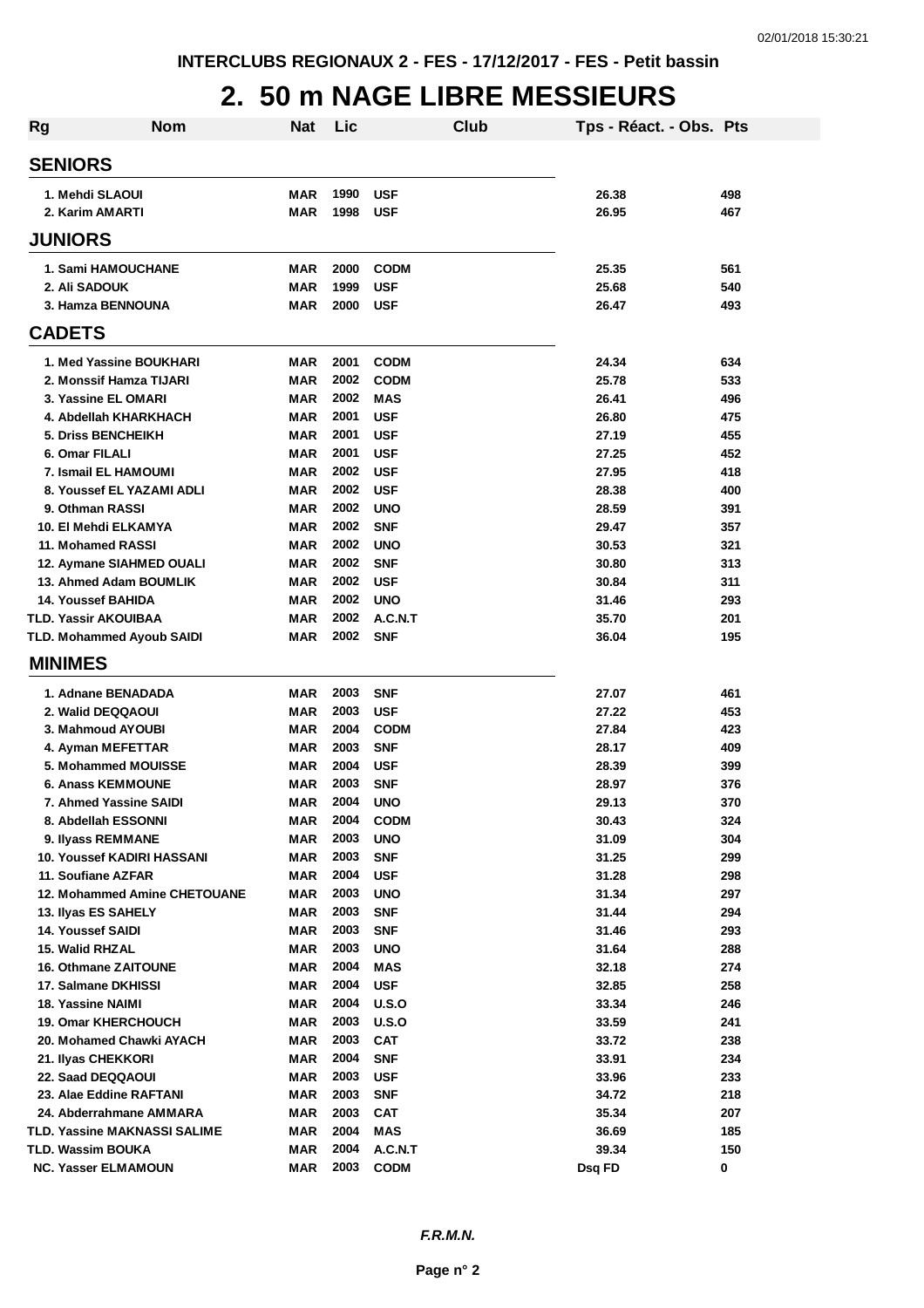# **3. 200 m DOS DAMES**

| Rg                      | <b>Nom</b> | Nat        | Lic. |             | Club | Tps - Réact. - Obs. Pts |     |
|-------------------------|------------|------------|------|-------------|------|-------------------------|-----|
| <b>JUNIORS</b>          |            |            |      |             |      |                         |     |
| 1. Nada BOUZLAFA        |            | <b>MAR</b> | 1999 | <b>USF</b>  |      | 3:02.81                 | 312 |
| <b>CADETS</b>           |            |            |      |             |      |                         |     |
| 1. Oumnia OUFRID        |            | <b>MAR</b> | 2001 | <b>CODM</b> |      | 2:37.91                 | 484 |
| 2. Rim BENNANI          |            | <b>MAR</b> | 2002 | <b>CODM</b> |      | 2:45.53                 | 421 |
| <b>MINIMES</b>          |            |            |      |             |      |                         |     |
| 1. Maroua LAISSAOUI     |            | <b>MAR</b> | 2004 | <b>CODM</b> |      | 2:44.28                 | 430 |
| 2. Abrare BELRHITI      |            | <b>MAR</b> | 2004 | <b>SNF</b>  |      | 2:48.03                 | 402 |
| 3. Fatima Zahra LAKTATI |            | <b>MAR</b> | 2004 | <b>MAS</b>  |      | 2:51.95                 | 375 |
| 4. Basma KADI           |            | <b>MAR</b> | 2004 | <b>CODM</b> |      | 2:52.28                 | 373 |
| 5. Basma BOUDRAR        |            | <b>MAR</b> | 2003 | <b>CODM</b> |      | 2:53.75                 | 364 |
| 6. Salma Rhitta ZOUITEN |            | <b>MAR</b> | 2004 | <b>MAS</b>  |      | 3:22.07                 | 231 |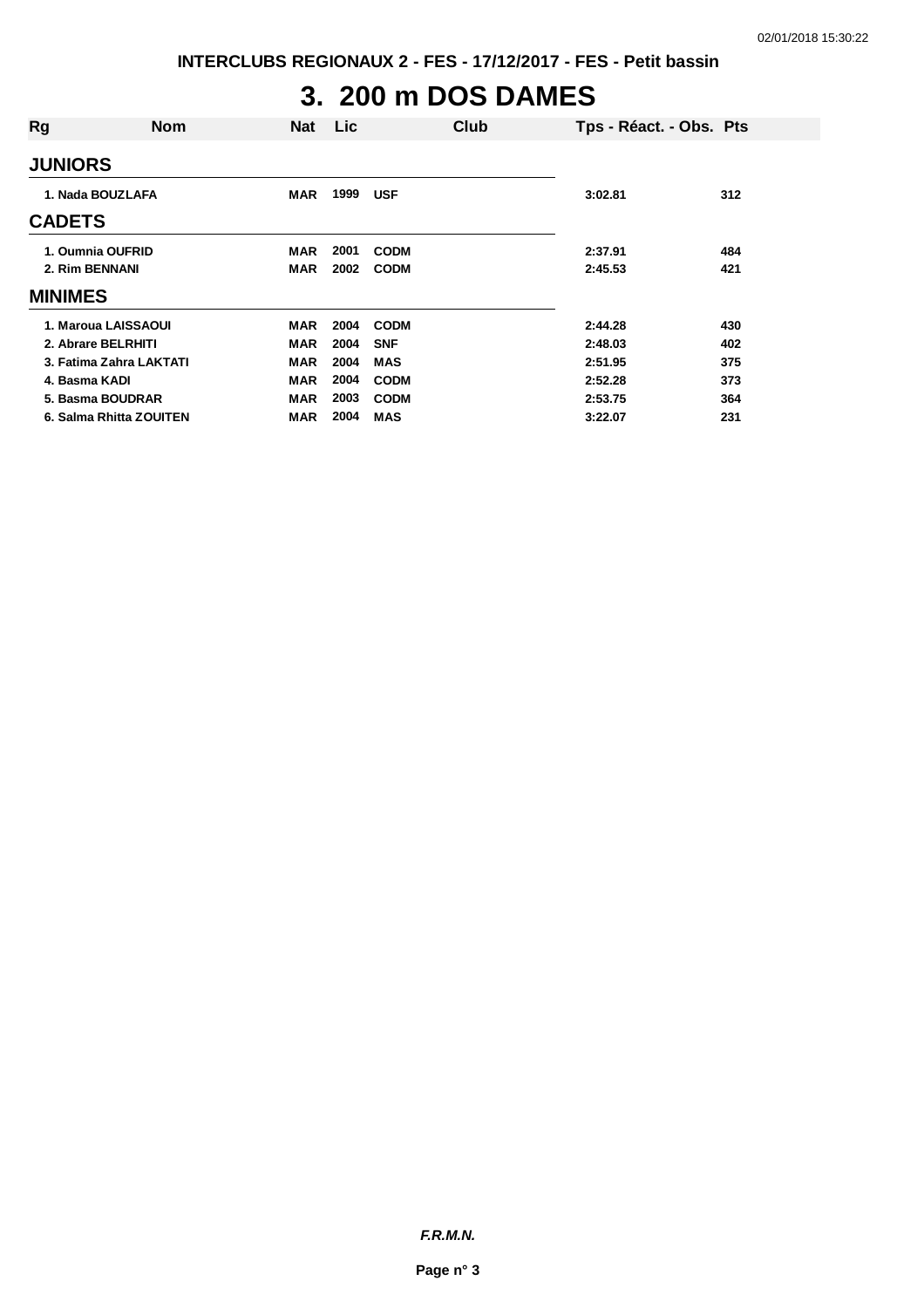## **4. 200 m DOS MESSIEURS**

| <b>Rg</b> | <b>Nom</b>                  | <b>Nat</b> | Lic  | Club        | Tps - Réact. - Obs. Pts |     |
|-----------|-----------------------------|------------|------|-------------|-------------------------|-----|
|           | <b>SENIORS</b>              |            |      |             |                         |     |
|           | 1. Khalil ISMAILI           | <b>MAR</b> | 1998 | <b>CODM</b> | 2:41.10                 | 335 |
|           | <b>JUNIORS</b>              |            |      |             |                         |     |
|           | 1. El Mehdi SMOUNI          | <b>MAR</b> | 2000 | <b>CODM</b> | 2:22.57                 | 483 |
|           | 2. Akram Oussama ARROUD     | <b>MAR</b> | 2000 | <b>CODM</b> | 2:32.22                 | 397 |
|           | <b>CADETS</b>               |            |      |             |                         |     |
|           | 1. Abdeljabbar REGRAGUI     | <b>MAR</b> | 2001 | <b>CODM</b> | 2:14.00                 | 582 |
|           | 2. Ilyas BOUDENE            | <b>MAR</b> | 2001 | <b>MAS</b>  | 2:36.57                 | 365 |
|           | 3. Ismail EL HAMOUMI        | <b>MAR</b> | 2002 | <b>USF</b>  | 2:44.67                 | 313 |
|           | 4. El Mehdi ELKAMYA         | <b>MAR</b> | 2002 | <b>SNF</b>  | 2:46.13                 | 305 |
|           | <b>MINIMES</b>              |            |      |             |                         |     |
|           | 1. Adam SEDDOUK             | <b>MAR</b> | 2003 | <b>CODM</b> | 2:32.52                 | 395 |
|           | 2. Mohammed MOUISSE         | <b>MAR</b> | 2004 | <b>USF</b>  | 2:36.58                 | 365 |
|           | 3. Mahmoud AYOUBI           | <b>MAR</b> | 2004 | <b>CODM</b> | 2:37.94                 | 355 |
|           | 4. Mohamed Mounib TOUATI    | <b>MAR</b> | 2003 | <b>CODM</b> | 2:43.76                 | 319 |
|           | 5. Yassir BOUKHDIMI         | <b>MAR</b> | 2003 | <b>CODM</b> | 2:48.41                 | 293 |
|           | 6. Soufiane AZFAR           | <b>MAR</b> | 2004 | <b>USF</b>  | 2:49.46                 | 288 |
|           | 7. Mohammed Amine CHETOUANE | <b>MAR</b> | 2003 | <b>UNO</b>  | 2:58.63                 | 245 |
|           | 8. Ilyass REMMANE           | <b>MAR</b> | 2003 | <b>UNO</b>  | 3:03.44                 | 227 |
|           | 9. Omar KHERCHOUCH          | <b>MAR</b> | 2003 | U.S.O       | 3:14.03                 | 191 |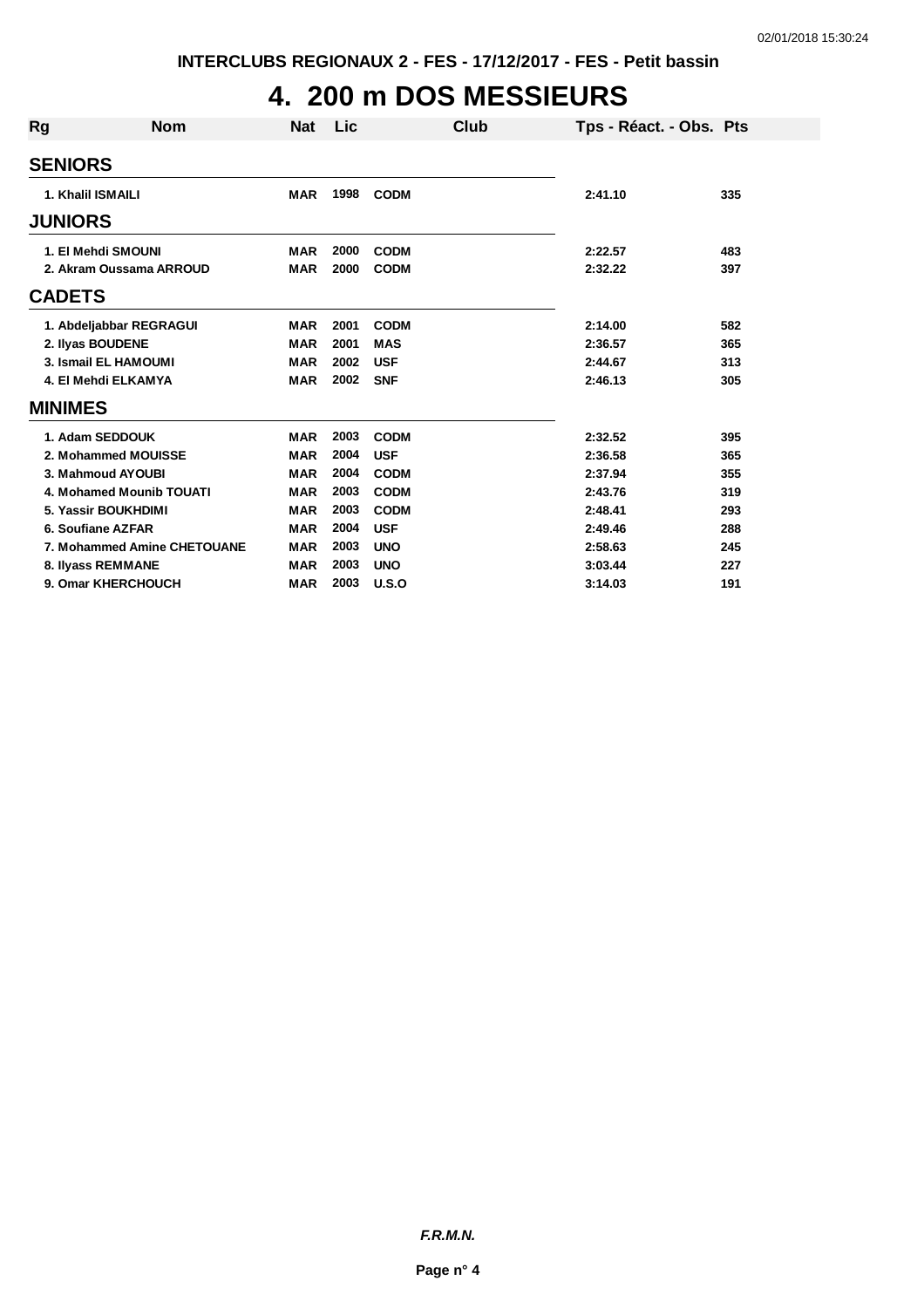### **5. 100 m PAPILLON DAMES**

| Rg                     | <b>Nom</b>                 | <b>Nat</b> | <b>Lic</b> |             | Club | Tps - Réact. - Obs. Pts |     |
|------------------------|----------------------------|------------|------------|-------------|------|-------------------------|-----|
| <b>CADETS</b>          |                            |            |            |             |      |                         |     |
|                        | 1. Salma REGRAGUI          | <b>MAR</b> | 2002       | <b>USF</b>  |      | 1:13.69                 | 438 |
|                        | 2. Ayat Errahmane BELRHITI | MAR        | 2002       | <b>MAS</b>  |      | 1:16.02                 | 399 |
| <b>MINIMES</b>         |                            |            |            |             |      |                         |     |
|                        | 1. Oumayma ETTALBI         | <b>MAR</b> | 2003       | <b>CODM</b> |      | 1:19.75                 | 345 |
|                        | 2. Douae EL MOUJARRADE     | <b>MAR</b> | 2003       | <b>SNF</b>  |      | 1:20.16                 | 340 |
|                        | 3. Hajar SABER             | <b>MAR</b> | 2003       | <b>CODM</b> |      | 1:20.38                 | 337 |
|                        | 4. Abrare BELRHITI         | <b>MAR</b> | 2004       | <b>SNF</b>  |      | 1:21.69                 | 321 |
|                        | 5. Doha TABERKANT          | <b>MAR</b> | 2004       | <b>SNF</b>  |      | 1:33.03                 | 217 |
|                        | 6. Sanae EL HARRAD         | <b>MAR</b> | 2004       | <b>USF</b>  |      | 1:39.87                 | 176 |
| <b>NC. Chahd ALAMI</b> |                            | <b>MAR</b> | 2004       | <b>DNF</b>  |      | Frf exc.                |     |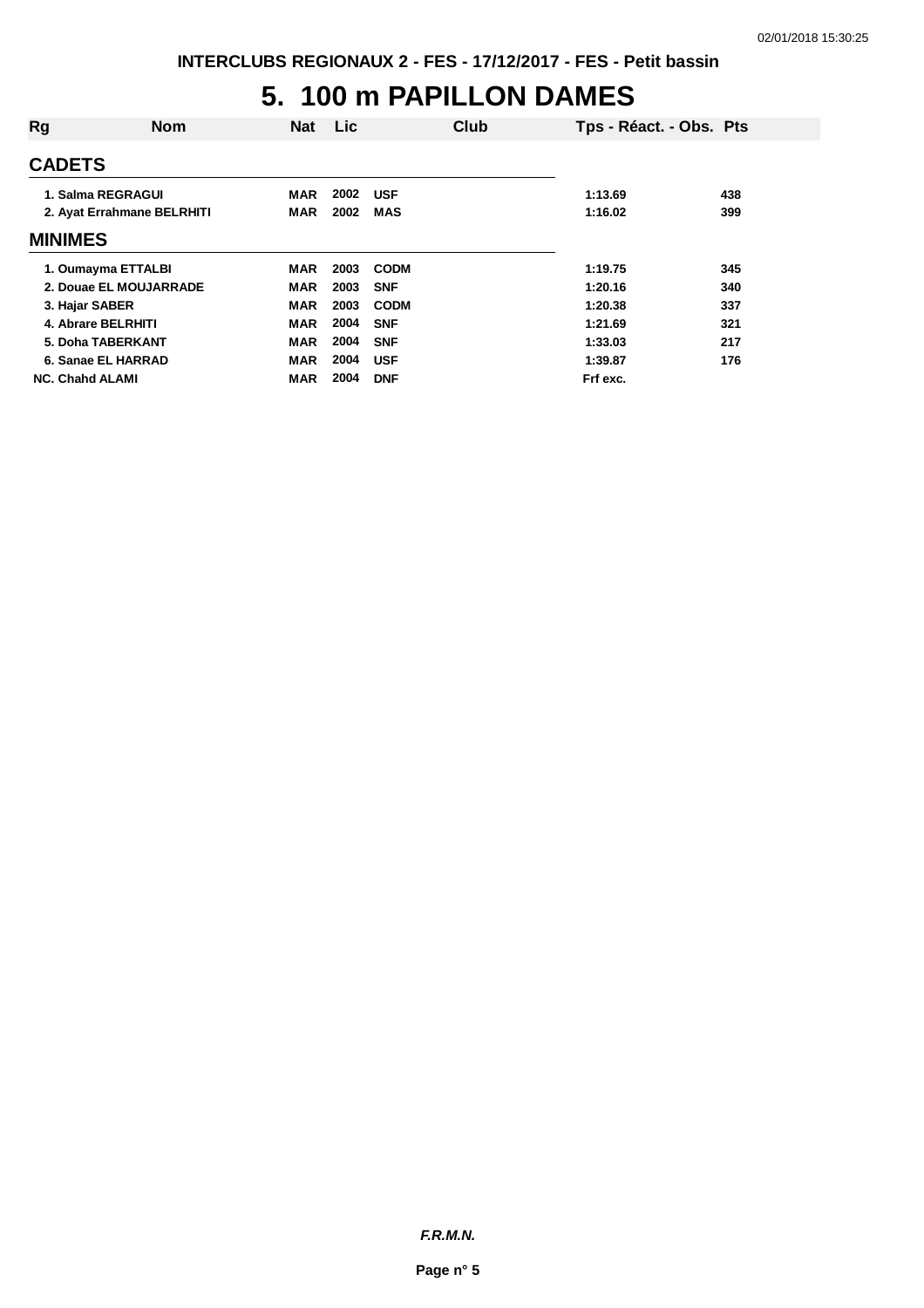## **6. 100 m PAPILLON MESSIEURS**

| <b>Rg</b>      | <b>Nom</b>                       | Nat        | <b>Lic</b> |             | Club | Tps - Réact. - Obs. Pts |     |
|----------------|----------------------------------|------------|------------|-------------|------|-------------------------|-----|
|                | <b>SENIORS</b>                   |            |            |             |      |                         |     |
|                | 1. Hicham TIJARI                 | <b>MAR</b> | 1998       | <b>CODM</b> |      | 1:03.16                 | 490 |
|                | <b>JUNIORS</b>                   |            |            |             |      |                         |     |
|                | 1. Sami HAMOUCHANE               | <b>MAR</b> | 2000       | <b>CODM</b> |      | 1:02.88                 | 497 |
|                | NC. Akram Oussama ARROUD         | <b>MAR</b> | 2000       | <b>CODM</b> |      | Dsq NI                  | 0   |
| <b>CADETS</b>  |                                  |            |            |             |      |                         |     |
|                | 1. Abdeljabbar REGRAGUI          | <b>MAR</b> | 2001       | <b>CODM</b> |      | 1:03.34                 | 486 |
|                | 2. Omar FILALI                   | <b>MAR</b> | 2001       | <b>USF</b>  |      | 1:07.62                 | 400 |
|                | 3. Abdellah KHARKHACH            | <b>MAR</b> | 2001       | <b>USF</b>  |      | 1:08.88                 | 378 |
|                | 4. Othman RASSI                  | <b>MAR</b> | 2002       | <b>UNO</b>  |      | 1:15.59                 | 286 |
|                | <b>TLD. Aymane SIAHMED OUALI</b> | <b>MAR</b> | 2002       | <b>SNF</b>  |      | 1:22.78                 | 218 |
| <b>MINIMES</b> |                                  |            |            |             |      |                         |     |
|                | 1. Zakariae AMALI                | <b>MAR</b> | 2003       | <b>CODM</b> |      | 1:06.95                 | 412 |
|                | 2. Salim FRIKECH                 | <b>MAR</b> | 2004       | <b>CODM</b> |      | 1:07.66                 | 399 |
|                | 3. Oussama EL MOUSSAMI           | <b>MAR</b> | 2003       | <b>CODM</b> |      | 1:09.44                 | 369 |
|                | <b>4. Yasser ELMAMOUN</b>        | <b>MAR</b> | 2003       | <b>CODM</b> |      | 1:10.97                 | 346 |
|                | <b>TLD. Saad ALEM</b>            | <b>MAR</b> | 2004       | <b>MAS</b>  |      | 1:35.02                 | 144 |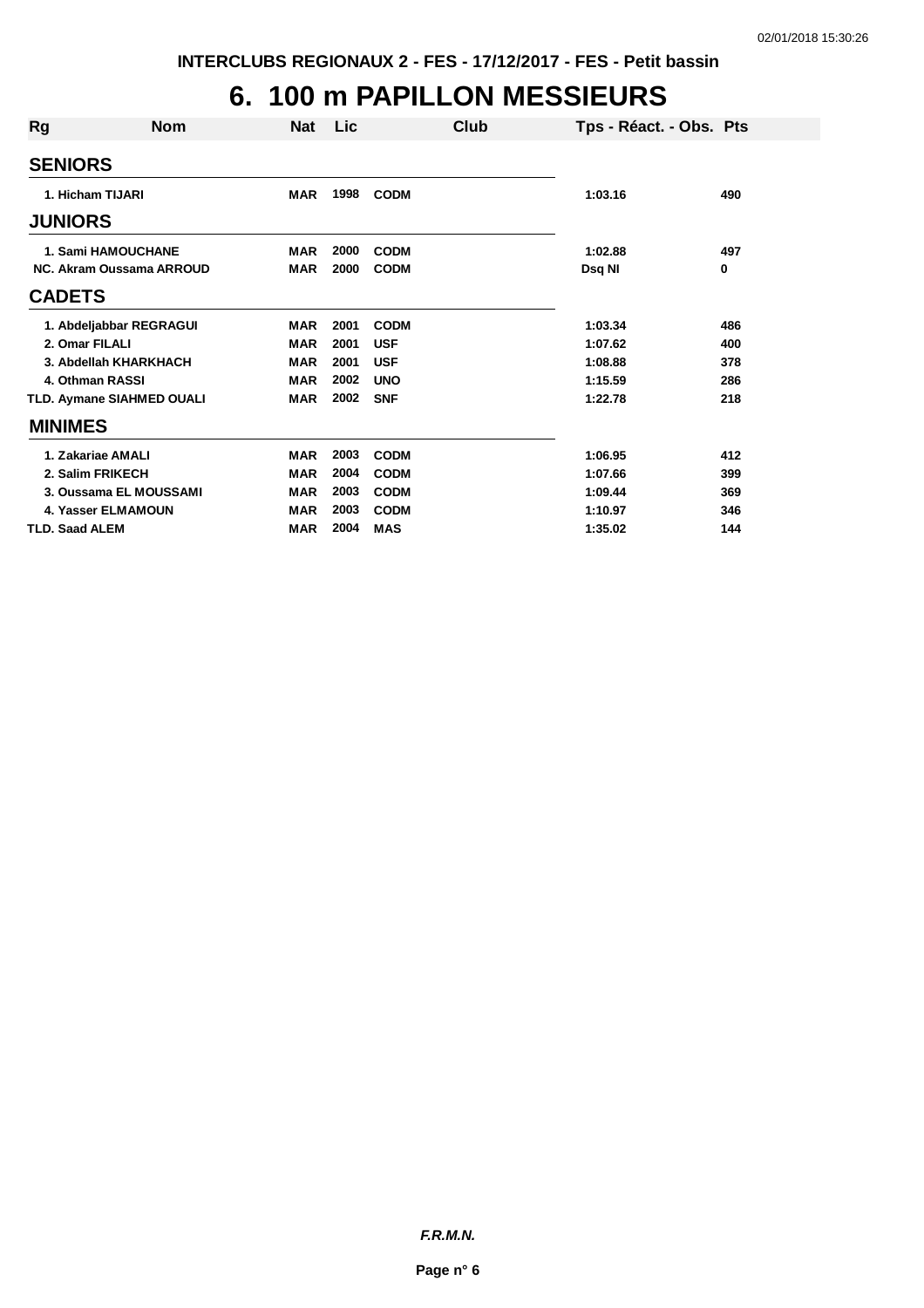### **7. 200 m 4 NAGES DAMES**

| Rg                                                     | <b>Nom</b>             | <b>Nat</b>               | <b>Lic</b>           | Club                                     | Tps - Réact. - Obs. Pts       |                            |
|--------------------------------------------------------|------------------------|--------------------------|----------------------|------------------------------------------|-------------------------------|----------------------------|
| <b>CADETS</b>                                          |                        |                          |                      |                                          |                               |                            |
| 1. Oumnia OUFRID<br>2. Aya ADIANNA                     |                        | MAR<br><b>MAR</b>        | 2001<br>2002         | <b>CODM</b><br><b>SNF</b>                | 2:49.29<br>2:50.32            | 413<br>406                 |
| <b>MINIMES</b>                                         |                        |                          |                      |                                          |                               |                            |
| 1. Maroua LAISSAOUI<br>2. Meryem AIT BENALI            | 3. Douae EL MOUJARRADE | MAR<br><b>MAR</b><br>MAR | 2004<br>2004<br>2003 | <b>CODM</b><br><b>CODM</b><br><b>SNF</b> | 2:47.91<br>2:50.98<br>3:00.88 | 424<br>401<br>339          |
| <b>TLD. Zineb MIMOUNI</b><br>TLD. Salma Rhitta ZOUITEN |                        | <b>MAR</b><br><b>MAR</b> | 2004<br>2004         | <b>UNO</b><br><b>MAS</b>                 | 3:17.38<br>3:20.88            | 261<br>247                 |
| <b>NC. Athar KHAZZAN</b><br>NC. Fatima Zahra LAKTATI   |                        | MAR<br><b>MAR</b>        | 2003<br>2004         | <b>CODM</b><br><b>MAS</b>                | Dsq VI<br>Dsq VI              | $\mathbf 0$<br>$\mathbf 0$ |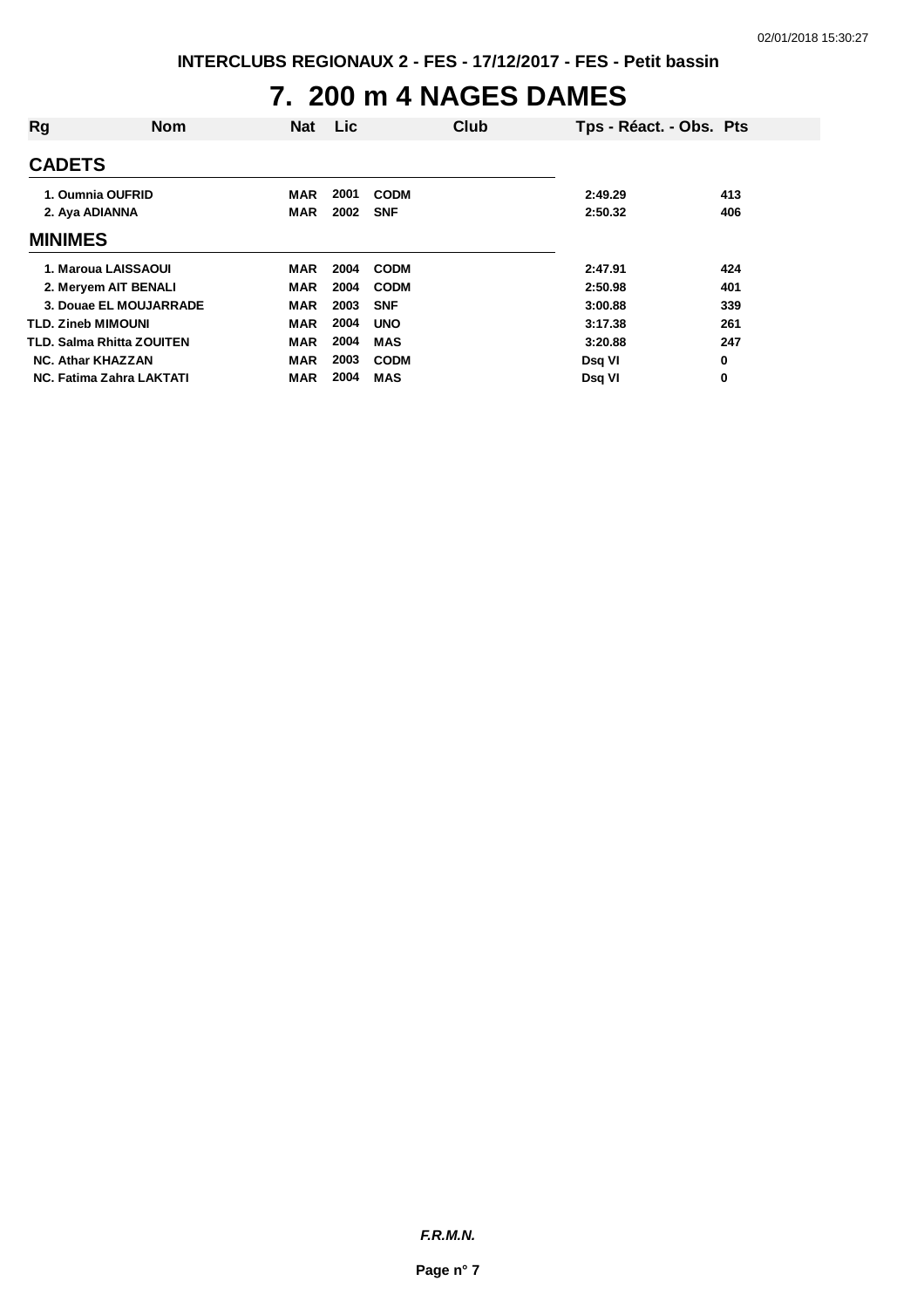### **8. 200 m 4 NAGES MESSIEURS**

| Rg                    | <b>Nom</b>                | <b>Nat</b> | <b>Lic</b> | <b>Club</b> | Tps - Réact. - Obs. Pts |     |
|-----------------------|---------------------------|------------|------------|-------------|-------------------------|-----|
|                       |                           |            |            |             |                         |     |
| <b>SENIORS</b>        |                           |            |            |             |                         |     |
|                       | 1. Hicham TIJARI          | <b>MAR</b> | 1998       | <b>CODM</b> | 2:28.66                 | 455 |
|                       | 2. Karim AMARTI           | <b>MAR</b> | 1998       | <b>USF</b>  | 2:29.84                 | 444 |
|                       | 3. Khalil ISMAILI         | <b>MAR</b> | 1998       | <b>CODM</b> | 2:31.78                 | 427 |
| <b>JUNIORS</b>        |                           |            |            |             |                         |     |
|                       | 1. Hamza BENNOUNA         | <b>MAR</b> | 2000       | <b>USF</b>  | 2:27.99                 | 461 |
|                       | 2. El Mehdi SMOUNI        | <b>MAR</b> | 2000       | <b>CODM</b> | 2:30.25                 | 440 |
| <b>CADETS</b>         |                           |            |            |             |                         |     |
|                       | 1. Med Yassine BOUKHARI   | <b>MAR</b> | 2001       | <b>CODM</b> | 2:21.82                 | 524 |
|                       | 2. Ilyas BOUDENE          | <b>MAR</b> | 2001       | <b>MAS</b>  | 2:27.66                 | 464 |
|                       | 3. Driss BENCHEIKH        | <b>MAR</b> | 2001       | <b>USF</b>  | 2:33.35                 | 414 |
|                       | 4. Yassine EL OMARI       | <b>MAR</b> | 2002       | <b>MAS</b>  | 2:35.05                 | 401 |
|                       | 5. Youssef EL YAZAMI ADLI | <b>MAR</b> | 2002       | <b>USF</b>  | 2:52.28                 | 292 |
| <b>MINIMES</b>        |                           |            |            |             |                         |     |
|                       | 1. Ayman MEFETTAR         | <b>MAR</b> | 2003       | <b>SNF</b>  | 2:32.56                 | 421 |
|                       | 2. Karim JENNANE          | <b>MAR</b> | 2004       | <b>CODM</b> | 2:33.81                 | 411 |
|                       | 3. Salim FRIKECH          | <b>MAR</b> | 2004       | <b>CODM</b> | 2:34.97                 | 401 |
|                       | 4. Adnane BENADADA        | <b>MAR</b> | 2003       | <b>SNF</b>  | 2:36.94                 | 386 |
|                       | 5. Oussama EL MOUSSAMI    | <b>MAR</b> | 2003       | <b>CODM</b> | 2:37.44                 | 383 |
|                       | 6. Walid DEQQAOUI         | <b>MAR</b> | 2003       | <b>USF</b>  | 2:40.35                 | 362 |
|                       | 7. Sami SAMRAH            | <b>MAR</b> | 2003       | <b>CODM</b> | 2:41.47                 | 355 |
|                       | 8. Youssef KADIRI HASSANI | <b>MAR</b> | 2003       | <b>SNF</b>  | 2:51.34                 | 297 |
| 9. Walid RHZAL        |                           | <b>MAR</b> | 2003       | <b>UNO</b>  | 2:56.09                 | 273 |
|                       | 10. Ahmed Yassine SAIDI   | <b>MAR</b> | 2004       | <b>UNO</b>  | 2:58.86                 | 261 |
|                       | <b>11. Anass KEMMOUNE</b> | <b>MAR</b> | 2003       | <b>SNF</b>  | 2:59.09                 | 260 |
| <b>TLD. Saad ALEM</b> |                           | <b>MAR</b> | 2004       | <b>MAS</b>  | 3:15.79                 | 199 |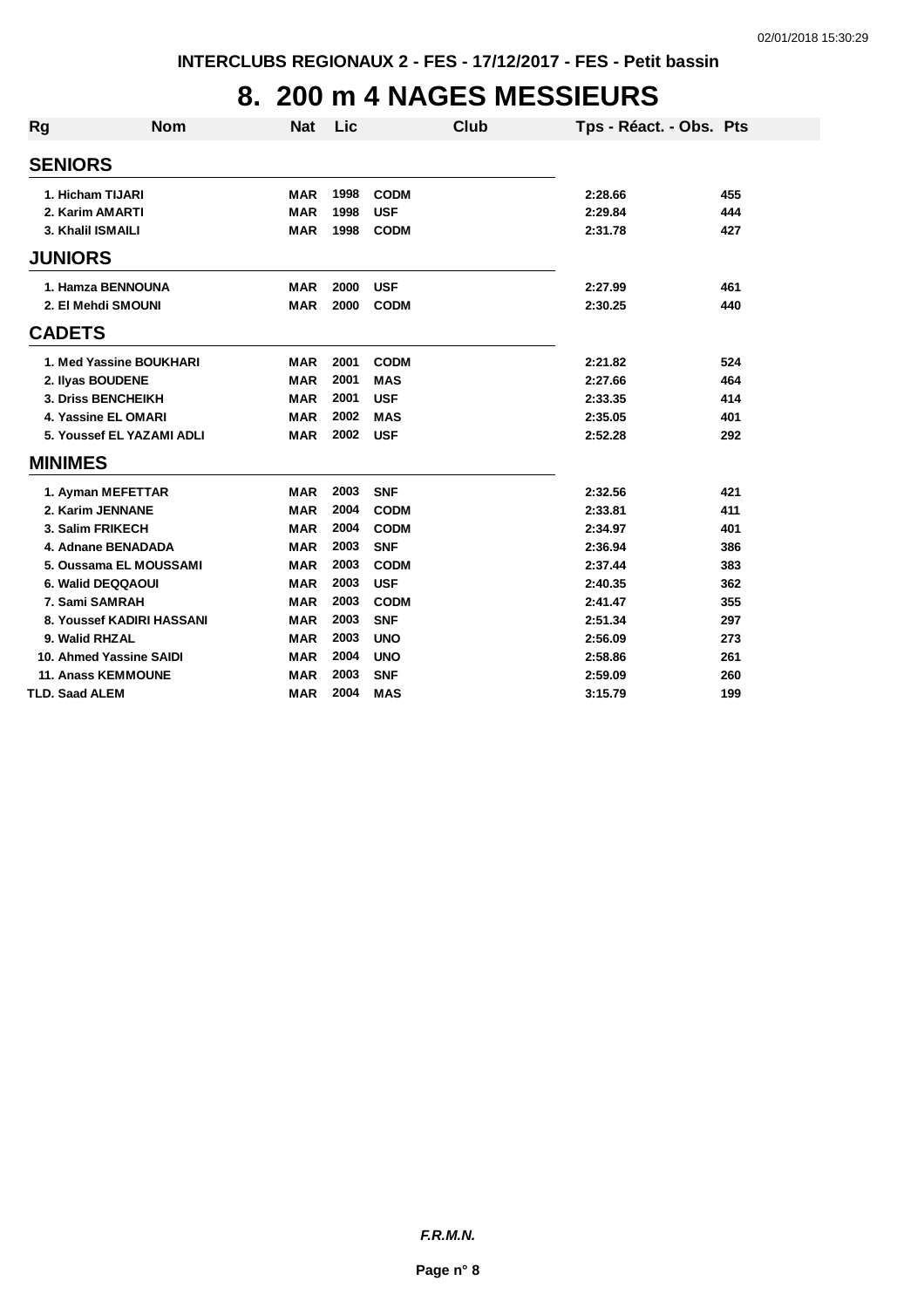### **9. 1500 m NAGE LIBRE DAMES**

| Rg               | <b>Nom</b> | <b>Nat</b> | <b>Lic</b> |             | Club | Tps - Réact. - Obs. Pts |     |
|------------------|------------|------------|------------|-------------|------|-------------------------|-----|
| <b>MINIMES</b>   |            |            |            |             |      |                         |     |
| 1. Hajar SABER   |            | MAR        | 2003       | <b>CODM</b> |      | 20:09.34                | 452 |
| 2. Basma KADI    |            | <b>MAR</b> | 2004       | <b>CODM</b> |      | 21:16.56                | 384 |
| 3. Malak LAMHITI |            | <b>MAR</b> | 2004       | <b>SNF</b>  |      | 22:06.71                | 342 |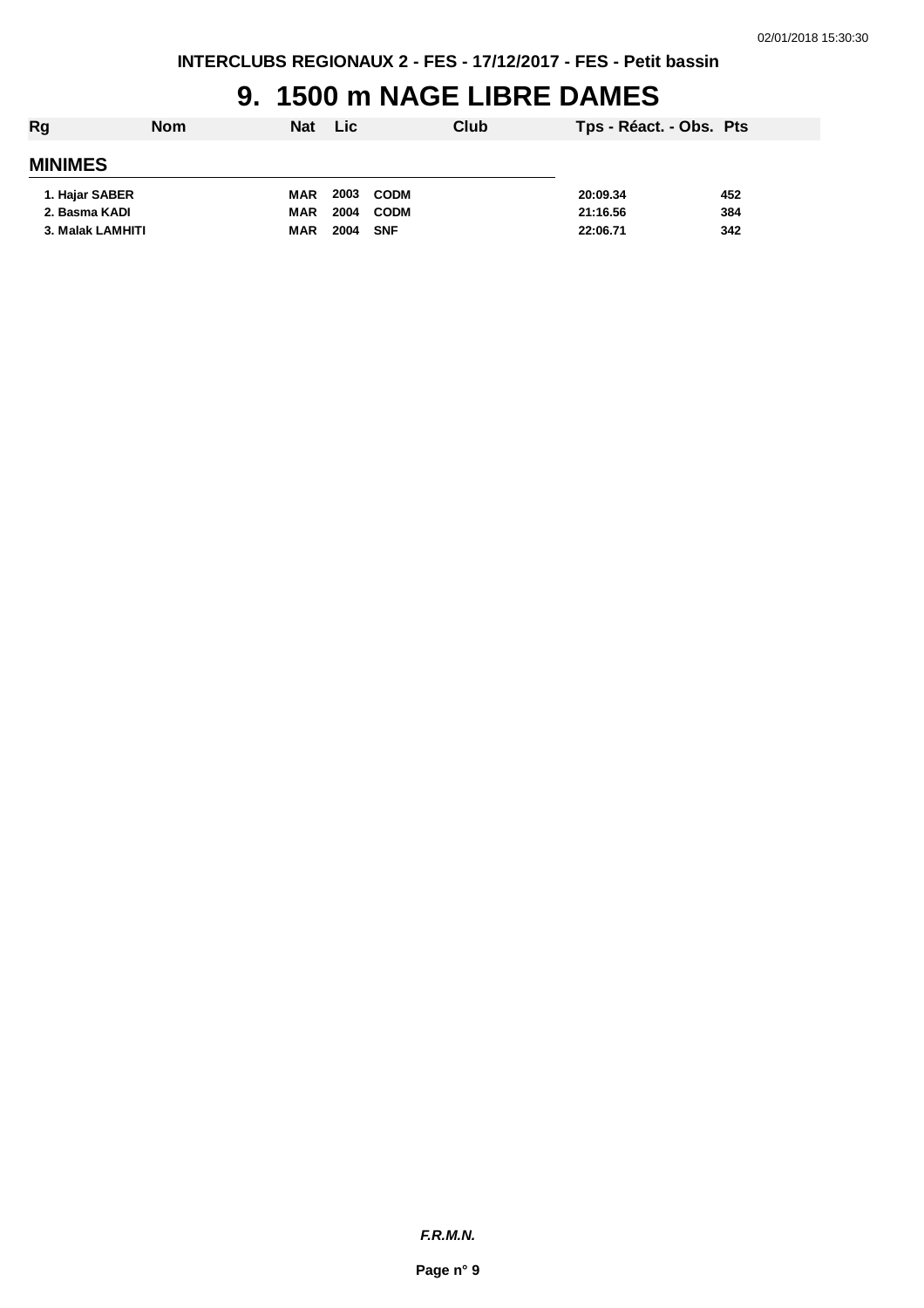## **10. 1500 m NAGE LIBRE MESSIEURS**

| Rg<br><b>Nom</b>         | <b>Nat</b> | Lic  |             | Club | Tps - Réact. - Obs. Pts |     |
|--------------------------|------------|------|-------------|------|-------------------------|-----|
| <b>JUNIORS</b>           |            |      |             |      |                         |     |
| <b>NC. Marouane RAJI</b> | <b>MAR</b> | 2000 | <b>CODM</b> |      | Abandon                 | 0   |
| <b>CADETS</b>            |            |      |             |      |                         |     |
| 1. Monssif Hamza TIJARI  | <b>MAR</b> | 2002 | <b>CODM</b> |      | 18:24.34                | 490 |
| <b>MINIMES</b>           |            |      |             |      |                         |     |
| 1. Zakariae AMALI        | <b>MAR</b> | 2003 | <b>CODM</b> |      | 19:18.26                | 425 |
| 2. Adam SEDDOUK          | MAR        | 2003 | <b>CODM</b> |      | 19:22.17                | 420 |
| 3. Abdellah ESSONNI      | <b>MAR</b> | 2004 | <b>CODM</b> |      | 19:31.41                | 411 |
| 4. Karim JENNANE         | <b>MAR</b> | 2004 | <b>CODM</b> |      | 19:47.13                | 394 |
| 5. Yassir BOUKHDIMI      | <b>MAR</b> | 2003 | <b>CODM</b> |      | 20:47.13                | 340 |
| 6. Mohamed Mounib TOUATI | <b>MAR</b> | 2003 | <b>CODM</b> |      | 20:52.32                | 336 |
| TLD. Sami SAMRAH         | MAR        | 2003 | <b>CODM</b> |      | 23:00.41                | 251 |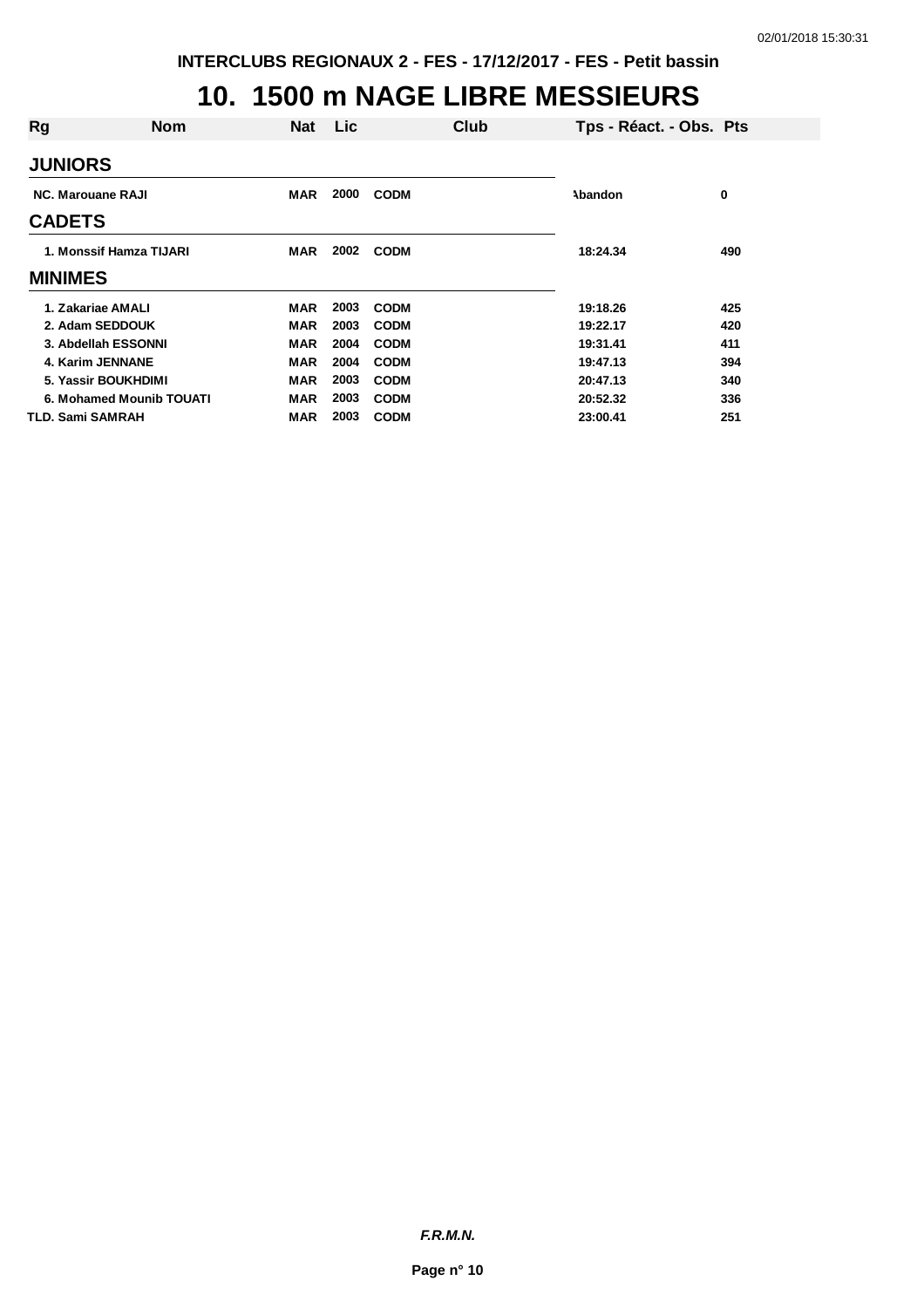### **11. 400 m NAGE LIBRE DAMES**

| Rg                         | <b>Nom</b> | <b>Nat</b> | Lic  |             | Club | Tps - Réact. - Obs. Pts |     |
|----------------------------|------------|------------|------|-------------|------|-------------------------|-----|
| <b>CADETS</b>              |            |            |      |             |      |                         |     |
| 1. Ayat Errahmane BELRHITI |            | MAR        | 2002 | <b>MAS</b>  |      | 5:05.59                 | 474 |
| 2. Oumnia OUFRID           |            | <b>MAR</b> | 2001 | <b>CODM</b> |      | 5:11.11                 | 449 |
| 3. Aya ADIANNA             |            | <b>MAR</b> | 2002 | <b>SNF</b>  |      | 5:15.54                 | 431 |
| <b>MINIMES</b>             |            |            |      |             |      |                         |     |
| 1. Douae EL MOUJARRADE     |            | <b>MAR</b> | 2003 | <b>SNF</b>  |      | 5:16.39                 | 427 |
| 2. Meryem AIT BENALI       |            | <b>MAR</b> | 2004 | <b>CODM</b> |      | 5:20.36                 | 411 |
| 3. Malak LAMHITI           |            | <b>MAR</b> | 2004 | <b>SNF</b>  |      | 5:34.63                 | 361 |
| 4. Basma BOUDRAR           |            | <b>MAR</b> | 2003 | <b>CODM</b> |      | 5:56.94                 | 297 |
| 5. Imane KANDILI           |            | <b>MAR</b> | 2003 | <b>SNF</b>  |      | 6:05.38                 | 277 |
| <b>TLD. Aya FILALI</b>     |            | <b>MAR</b> | 2004 | <b>MAS</b>  |      | 6:48.08                 | 199 |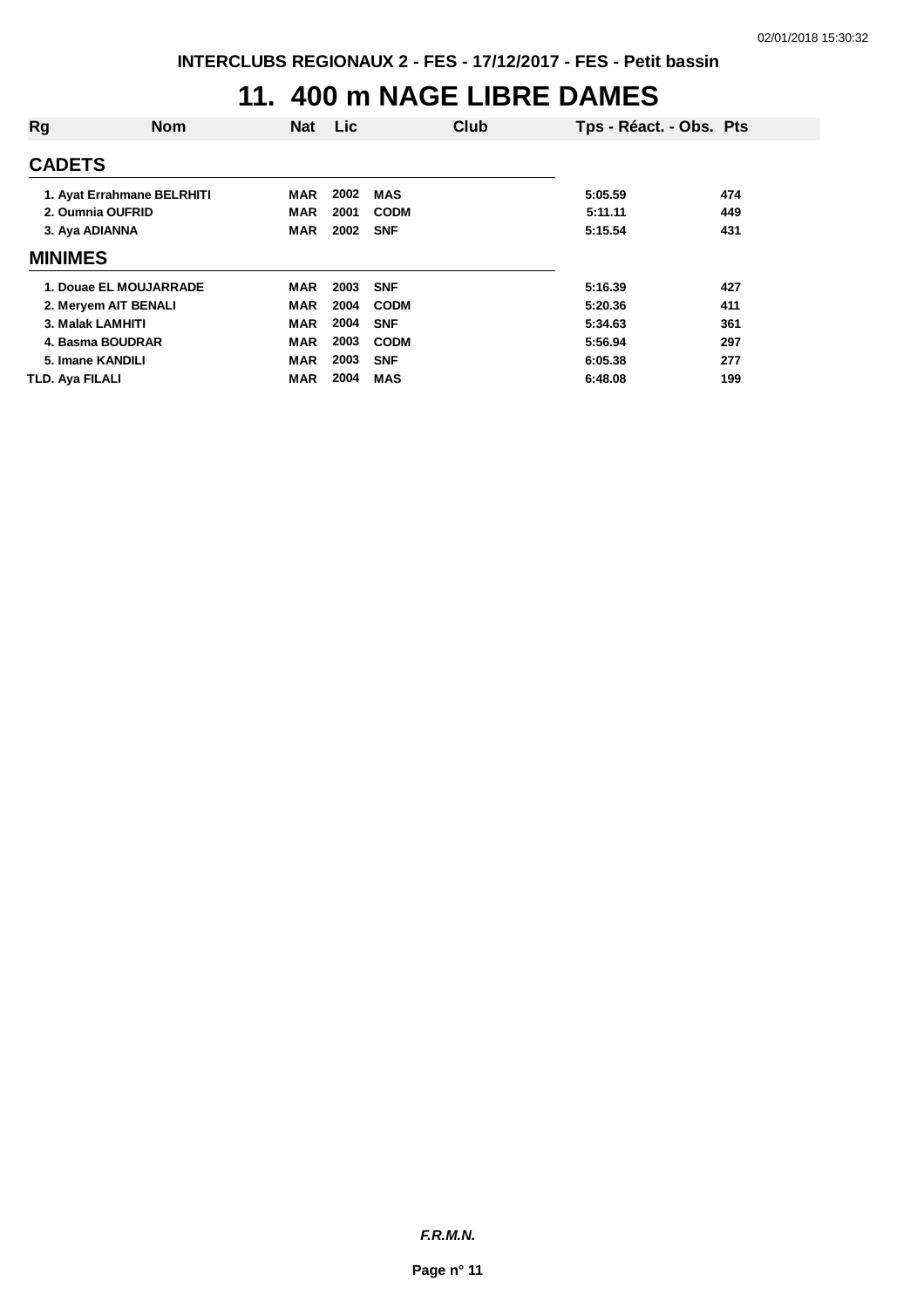## **12. 400 m NAGE LIBRE MESSIEURS**

| <b>Rg</b>      | <b>Nom</b>                   | <b>Nat</b> | Lic  | Club        | Tps - Réact. - Obs. Pts |     |
|----------------|------------------------------|------------|------|-------------|-------------------------|-----|
| <b>JUNIORS</b> |                              |            |      |             |                         |     |
|                | <b>NC. Marouane RAJI</b>     | <b>MAR</b> | 2000 | <b>CODM</b> | Dsq FD                  | 0   |
| <b>CADETS</b>  |                              |            |      |             |                         |     |
|                | 1. Abdeljabbar REGRAGUI      | <b>MAR</b> | 2001 | <b>CODM</b> | 4:40.08                 | 485 |
|                | 2. Yassine EL OMARI          | <b>MAR</b> | 2002 | <b>MAS</b>  | 4:40.25                 | 484 |
|                | 3. Ilyas BOUDENE             | <b>MAR</b> | 2001 | <b>MAS</b>  | 4:41.04                 | 480 |
| <b>MINIMES</b> |                              |            |      |             |                         |     |
|                | 1. Adam SEDDOUK              | <b>MAR</b> | 2003 | <b>CODM</b> | 4:41.75                 | 476 |
|                | 2. Zakariae AMALI            | <b>MAR</b> | 2003 | <b>CODM</b> | 4:44.21                 | 464 |
|                | 3. Karim JENNANE             | <b>MAR</b> | 2004 | <b>CODM</b> | 4:56.13                 | 410 |
|                | 4. Sami SAMRAH               | <b>MAR</b> | 2003 | <b>CODM</b> | 4:57.00                 | 406 |
|                | 5. Abdellah ESSONNI          | <b>MAR</b> | 2004 | <b>CODM</b> | 5:00.00                 | 394 |
|                | 6. Mohammed MOUISSE          | <b>MAR</b> | 2004 | <b>USF</b>  | 5:01.22                 | 389 |
|                | 7. Mohamed Mounib TOUATI     | <b>MAR</b> | 2003 | <b>CODM</b> | 5:12.53                 | 349 |
|                | 8. Yassir BOUKHDIMI          | <b>MAR</b> | 2003 | <b>CODM</b> | 5:18.78                 | 329 |
|                | 9. Anass KEMMOUNE            | <b>MAR</b> | 2003 | <b>SNF</b>  | 5:25.22                 | 309 |
|                | 10. Ahmed Yassine SAIDI      | <b>MAR</b> | 2004 | <b>UNO</b>  | 5:26.91                 | 305 |
|                | 11. Youssef SAIDI            | <b>MAR</b> | 2003 | <b>SNF</b>  | 5:30.84                 | 294 |
|                | 12. Ilyas ES SAHELY          | <b>MAR</b> | 2003 | <b>SNF</b>  | 5:48.84                 | 251 |
| 13. Saad ALEM  |                              | <b>MAR</b> | 2004 | <b>MAS</b>  | 5:53.47                 | 241 |
|                | <b>14. Ilyass REMMANE</b>    | <b>MAR</b> | 2003 | <b>UNO</b>  | 5:59.66                 | 229 |
|                | TLD. Yassine MAKNASSI SALIME | <b>MAR</b> | 2004 | <b>MAS</b>  | 6:22.94                 | 189 |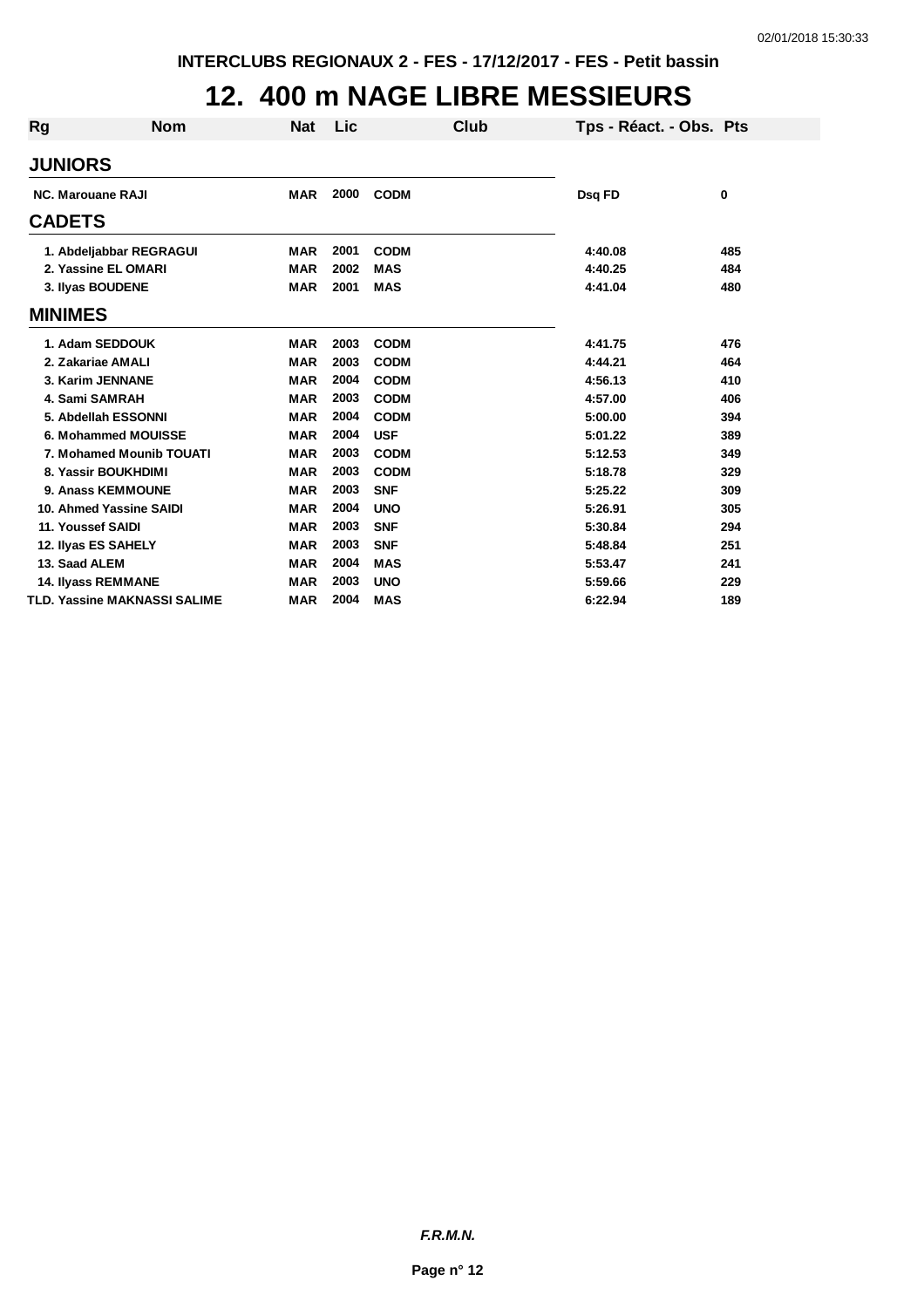# **13. 50 m DOS DAMES**

| Rg             | <b>Nom</b>                               | Nat        | Lic  | <b>Club</b> | Tps - Réact. - Obs. Pts |     |
|----------------|------------------------------------------|------------|------|-------------|-------------------------|-----|
| <b>SENIORS</b> |                                          |            |      |             |                         |     |
|                | <b>TLD. Oumaima ZNAGUI</b>               | <b>MAR</b> | 1998 | <b>USF</b>  | 40.35                   | 301 |
|                |                                          |            |      |             |                         |     |
| <b>JUNIORS</b> |                                          |            |      |             |                         |     |
|                | 1. Nada BOUZLAFA                         | <b>MAR</b> | 1999 | <b>USF</b>  | 37.91                   | 363 |
| <b>CADETS</b>  |                                          |            |      |             |                         |     |
|                | 1. Oumnia OUFRID                         | <b>MAR</b> | 2001 | <b>CODM</b> | 34.22                   | 494 |
|                | 2. Rim BENNANI                           | <b>MAR</b> | 2002 | <b>CODM</b> | 36.69                   | 401 |
|                | 3. Yassmine FADILA                       | <b>MAR</b> | 2002 | <b>SNF</b>  | 41.28                   | 281 |
|                | 4. Meriem ZNAGUI                         | MAR        | 2002 | <b>USF</b>  | 43.59                   | 239 |
| <b>MINIMES</b> |                                          |            |      |             |                         |     |
|                | 1. Hajar SABER                           | MAR        | 2003 | <b>CODM</b> | 34.61                   | 478 |
|                | 2. Oumayma ETTALBI                       | <b>MAR</b> | 2003 | <b>CODM</b> | 35.06                   | 459 |
|                | 3. Basma KADI                            | <b>MAR</b> | 2004 | <b>CODM</b> | 36.22                   | 417 |
|                | 4. Maroua LAISSAOUI                      | <b>MAR</b> | 2004 | <b>CODM</b> | 36.33                   | 413 |
|                | 5. Basma BOUDRAR                         | <b>MAR</b> | 2003 | <b>CODM</b> | 36.94                   | 393 |
|                | 5. Doha TABERKANT                        | MAR        | 2004 | <b>SNF</b>  | 36.94                   | 393 |
|                | 7. Fatima Zahra LAKTATI                  | <b>MAR</b> | 2004 | <b>MAS</b>  | 37.67                   | 370 |
|                | 8. Abrare BELRHITI                       | MAR        | 2004 | <b>SNF</b>  | 37.98                   | 361 |
|                | 9. Zineb MIMOUNI                         | <b>MAR</b> | 2004 | <b>UNO</b>  | 38.86                   | 337 |
|                | 10. Fatima Zahra HSSINOU                 | <b>MAR</b> | 2003 | <b>USF</b>  | 39.76                   | 315 |
|                | 11. Athar KHAZZAN                        | <b>MAR</b> | 2003 | <b>CODM</b> | 39.78                   | 314 |
|                | 12. Imane KANDILI                        | <b>MAR</b> | 2003 | <b>SNF</b>  | 40.50                   | 298 |
|                | <b>13. Lina EL MARJANI</b>               | <b>MAR</b> | 2003 | <b>USF</b>  | 40.99                   | 287 |
|                | 14. Salma Rhitta ZOUITEN                 | <b>MAR</b> | 2004 | <b>MAS</b>  | 42.00                   | 267 |
|                | <b>15. Lina OUDGHIRI IDRISSI HASSANI</b> | <b>MAR</b> | 2004 | <b>SNF</b>  | 43.75                   | 236 |
|                | <b>16. Hiba BENZINEB</b>                 | <b>MAR</b> | 2004 | <b>SNF</b>  | 44.09                   | 231 |
|                | 17. Boutaina OUALI                       | MAR        | 2003 | <b>CAT</b>  | 44.17                   | 230 |
|                | <b>18. Yasmine BOUGHALEB</b>             | <b>MAR</b> | 2004 | <b>SNF</b>  | 44.45                   | 225 |
|                | 19. Aya FILALI                           | <b>MAR</b> | 2004 | <b>MAS</b>  | 46.07                   | 202 |
|                | 20. Zineb ZAKI                           | <b>MAR</b> | 2004 | <b>MAS</b>  | 46.53                   | 196 |
|                | 21. Chaimae LAHIA                        | <b>MAR</b> | 2003 | <b>USF</b>  | 46.95                   | 191 |
|                | TLD. Malak TRICHA                        | MAR        | 2004 | <b>USF</b>  | 52.60                   | 136 |
|                | <b>NC. Chahd ALAMI</b>                   | MAR        | 2004 | <b>DNF</b>  | Frf exc.                |     |
|                | <b>NC. Hiba CARI</b>                     | <b>MAR</b> | 2004 | <b>SNF</b>  | Frf n.d.                |     |
|                | <b>NC. Kawtar SAYARH</b>                 | <b>MAR</b> | 2003 | <b>MAS</b>  | Dsq VI                  | 0   |
|                | <b>NC. Zoubida BENJELLOUN</b>            | MAR        | 2003 | <b>USF</b>  | Dsq VI                  | 0   |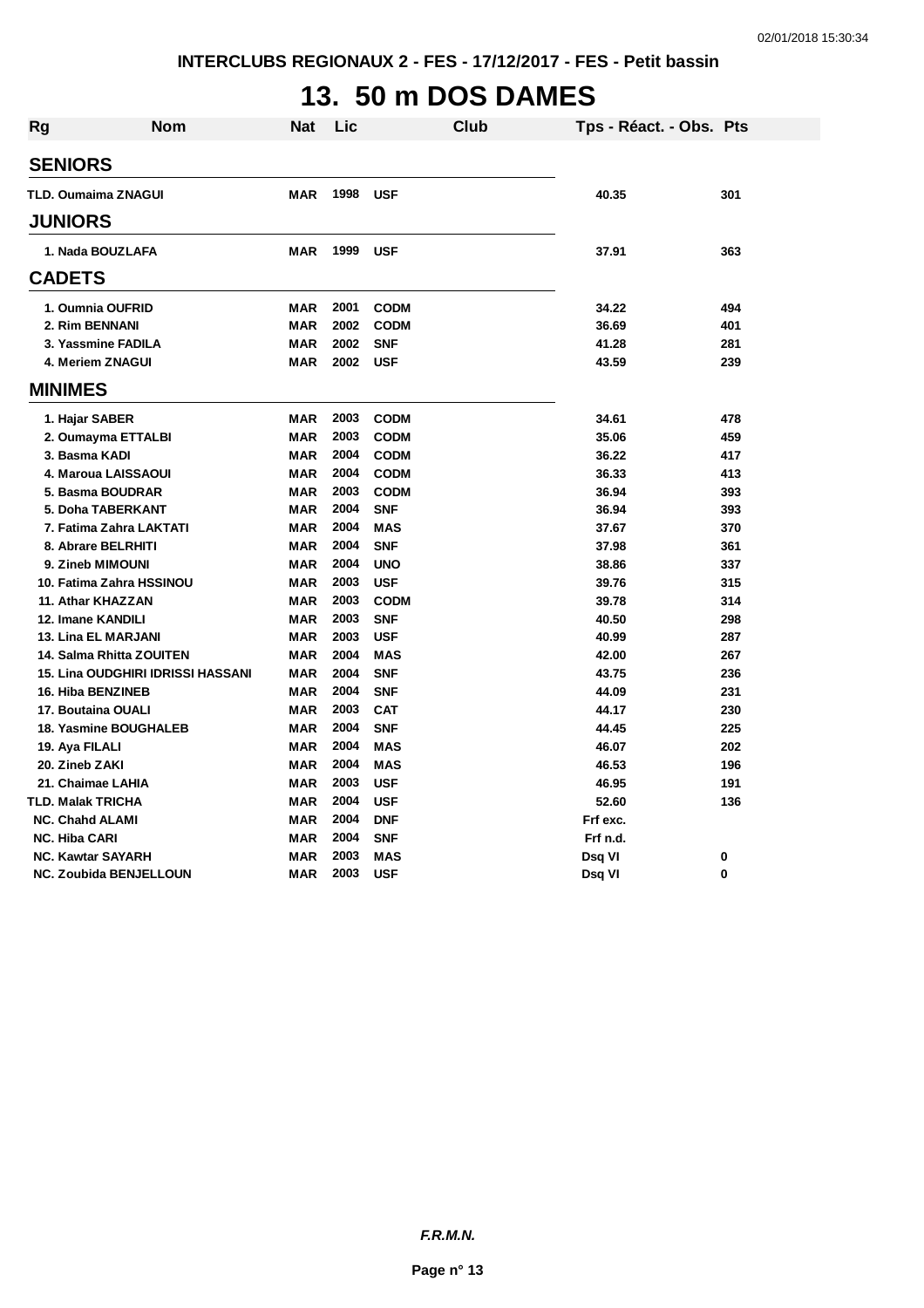## **14. 50 m DOS MESSIEURS**

| <b>Rg</b> | Nom                               | Nat        | Lic  |             | Club | Tps - Réact. - Obs. Pts |     |
|-----------|-----------------------------------|------------|------|-------------|------|-------------------------|-----|
|           | <b>SENIORS</b>                    |            |      |             |      |                         |     |
|           | 1. Karim AMARTI                   | <b>MAR</b> | 1998 | <b>USF</b>  |      | 30.91                   | 470 |
|           | 2. Khalil ISMAILI                 | <b>MAR</b> | 1998 | <b>CODM</b> |      | 33.41                   | 372 |
|           | <b>JUNIORS</b>                    |            |      |             |      |                         |     |
|           | 1. El Mehdi SMOUNI                | <b>MAR</b> | 2000 | <b>CODM</b> |      | 29.67                   | 532 |
|           | 2. Ali SADOUK                     | <b>MAR</b> | 1999 | <b>USF</b>  |      | 30.63                   | 483 |
|           | 3. Sami HAMOUCHANE                | <b>MAR</b> | 2000 | <b>CODM</b> |      | 31.20                   | 457 |
|           | 4. Akram Oussama ARROUD           | <b>MAR</b> | 2000 | <b>CODM</b> |      | 33.88                   | 357 |
|           | <b>CADETS</b>                     |            |      |             |      |                         |     |
|           | 1. Med Yassine BOUKHARI           | <b>MAR</b> | 2001 | <b>CODM</b> |      | 29.86                   | 522 |
|           | 2. Omar FILALI                    | <b>MAR</b> | 2001 | <b>USF</b>  |      | 30.91                   | 470 |
|           | 3. Driss BENCHEIKH                | <b>MAR</b> | 2001 | <b>USF</b>  |      | 31.48                   | 445 |
|           | <b>4. Ismail EL HAMOUMI</b>       | <b>MAR</b> | 2002 | <b>USF</b>  |      | 32.66                   | 398 |
|           | 5. Abdellah KHARKHACH             | <b>MAR</b> | 2001 | <b>USF</b>  |      | 32.97                   | 387 |
|           | 6. El Mehdi ELKAMYA               | <b>MAR</b> | 2002 | <b>SNF</b>  |      | 35.03                   | 323 |
|           | 7. Aymane SIAHMED OUALI           | <b>MAR</b> | 2002 | <b>SNF</b>  |      | 36.24                   | 292 |
|           | 8. Mohamed RASSI                  | <b>MAR</b> | 2002 | <b>UNO</b>  |      | 36.72                   | 280 |
|           | 9. Youssef BAHIDA                 | <b>MAR</b> | 2002 | <b>UNO</b>  |      | 39.42                   | 226 |
|           | 10. Ahmed Adam BOUMLIK            | <b>MAR</b> | 2002 | <b>USF</b>  |      | 39.81                   | 220 |
|           | TLD. Mohammed Ayoub SAIDI         | <b>MAR</b> | 2002 | <b>SNF</b>  |      | 45.42                   | 148 |
|           | <b>NC. Youssef EL YAZAMI ADLI</b> | <b>MAR</b> | 2002 | <b>USF</b>  |      | Dsq VI                  | 0   |
|           | <b>NC. Monssif Hamza TIJARI</b>   | <b>MAR</b> | 2002 | <b>CODM</b> |      | Disqual.                | 0   |
|           | <b>MINIMES</b>                    |            |      |             |      |                         |     |
|           | 1. Salim FRIKECH                  | MAR        | 2004 | <b>CODM</b> |      | 30.42                   | 493 |
|           | 2. Adam SEDDOUK                   | <b>MAR</b> | 2003 | <b>CODM</b> |      | 31.50                   | 444 |
|           | 3. Ayman MEFETTAR                 | <b>MAR</b> | 2003 | <b>SNF</b>  |      | 32.08                   | 421 |
|           | 4. Mahmoud AYOUBI                 | <b>MAR</b> | 2004 | <b>CODM</b> |      | 32.31                   | 412 |
|           | 5. Zakariae AMALI                 | <b>MAR</b> | 2003 | <b>CODM</b> |      | 33.09                   | 383 |
|           | 6. Adnane BENADADA                | <b>MAR</b> | 2003 | <b>SNF</b>  |      | 33.13                   | 382 |
|           | 7. Oussama EL MOUSSAMI            | <b>MAR</b> | 2003 | <b>CODM</b> |      | 33.49                   | 370 |
|           | 8. Yasser ELMAMOUN                | <b>MAR</b> | 2003 | <b>CODM</b> |      | 34.05                   | 352 |
|           | 9. Walid RHZAL                    | <b>MAR</b> | 2003 | <b>UNO</b>  |      | 35.38                   | 313 |
|           | 10. Soufiane AZFAR                | MAR        | 2004 | <b>USF</b>  |      | 35.62                   | 307 |
|           | 11. Mohammed Amine CHETOUANE      | <b>MAR</b> | 2003 | <b>UNO</b>  |      | 35.78                   | 303 |
|           | <b>12. Anass KEMMOUNE</b>         | <b>MAR</b> | 2003 | <b>SNF</b>  |      | 36.16                   | 293 |
|           | 13. Youssef KADIRI HASSANI        | <b>MAR</b> | 2003 | <b>SNF</b>  |      | 38.03                   | 252 |
|           | 14. Ilyass REMMANE                | MAR        | 2003 | <b>UNO</b>  |      | 38.47                   | 244 |
|           | 15. Yassine NAIMI                 | <b>MAR</b> | 2004 | U.S.O       |      | 39.91                   | 218 |
|           | 16. Mohamed Chawki AYACH          | <b>MAR</b> | 2003 | <b>CAT</b>  |      | 40.09                   | 215 |
|           | 17. Saad DEQQAOUI                 | <b>MAR</b> | 2003 | <b>USF</b>  |      | 40.30                   | 212 |
|           | 18. Youssef SAIDI                 | <b>MAR</b> | 2003 | <b>SNF</b>  |      | 40.59                   | 207 |
|           | <b>19. Omar KHERCHOUCH</b>        | <b>MAR</b> | 2003 | U.S.O       |      | 40.94                   | 202 |
|           | 20. Ilyas CHEKKORI                | <b>MAR</b> | 2004 | <b>SNF</b>  |      | 41.34                   | 196 |
|           | 21. Abderrahmane AMMARA           | <b>MAR</b> | 2003 | <b>CAT</b>  |      | 41.94                   | 188 |
|           | 22. Othmane ZAITOUNE              | MAR        | 2004 | <b>MAS</b>  |      | 43.09                   | 173 |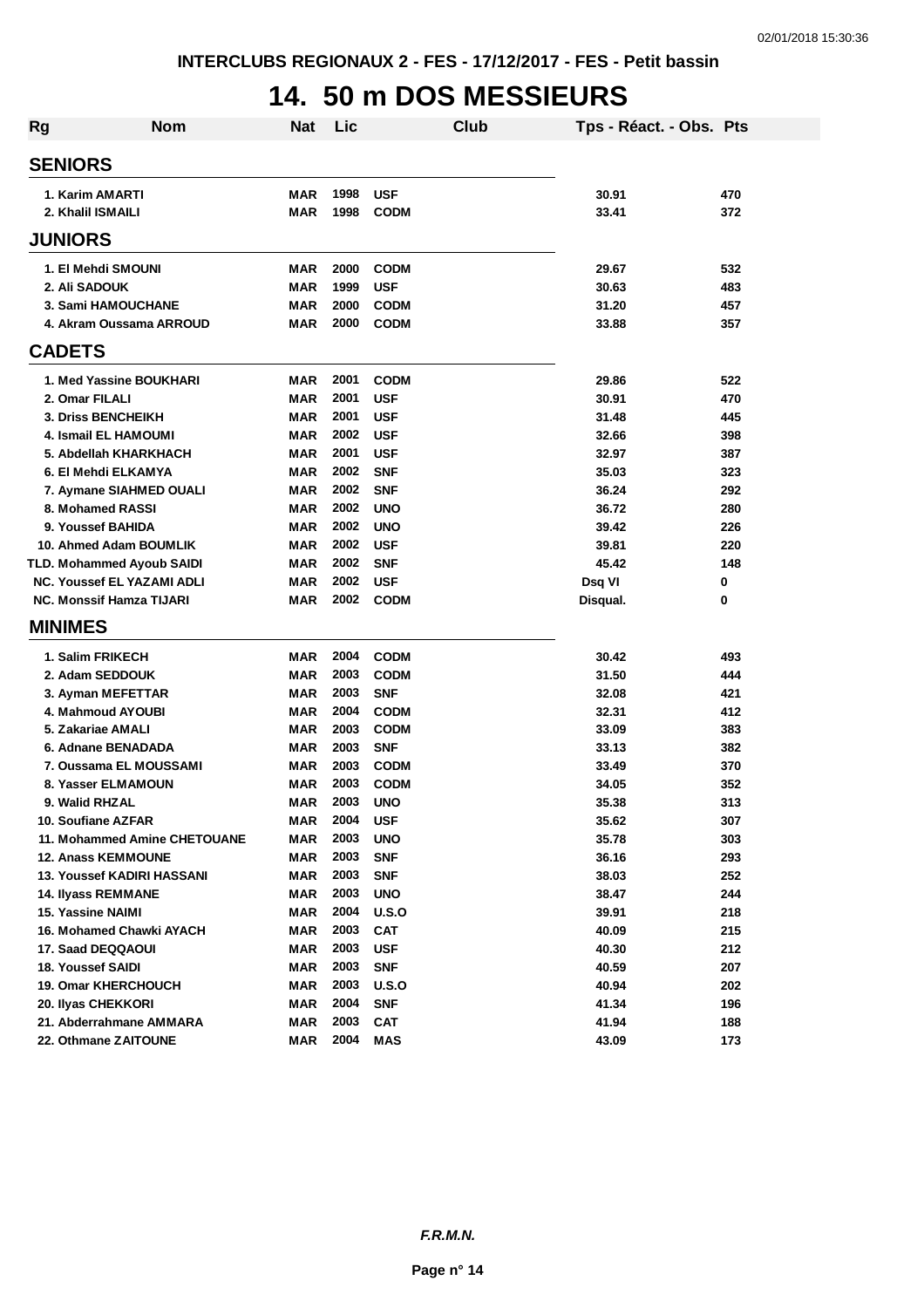## **15. 200 m PAPILLON DAMES**

| Rg                         | <b>Nom</b> | <b>Nat</b> | <b>Lic</b> |             | Club    | Tps - Réact. - Obs. Pts |     |
|----------------------------|------------|------------|------------|-------------|---------|-------------------------|-----|
| <b>CADETS</b>              |            |            |            |             |         |                         |     |
| 1. Salma REGRAGUI          |            | MAR        | 2002       | <b>USF</b>  |         | 2:50.81                 | 362 |
| 2. Ayat Errahmane BELRHITI | <b>MAR</b> | 2002       | <b>MAS</b> |             | 2:54.34 | 341                     |     |
| <b>MINIMES</b>             |            |            |            |             |         |                         |     |
| 1. Hajar SABER             |            | <b>MAR</b> | 2003       | <b>CODM</b> |         | 2:58.97                 | 315 |
| 2. Douae EL MOUJARRADE     |            | <b>MAR</b> | 2003       | <b>SNF</b>  |         | 3:11.98                 | 255 |
| 3. Abrare BELRHITI         |            | <b>MAR</b> | 2004       | <b>SNF</b>  |         | 3:15.07                 | 243 |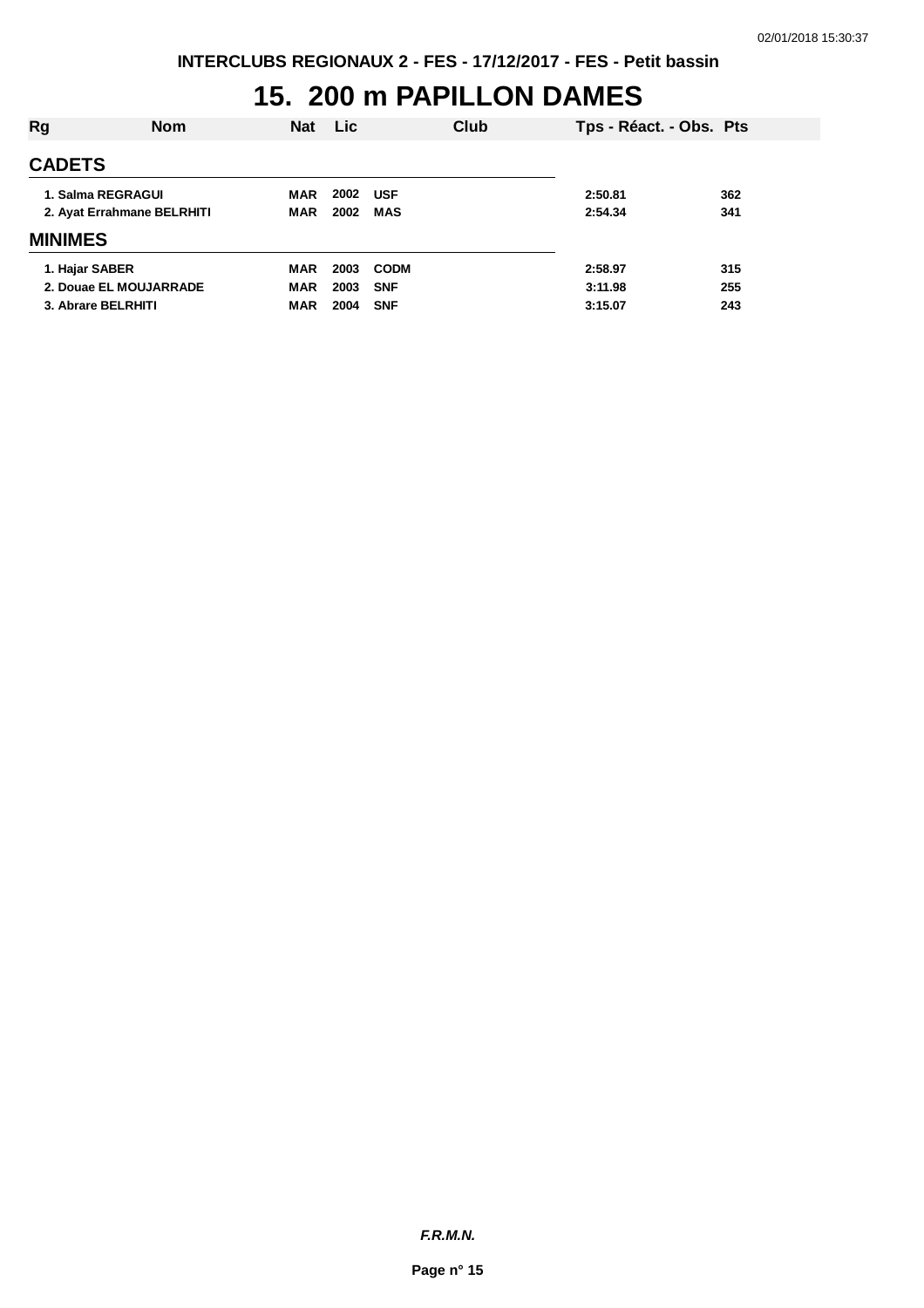#### **16. 200 m PAPILLON MESSIEURS**

| Rg             | <b>Nom</b>               | <b>Nat</b> | Lic  |             | Club | Tps - Réact. - Obs. Pts |     |
|----------------|--------------------------|------------|------|-------------|------|-------------------------|-----|
| <b>JUNIORS</b> |                          |            |      |             |      |                         |     |
|                | 1. Akram Oussama ARROUD  | MAR        | 2000 | <b>CODM</b> |      | 2:31.09                 | 402 |
| <b>CADETS</b>  |                          |            |      |             |      |                         |     |
|                | 1. Monssif Hamza TIJARI  | <b>MAR</b> | 2002 | <b>CODM</b> |      | 2:24.55                 | 459 |
|                | NC. Abdeljabbar REGRAGUI | <b>MAR</b> | 2001 | <b>CODM</b> |      | Abandon                 | 0   |
| <b>MINIMES</b> |                          |            |      |             |      |                         |     |
|                | 1. Oussama EL MOUSSAMI   | <b>MAR</b> | 2003 | <b>CODM</b> |      | 2:35.13                 | 371 |
|                | 2. Adnane BENADADA       | MAR        | 2003 | <b>SNF</b>  |      | 2:39.81                 | 339 |
|                | 3. Walid DEQQAOUI        | <b>MAR</b> | 2003 | <b>USF</b>  |      | 2:41.75                 | 327 |
|                | 4. Soufiane AZFAR        | <b>MAR</b> | 2004 | <b>USF</b>  |      | 3:16.53                 | 182 |
|                | <b>NC. Karim JENNANE</b> | MAR        | 2004 | <b>CODM</b> |      | Abandon                 | 0   |

*F.R.M.N.*

**Page n° 16**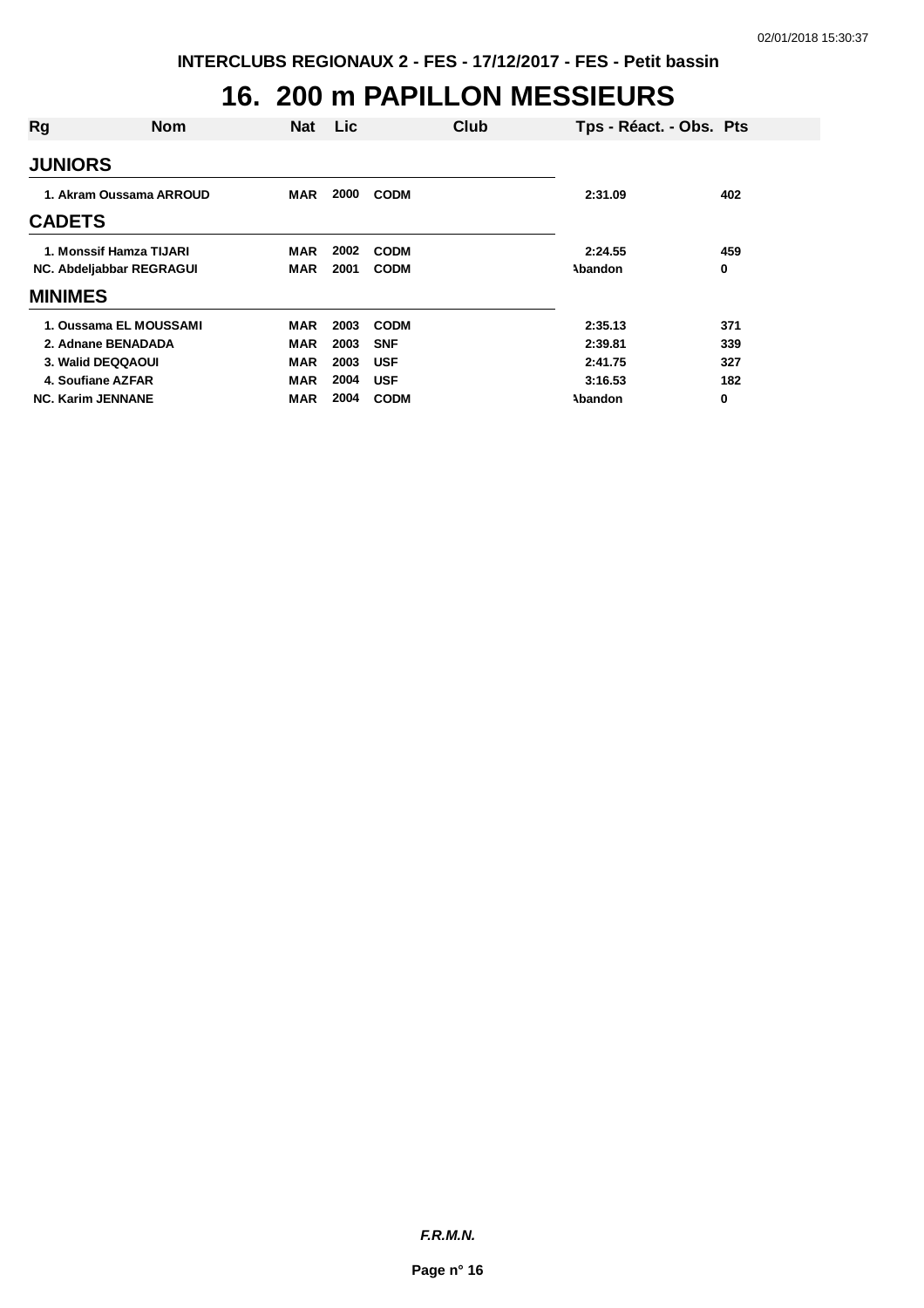## **17. 100 m BRASSE DAMES**

| <b>Rg</b> | <b>Nom</b>                       | <b>Nat</b> | Lic  | <b>Club</b> | Tps - Réact. - Obs. Pts |     |
|-----------|----------------------------------|------------|------|-------------|-------------------------|-----|
|           | <b>SENIORS</b>                   |            |      |             |                         |     |
|           | <b>TLD. Oumaima ZNAGUI</b>       | <b>MAR</b> | 1998 | <b>USF</b>  | 1:33.31                 | 328 |
|           | <b>JUNIORS</b>                   |            |      |             |                         |     |
|           |                                  |            |      |             |                         |     |
|           | 1. Nada BOUZLAFA                 | <b>MAR</b> | 1999 | <b>USF</b>  | 1:32.25                 | 339 |
|           | <b>CADETS</b>                    |            |      |             |                         |     |
|           | 1. Salma REGRAGUI                | <b>MAR</b> | 2002 | <b>USF</b>  | 1:31.56                 | 347 |
|           | 2. Rim BENNANI                   | <b>MAR</b> | 2002 | <b>CODM</b> | 1:33.74                 | 323 |
|           | 3. Aya ADIANNA                   | MAR        | 2002 | <b>SNF</b>  | 1:34.09                 | 319 |
|           | <b>TLD. Yassmine FADILA</b>      | <b>MAR</b> | 2002 | <b>SNF</b>  | 1:45.03                 | 230 |
|           | <b>TLD. Meriem ZNAGUI</b>        | <b>MAR</b> | 2002 | <b>USF</b>  | 1:51.00                 | 194 |
|           | <b>MINIMES</b>                   |            |      |             |                         |     |
|           | 1. Basma KADI                    | <b>MAR</b> | 2004 | <b>CODM</b> | 1:22.70                 | 471 |
|           | 2. Meryem AIT BENALI             | <b>MAR</b> | 2004 | <b>CODM</b> | 1:25.71                 | 423 |
|           | 3. Oumayma ETTALBI               | <b>MAR</b> | 2003 | <b>CODM</b> | 1:28.53                 | 384 |
|           | 4. Maroua LAISSAOUI              | <b>MAR</b> | 2004 | <b>CODM</b> | 1:32.83                 | 333 |
|           | 5. Fatima Zahra LAKTATI          | <b>MAR</b> | 2004 | <b>MAS</b>  | 1:34.40                 | 316 |
|           | 5. Zineb MIMOUNI                 | <b>MAR</b> | 2004 | <b>UNO</b>  | 1:34.40                 | 316 |
|           | 7. Athar KHAZZAN                 | <b>MAR</b> | 2003 | <b>CODM</b> | 1:34.66                 | 314 |
|           | 8. Malak LAMHITI                 | <b>MAR</b> | 2004 | <b>SNF</b>  | 1:40.59                 | 261 |
|           | 9. Sanae EL HARRAD               | <b>MAR</b> | 2004 | <b>USF</b>  | 1:42.51                 | 247 |
|           | 10. Boutaina OUALI               | <b>MAR</b> | 2003 | <b>CAT</b>  | 1:43.64                 | 239 |
|           | 11. Lina EL MARJANI              | <b>MAR</b> | 2003 | <b>USF</b>  | 1:43.89                 | 237 |
|           | TLD. Zoubida BENJELLOUN          | <b>MAR</b> | 2003 | <b>USF</b>  | 1:48.26                 | 210 |
|           | <b>TLD. Fatima Zahra HSSINOU</b> | <b>MAR</b> | 2003 | <b>USF</b>  | 1:49.20                 | 204 |
|           | <b>TLD. Chaimae LAHIA</b>        | <b>MAR</b> | 2003 | <b>USF</b>  | 1:50.34                 | 198 |
|           | <b>TLD. Salma Rhitta ZOUITEN</b> | <b>MAR</b> | 2004 | <b>MAS</b>  | 1:52.09                 | 189 |
|           | <b>NC. Chahd ALAMI</b>           | <b>MAR</b> | 2004 | <b>DNF</b>  | Frf exc.                |     |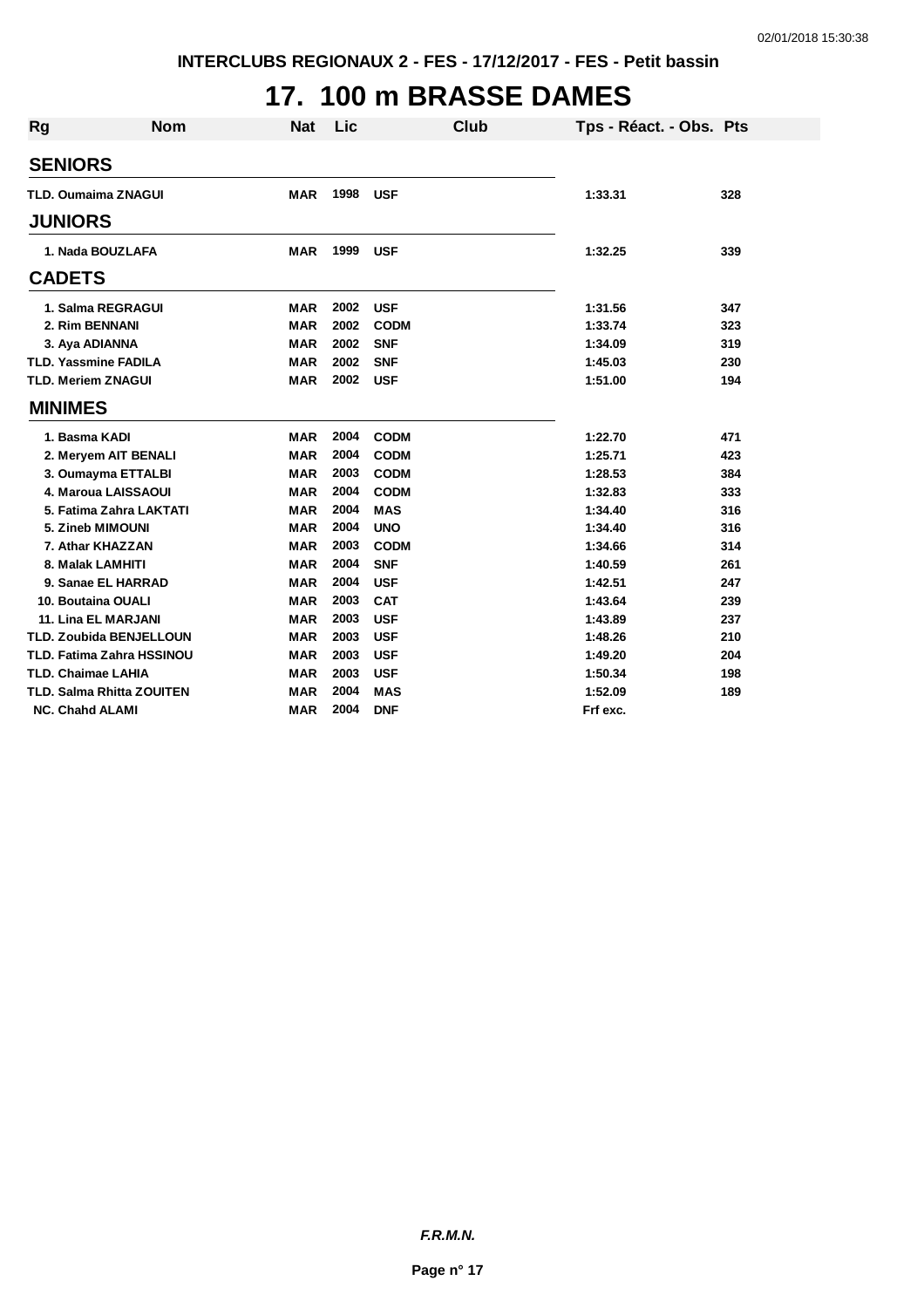## **18. 100 m BRASSE MESSIEURS**

| <b>Rg</b> | Nom                                           | Nat        | Lic  |                           | Club | Tps - Réact. - Obs. Pts |     |
|-----------|-----------------------------------------------|------------|------|---------------------------|------|-------------------------|-----|
|           | <b>SENIORS</b>                                |            |      |                           |      |                         |     |
|           |                                               | <b>MAR</b> | 1998 |                           |      |                         | 478 |
|           | 1. Khalil ISMAILI<br><b>TLD. Karim AMARTI</b> | <b>MAR</b> | 1998 | <b>CODM</b><br><b>USF</b> |      | 1:14.75<br>1:21.47      | 369 |
|           |                                               |            |      |                           |      |                         |     |
|           | <b>JUNIORS</b>                                |            |      |                           |      |                         |     |
|           | 1. Ali SADOUK                                 | <b>MAR</b> | 1999 | <b>USF</b>                |      | 1:10.56                 | 568 |
|           | 2. Hamza BENNOUNA                             | <b>MAR</b> | 2000 | <b>USF</b>                |      | 1:13.14                 | 510 |
|           | 3. Sami HAMOUCHANE                            | <b>MAR</b> | 2000 | <b>CODM</b>               |      | 1:19.91                 | 391 |
|           | <b>CADETS</b>                                 |            |      |                           |      |                         |     |
|           | 1. Med Yassine BOUKHARI                       | <b>MAR</b> | 2001 | <b>CODM</b>               |      | 1:13.14                 | 510 |
|           | 2. Ilyas BOUDENE                              | <b>MAR</b> | 2001 | <b>MAS</b>                |      | 1:15.13                 | 471 |
|           | 3. Omar FILALI                                | <b>MAR</b> | 2001 | <b>USF</b>                |      | 1:15.60                 | 462 |
|           | 4. Yassine EL OMARI                           | <b>MAR</b> | 2002 | <b>MAS</b>                |      | 1:16.31                 | 449 |
|           | 5. Youssef EL YAZAMI ADLI                     | <b>MAR</b> | 2002 | <b>USF</b>                |      | 1:21.76                 | 365 |
|           | <b>6. Driss BENCHEIKH</b>                     | <b>MAR</b> | 2001 | <b>USF</b>                |      | 1:22.23                 | 359 |
|           | <b>TLD. Ahmed Adam BOUMLIK</b>                | <b>MAR</b> | 2002 | <b>USF</b>                |      | 1:39.38                 | 203 |
|           | <b>MINIMES</b>                                |            |      |                           |      |                         |     |
|           | 1. Mahmoud AYOUBI                             | <b>MAR</b> | 2004 | <b>CODM</b>               |      | 1:13.57                 | 501 |
|           | 2. Walid DEQQAOUI                             | <b>MAR</b> | 2003 | <b>USF</b>                |      | 1:18.63                 | 411 |
|           | 3. Ayman MEFETTAR                             | <b>MAR</b> | 2003 | <b>SNF</b>                |      | 1:19.88                 | 392 |
|           | 4. Yasser ELMAMOUN                            | <b>MAR</b> | 2003 | <b>CODM</b>               |      | 1:20.31                 | 385 |
|           | 5. Sami SAMRAH                                | <b>MAR</b> | 2003 | <b>CODM</b>               |      | 1:20.83                 | 378 |
|           | 6. Youssef KADIRI HASSANI                     | <b>MAR</b> | 2003 | <b>SNF</b>                |      | 1:22.23                 | 359 |
|           | 7. Salim FRIKECH                              | <b>MAR</b> | 2004 | <b>CODM</b>               |      | 1:22.54                 | 355 |
|           | 8. Abdellah ESSONNI                           | <b>MAR</b> | 2004 | <b>CODM</b>               |      | 1:23.64                 | 341 |
|           | 9. Mohammed MOUISSE                           | <b>MAR</b> | 2004 | <b>USF</b>                |      | 1:26.13                 | 312 |
|           | <b>10. Yassir BOUKHDIMI</b>                   | <b>MAR</b> | 2003 | <b>CODM</b>               |      | 1:27.82                 | 295 |
|           | 11. Ahmed Yassine SAIDI                       | <b>MAR</b> | 2004 | <b>UNO</b>                |      | 1:28.13                 | 291 |
|           | 12. Salmane DKHISSI                           | <b>MAR</b> | 2004 | <b>USF</b>                |      | 1:32.20                 | 254 |
|           | <b>13. Mohamed Mounib TOUATI</b>              | <b>MAR</b> | 2003 | <b>CODM</b>               |      | 1:33.91                 | 241 |
|           | <b>14. Omar KHERCHOUCH</b>                    | <b>MAR</b> | 2003 | U.S.O                     |      | 1:34.52                 | 236 |
|           | <b>TLD. Ilyas ES SAHELY</b>                   | <b>MAR</b> | 2003 | <b>SNF</b>                |      | 1:35.66                 | 228 |
|           | <b>TLD. Saad ALEM</b>                         | <b>MAR</b> | 2004 | <b>MAS</b>                |      | 1:39.69                 | 201 |
|           | <b>TLD. Yassine MAKNASSI SALIME</b>           | <b>MAR</b> | 2004 | <b>MAS</b>                |      | 1:41.00                 | 193 |
|           | <b>TLD. Yassine NAIMI</b>                     | <b>MAR</b> | 2004 | U.S.O                     |      | 1:41.01                 | 193 |
|           | <b>NC. Saad DEQQAOUI</b>                      | <b>MAR</b> | 2003 | <b>USF</b>                |      | Dsq NI                  | 0   |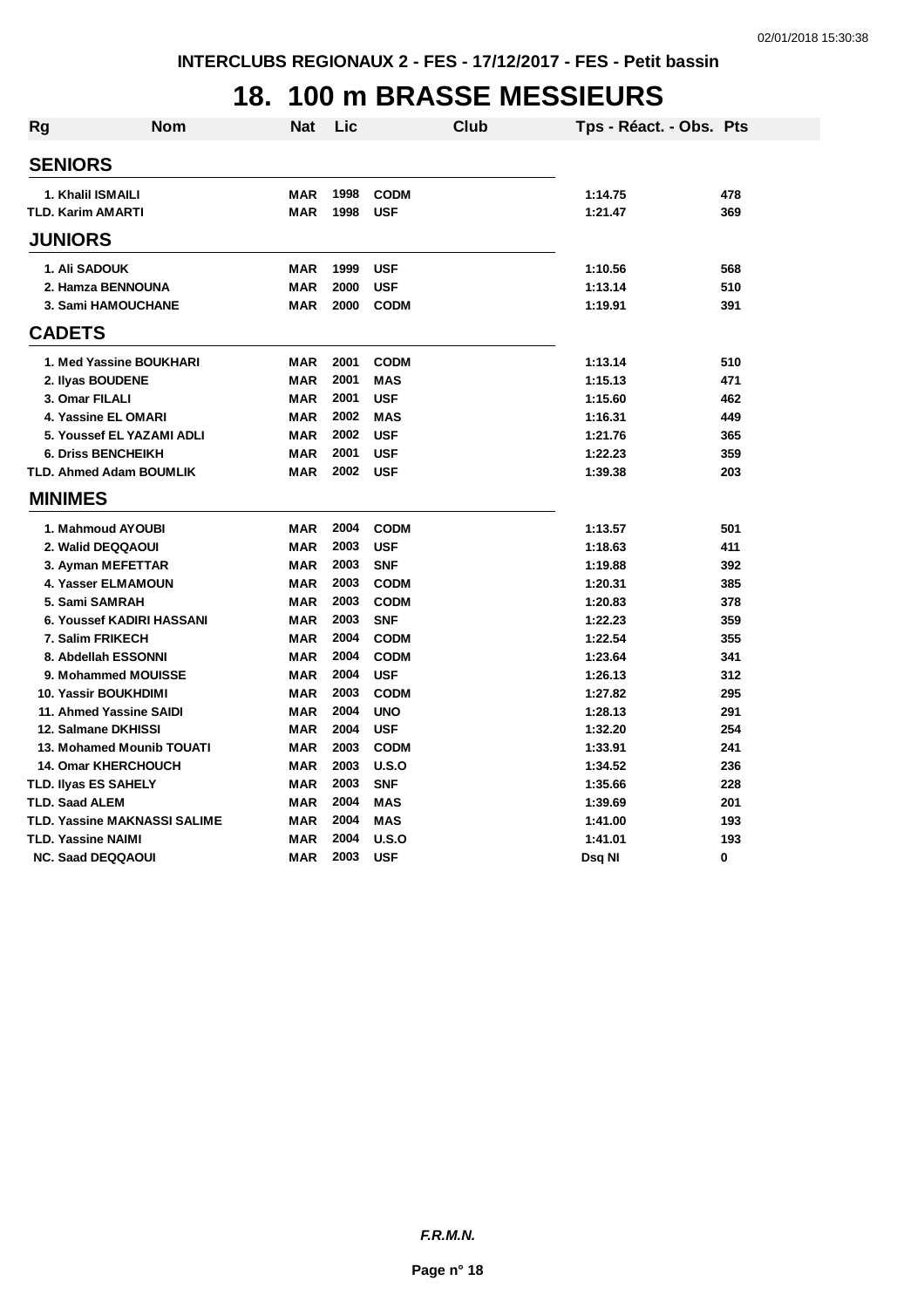## **19. 50 m PAPILLON MESSIEURS**

| Rg | <b>Nom</b>                   | <b>Nat</b> | Lic  | Club        | Tps - Réact. - Obs. Pts |     |
|----|------------------------------|------------|------|-------------|-------------------------|-----|
|    | <b>JUNIORS</b>               |            |      |             |                         |     |
|    | 1. Ali SADOUK                | MAR        | 1999 | <b>USF</b>  | 27.31                   | 554 |
|    | 2. Sami HAMOUCHANE           | <b>MAR</b> | 2000 | <b>CODM</b> | 27.47                   | 544 |
|    | 3. El Mehdi SMOUNI           | <b>MAR</b> | 2000 | <b>CODM</b> | 28.00                   | 514 |
|    | 4. Hamza BENNOUNA            | <b>MAR</b> | 2000 | <b>USF</b>  | 29.38                   | 445 |
|    | 5. Akram Oussama ARROUD      | <b>MAR</b> | 2000 | <b>CODM</b> | 29.59                   | 435 |
|    | <b>CADETS</b>                |            |      |             |                         |     |
|    | 1. Med Yassine BOUKHARI      | <b>MAR</b> | 2001 | <b>CODM</b> | 26.53                   | 604 |
|    | 2. Ilyas BOUDENE             | <b>MAR</b> | 2001 | <b>MAS</b>  | 28.44                   | 490 |
|    | 3. Monssif Hamza TIJARI      | <b>MAR</b> | 2002 | <b>CODM</b> | 28.95                   | 465 |
|    | 4. Omar FILALI               | <b>MAR</b> | 2001 | <b>USF</b>  | 29.16                   | 455 |
|    | 5. Abdellah KHARKHACH        | <b>MAR</b> | 2001 | <b>USF</b>  | 29.66                   | 432 |
|    | 6. Omar Ahmed ZOUITEN        | <b>MAR</b> | 2002 | <b>MAS</b>  | 29.83                   | 425 |
|    | 7. Othman RASSI              | <b>MAR</b> | 2002 | <b>UNO</b>  | 31.03                   | 377 |
|    | 8. Driss BENCHEIKH           | <b>MAR</b> | 2001 | <b>USF</b>  | 31.09                   | 375 |
|    | 9. El Mehdi ELKAMYA          | <b>MAR</b> | 2002 | <b>SNF</b>  | 32.50                   | 328 |
|    | 10. Youssef EL YAZAMI ADLI   | <b>MAR</b> | 2002 | <b>USF</b>  | 33.16                   | 309 |
|    | 11. Aymane SIAHMED OUALI     | <b>MAR</b> | 2002 | <b>SNF</b>  | 33.53                   | 299 |
|    | 11. Mohamed RASSI            | <b>MAR</b> | 2002 | <b>UNO</b>  | 33.53                   | 299 |
|    | <b>MINIMES</b>               |            |      |             |                         |     |
|    | 1. Adnane BENADADA           | <b>MAR</b> | 2003 | <b>SNF</b>  | 28.88                   | 468 |
|    | 2. Zakariae AMALI            | <b>MAR</b> | 2003 | <b>CODM</b> | 30.23                   | 408 |
|    | 3. Walid DEQQAOUI            | <b>MAR</b> | 2003 | <b>USF</b>  | 30.59                   | 394 |
|    | 4. Oussama EL MOUSSAMI       | <b>MAR</b> | 2003 | <b>CODM</b> | 31.08                   | 376 |
|    | 5. Mahmoud AYOUBI            | <b>MAR</b> | 2004 | <b>CODM</b> | 31.13                   | 374 |
|    | 6. Ayman MEFETTAR            | <b>MAR</b> | 2003 | <b>SNF</b>  | 32.50                   | 328 |
|    | 7. Abdellah ESSONNI          | <b>MAR</b> | 2004 | <b>CODM</b> | 34.34                   | 278 |
|    | 8. Youssef KADIRI HASSANI    | <b>MAR</b> | 2003 | <b>SNF</b>  | 34.50                   | 274 |
|    | 9. Ilyas ES SAHELY           | <b>MAR</b> | 2003 | <b>SNF</b>  | 34.72                   | 269 |
|    | 10. Walid RHZAL              | <b>MAR</b> | 2003 | <b>UNO</b>  | 34.73                   | 269 |
|    | 11. Ahmed Yassine SAIDI      | <b>MAR</b> | 2004 | <b>UNO</b>  | 34.91                   | 265 |
|    | 12. Mohammed Amine CHETOUANE | <b>MAR</b> | 2003 | <b>UNO</b>  | 37.75                   | 209 |
|    | 13. Omar KHERCHOUCH          | <b>MAR</b> | 2003 | U.S.O       | 37.84                   | 208 |
|    | 14. Saad ALEM                | <b>MAR</b> | 2004 | <b>MAS</b>  | 37.89                   | 207 |
|    | <b>15. Saad DEQQAOUI</b>     | <b>MAR</b> | 2003 | <b>USF</b>  | 38.50                   | 197 |
|    | 16. Ilyas CHEKKORI           | <b>MAR</b> | 2004 | <b>SNF</b>  | 38.69                   | 194 |
|    | <b>TLD. Anass KEMMOUNE</b>   | <b>MAR</b> | 2003 | <b>SNF</b>  | 42.06                   | 151 |
|    | <b>TLD. Othmane ZAITOUNE</b> | <b>MAR</b> | 2004 | <b>MAS</b>  | 42.22                   | 149 |
|    | <b>NC. Adam SEDDOUK</b>      | <b>MAR</b> | 2003 | <b>CODM</b> | Frf exc.                |     |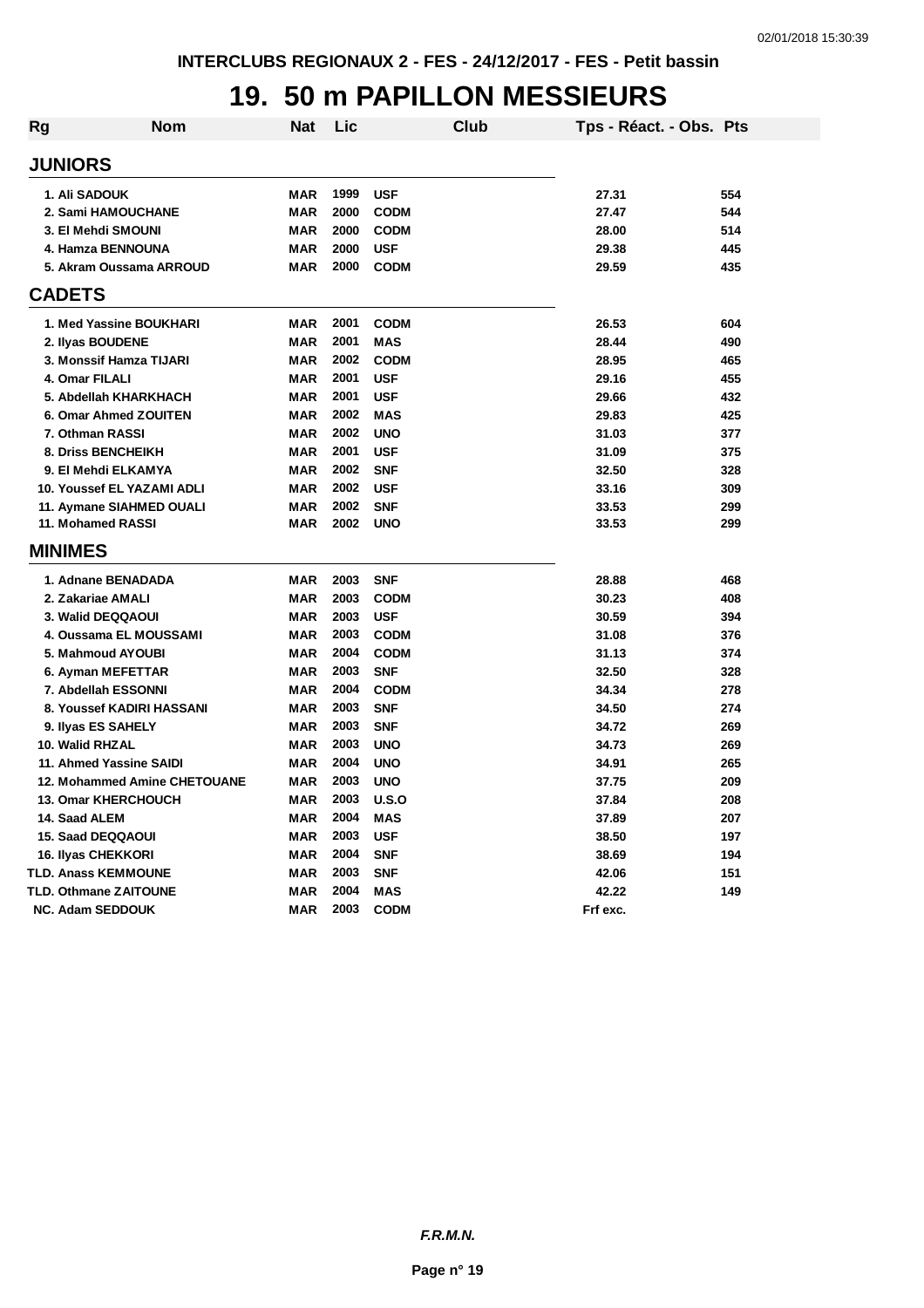#### **20. 50 m PAPILLON DAMES**

| <b>Rg</b> | <b>Nom</b>                         | <b>Nat</b> | Lic  | Club        | Tps - Réact. - Obs. Pts |     |
|-----------|------------------------------------|------------|------|-------------|-------------------------|-----|
|           | <b>JUNIORS</b>                     |            |      |             |                         |     |
|           | 1. Nada BOUZLAFA                   | <b>MAR</b> | 1999 | <b>USF</b>  | 36.63                   | 296 |
|           | <b>CADETS</b>                      |            |      |             |                         |     |
|           | 1. Salma REGRAGUI                  | <b>MAR</b> | 2002 | <b>USF</b>  | 32.41                   | 428 |
|           | 2. Ayat Errahmane BELRHITI         | <b>MAR</b> | 2002 | <b>MAS</b>  | 32.98                   | 406 |
|           | 3. Oumnia OUFRID                   | <b>MAR</b> | 2001 | <b>CODM</b> | 34.38                   | 358 |
|           | <b>TLD. Yassmine FADILA</b>        | <b>MAR</b> | 2002 | <b>SNF</b>  | 49.60                   | 119 |
|           | <b>MINIMES</b>                     |            |      |             |                         |     |
|           | 1. Oumayma ETTALBI                 | <b>MAR</b> | 2003 | <b>CODM</b> | 32.91                   | 409 |
|           | 2. Douae EL MOUJARRADE             | <b>MAR</b> | 2003 | <b>SNF</b>  | 33.89                   | 374 |
|           | 3. Basma BOUDRAR                   | <b>MAR</b> | 2003 | <b>CODM</b> | 34.72                   | 348 |
|           | 4. Basma KADI                      | <b>MAR</b> | 2004 | <b>CODM</b> | 34.97                   | 341 |
|           | 5. Fatima Zahra LAKTATI            | <b>MAR</b> | 2004 | <b>MAS</b>  | 35.27                   | 332 |
|           | 6. Abrare BELRHITI                 | <b>MAR</b> | 2004 | <b>SNF</b>  | 36.27                   | 305 |
|           | 7. Doha TABERKANT                  | <b>MAR</b> | 2004 | <b>SNF</b>  | 36.72                   | 294 |
|           | 8. Maroua LAISSAOUI                | <b>MAR</b> | 2004 | <b>CODM</b> | 36.75                   | 293 |
|           | 9. Zineb MIMOUNI                   | <b>MAR</b> | 2004 | <b>UNO</b>  | 37.17                   | 284 |
|           | 10. Athar KHAZZAN                  | <b>MAR</b> | 2003 | <b>CODM</b> | 37.74                   | 271 |
|           | <b>11. Malak LAMHITI</b>           | <b>MAR</b> | 2004 | <b>SNF</b>  | 38.13                   | 263 |
|           | 12. Sanae EL HARRAD                | <b>MAR</b> | 2004 | <b>USF</b>  | 40.44                   | 220 |
|           | 13. Imane KANDILI                  | <b>MAR</b> | 2003 | <b>SNF</b>  | 41.51                   | 203 |
|           | 14. Fatima Zahra HSSINOU           | <b>MAR</b> | 2003 | <b>USF</b>  | 42.53                   | 189 |
|           | <b>TLD. Lina EL MARJANI</b>        | <b>MAR</b> | 2003 | <b>USF</b>  | 44.10                   | 170 |
|           | TLD. Lina OUDGHIRI IDRISSI HASSANI | <b>MAR</b> | 2004 | <b>SNF</b>  | 45.30                   | 156 |
|           | <b>TLD. Chaimae LAHIA</b>          | <b>MAR</b> | 2003 | <b>USF</b>  | 45.36                   | 156 |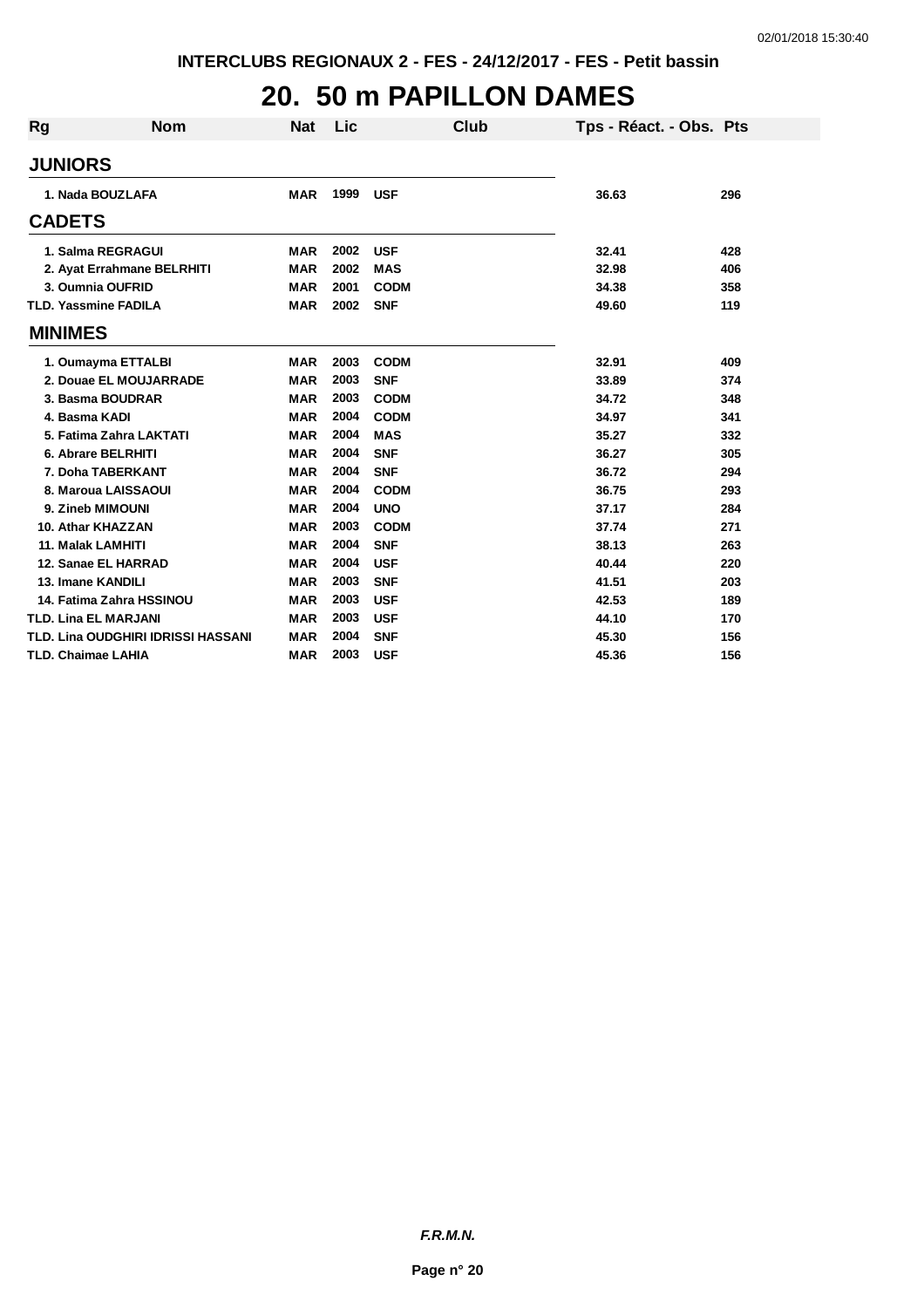## **21. 400 m 4 NAGES MESSIEURS**

| Rg             | <b>Nom</b>               | <b>Nat</b> | <b>Lic</b> |             | Club | Tps - Réact. - Obs. Pts |     |
|----------------|--------------------------|------------|------------|-------------|------|-------------------------|-----|
| <b>SENIORS</b> |                          |            |            |             |      |                         |     |
|                | 1. Hicham TIJARI         | MAR        | 1998       | <b>CODM</b> |      | 5:21.25                 | 437 |
| <b>MINIMES</b> |                          |            |            |             |      |                         |     |
|                | 1. Salim FRIKECH         | <b>MAR</b> | 2004       | <b>CODM</b> |      | 5:28.16                 | 410 |
|                | 2. Karim JENNANE         | <b>MAR</b> | 2004       | <b>CODM</b> |      | 5:37.50                 | 377 |
|                | 3. Yassir BOUKHDIMI      | <b>MAR</b> | 2003       | <b>CODM</b> |      | 5:49.88                 | 338 |
|                | 4. Mohamed Mounib TOUATI | <b>MAR</b> | 2003       | <b>CODM</b> |      | 6:09.50                 | 287 |
|                | 5. Soufiane AZFAR        | <b>MAR</b> | 2004       | <b>USF</b>  |      | 6:11.75                 | 282 |
|                |                          |            |            |             |      |                         |     |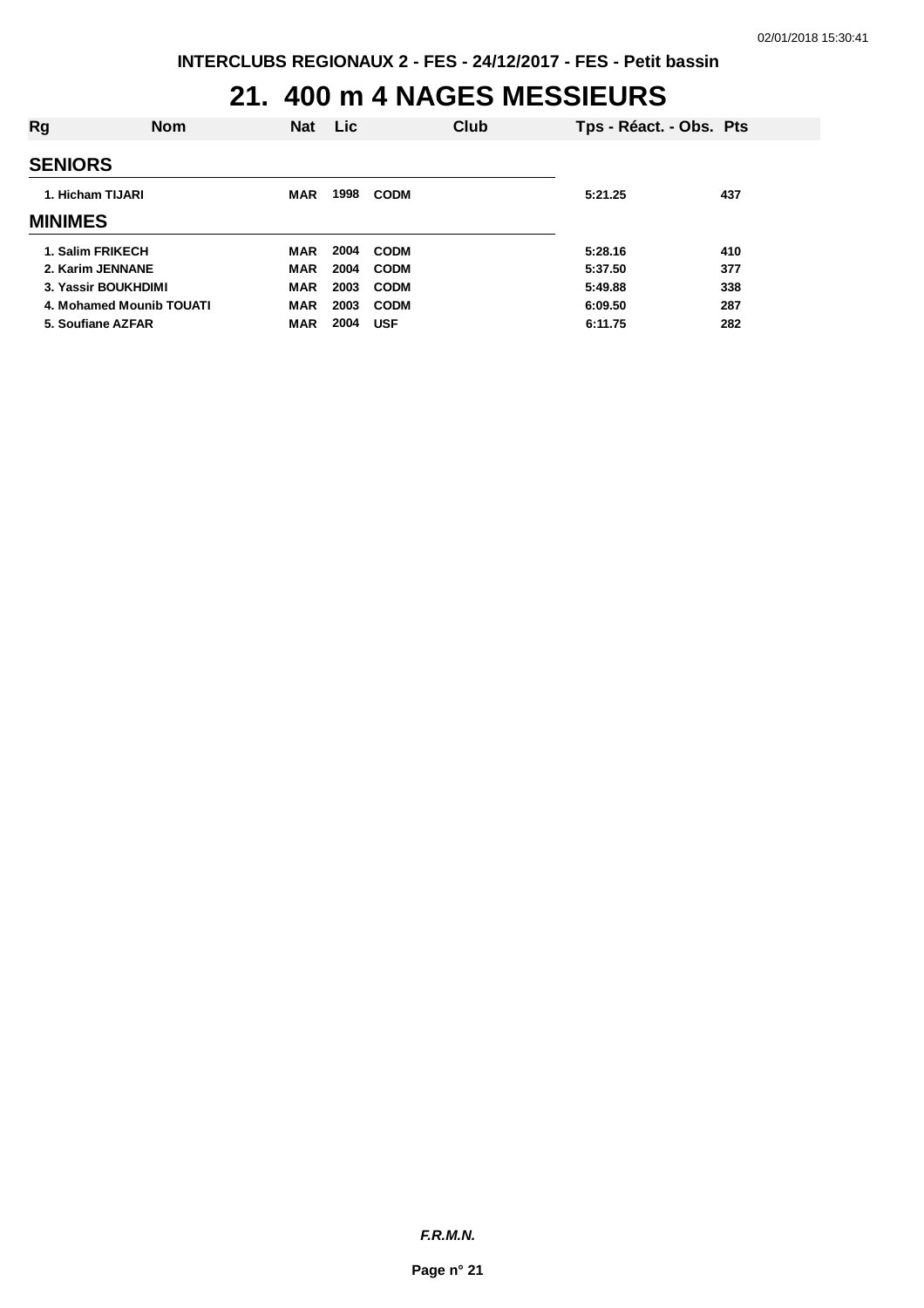#### **22. 400 m 4 NAGES DAMES**

| Rg                                            | <b>Nom</b> | <b>Nat</b>               | <b>Lic</b>   |                            | Club | Tps - Réact. - Obs. Pts |            |  |
|-----------------------------------------------|------------|--------------------------|--------------|----------------------------|------|-------------------------|------------|--|
| <b>CADETS</b>                                 |            |                          |              |                            |      |                         |            |  |
| 1. Ayat Errahmane BELRHITI<br>NC. Aya ADIANNA |            | MAR<br><b>MAR</b>        | 2002<br>2002 | MAS<br><b>SNF</b>          |      | 5:53.72<br>Abandon      | 437<br>0   |  |
| <b>MINIMES</b>                                |            |                          |              |                            |      |                         |            |  |
| 1. Hajar SABER<br>2. Meryem AIT BENALI        |            | <b>MAR</b><br><b>MAR</b> | 2003<br>2004 | <b>CODM</b><br><b>CODM</b> |      | 5:45.80<br>6:06.95      | 467<br>391 |  |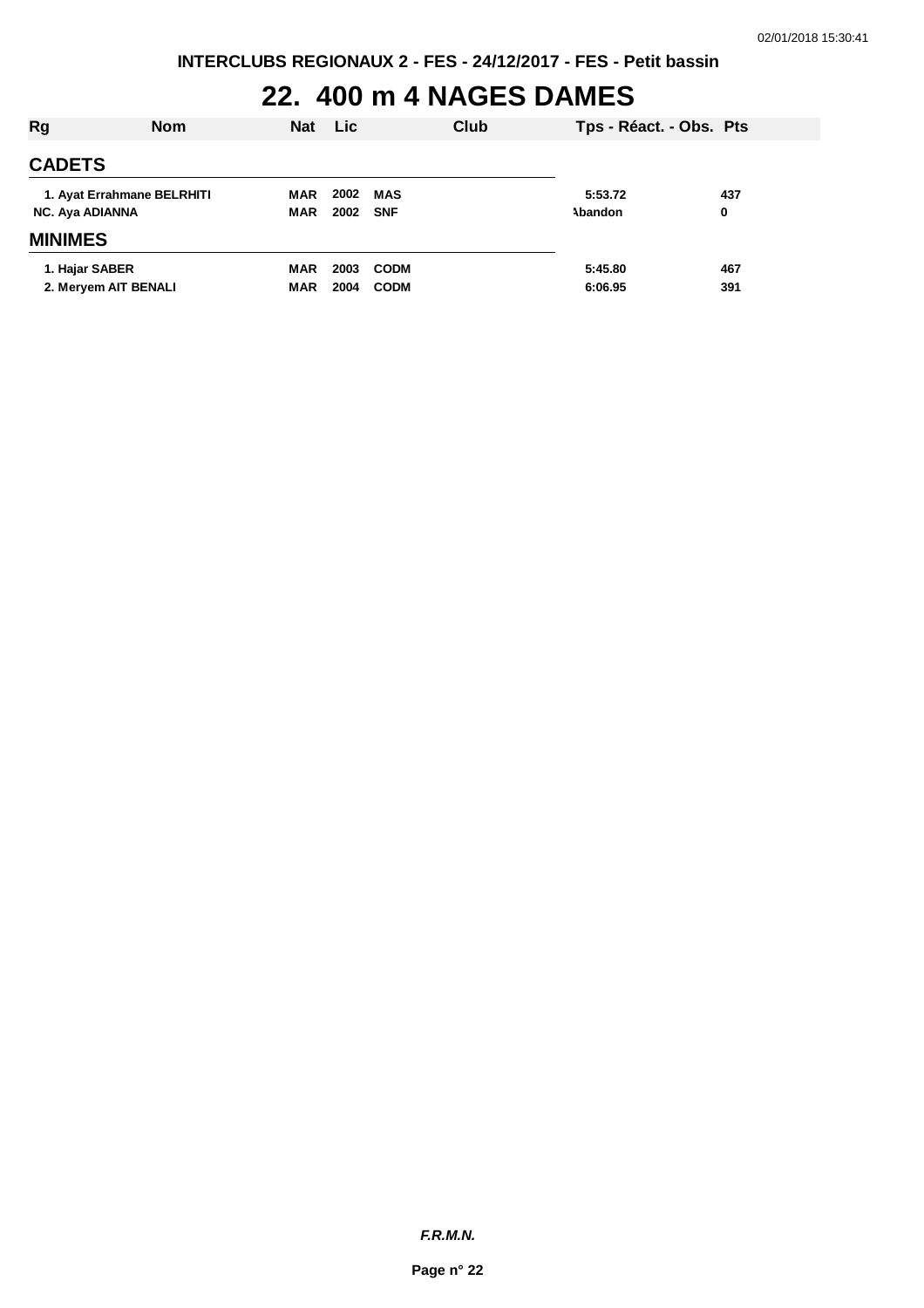#### **23. 50 m BRASSE MESSIEURS**

| <b>Rg</b> | <b>Nom</b>                       | <b>Nat</b> | Lic  | <b>Club</b>   | Tps - Réact. - Obs. Pts |     |
|-----------|----------------------------------|------------|------|---------------|-------------------------|-----|
|           | <b>SENIORS</b>                   |            |      |               |                         |     |
|           | 1. Souhail HAMOUCHANE            | MAR        | 1997 | <b>CODM</b>   | 31.81                   | 589 |
|           | 2. Karim AMARTI                  | <b>MAR</b> | 1998 | <b>USF</b>    | 34.40                   | 466 |
|           | <b>JUNIORS</b>                   |            |      |               |                         |     |
|           | 1. Ali SADOUK                    | MAR        | 1999 | <b>USF</b>    | 32.16                   | 570 |
|           | 2. Hamza BENNOUNA                | <b>MAR</b> | 2000 | <b>USF</b>    | 32.87                   | 534 |
|           | 3. Sami HAMOUCHANE               | <b>MAR</b> | 2000 | <b>CODM</b>   | 33.88                   | 488 |
|           | <b>CADETS</b>                    |            |      |               |                         |     |
|           | 1. Ilyas BOUDENE                 | MAR        | 2001 | MAS           | 33.53                   | 503 |
|           | 2. Omar FILALI                   | <b>MAR</b> | 2001 | <b>USF</b>    | 33.78                   | 492 |
|           | 3. Yassine EL OMARI              | <b>MAR</b> | 2002 | <b>MAS</b>    | 34.25                   | 472 |
|           | 4. Monssif Hamza TIJARI          | <b>MAR</b> | 2002 | <b>CODM</b>   | 34.40                   | 466 |
|           | 5. Omar Ahmed ZOUITEN            | <b>MAR</b> | 2002 | <b>MAS</b>    | 35.72                   | 416 |
|           | 6. Youssef EL YAZAMI ADLI        | <b>MAR</b> | 2002 | <b>USF</b>    | 36.08                   | 404 |
|           | 7. Aymane SIAHMED OUALI          | MAR        | 2002 | <b>SNF</b>    | 39.47                   | 308 |
|           | <b>TLD. Ahmed Adam BOUMLIK</b>   | <b>MAR</b> | 2002 | <b>USF</b>    | 43.74                   | 226 |
|           | TLD. Mohammed Ayoub SAIDI        | <b>MAR</b> | 2002 | <b>SNF</b>    | 45.59                   | 200 |
|           | TLD. Yassir AKOUIBAA             | <b>MAR</b> | 2002 | A.C.N.T       | 46.03                   | 194 |
|           | NC. Abdeljabbar REGRAGUI         | <b>MAR</b> | 2001 | <b>CODM</b>   | Frf exc.                |     |
|           | <b>MINIMES</b>                   |            |      |               |                         |     |
|           | 1. Mahmoud AYOUBI                | MAR        | 2004 | <b>CODM</b>   | 32.87                   | 534 |
|           | 2. Walid DEQQAOUI                | <b>MAR</b> | 2003 | <b>USF</b>    | 34.60                   | 458 |
|           | 3. Yasser ELMAMOUN               | <b>MAR</b> | 2003 | <b>CODM</b>   | 34.97                   | 443 |
|           | 4. Zakariae AMALI                | <b>MAR</b> | 2003 | <b>CODM</b>   | 35.79                   | 413 |
|           | 5. Oussama EL MOUSSAMI           | <b>MAR</b> | 2003 | <b>CODM</b>   | 36.74                   | 382 |
|           | 6. Salim FRIKECH                 | MAR        | 2004 | <b>CODM</b>   | 37.16                   | 369 |
|           | <b>7. Youssef KADIRI HASSANI</b> | MAR        | 2003 | <b>SNF</b>    | 37.72                   | 353 |
|           | 8. Mohammed MOUISSE              | MAR        | 2004 | <b>USF</b>    | 37.97                   | 346 |
|           | 9. Ahmed Yassine SAIDI           | MAR        | 2004 | <b>UNO</b>    | 38.39                   | 335 |
|           | <b>10. Anass BOUABDELLAOUI</b>   | MAR        | 2004 | <b>MCO</b>    | 40.55                   | 284 |
|           | 11. Soufiane AZFAR               | MAR        | 2004 | <b>USF</b>    | 41.57                   | 264 |
|           | 12. Salmane DKHISSI              | MAR        | 2004 | <b>USF</b>    | 41.83                   | 259 |
|           | 13. Othmane BEKKAL               | MAR        | 2004 | <b>MCO EN</b> | 42.62                   | 245 |
|           | 14. Ilyas ES SAHELY              | <b>MAR</b> | 2003 | <b>SNF</b>    | 42.63                   | 244 |
|           | <b>15. Youssef SAIDI</b>         | <b>MAR</b> | 2003 | <b>SNF</b>    | 43.75                   | 226 |
|           | <b>16. Omar KHERCHOUCH</b>       | <b>MAR</b> | 2003 | U.S.O         | 43.77                   | 226 |
|           | 17. Saad DEQQAOUI                | <b>MAR</b> | 2003 | <b>USF</b>    | 44.05                   | 222 |
|           | TLD. Yassine MAKNASSI SALIME     | <b>MAR</b> | 2004 | <b>MAS</b>    | 46.34                   | 190 |
|           | <b>NC. Adam SEDDOUK</b>          | <b>MAR</b> | 2003 | <b>CODM</b>   | Frf exc.                |     |
|           | NC. Alae Eddine RAFTANI          | <b>MAR</b> | 2003 | <b>SNF</b>    | Frf n.d.                |     |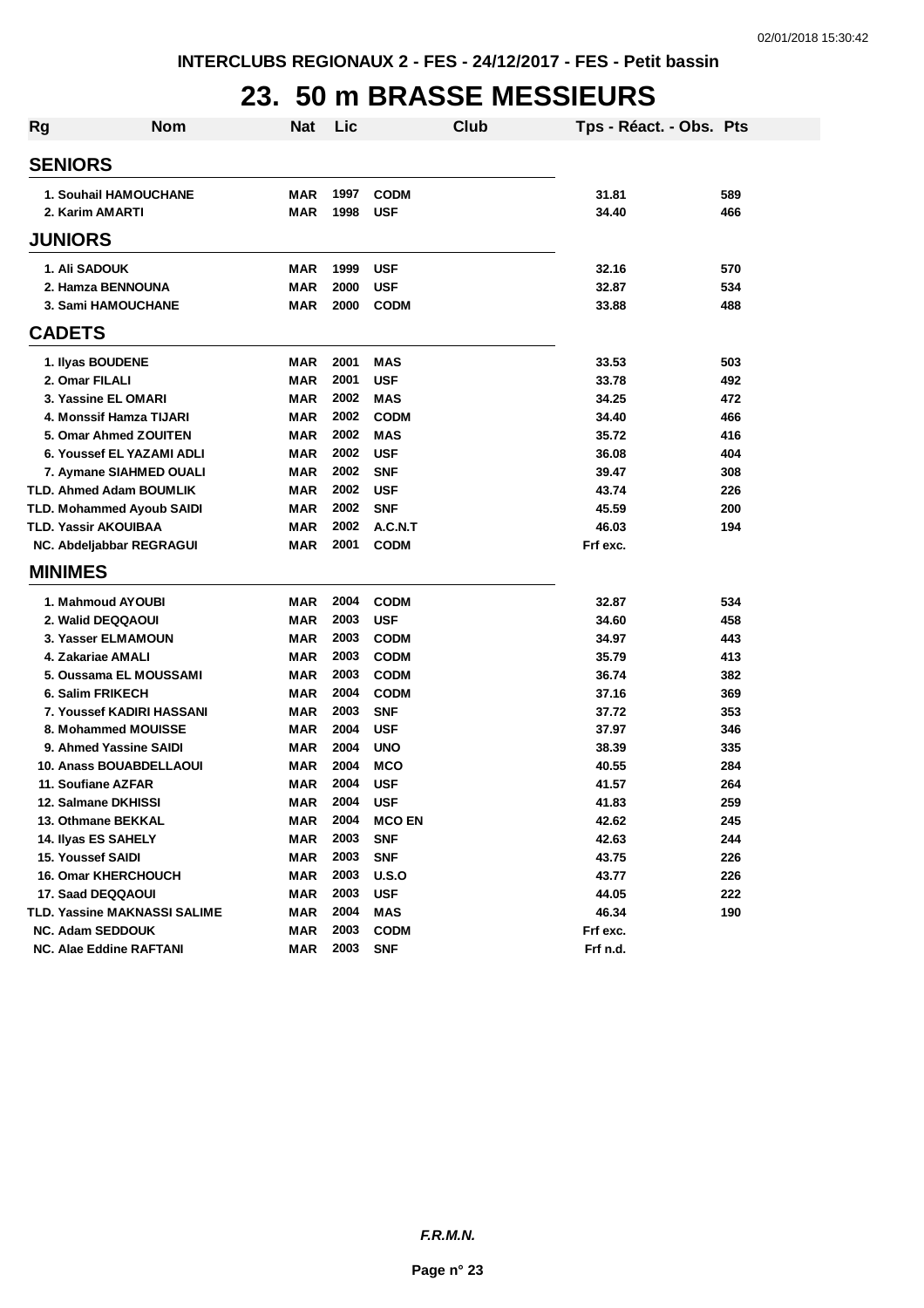## **24. 50 m BRASSE DAMES**

| <b>Rg</b> | <b>Nom</b>                       | <b>Nat</b> | Lic  | Club        | Tps - Réact. - Obs. Pts |     |
|-----------|----------------------------------|------------|------|-------------|-------------------------|-----|
|           | <b>JUNIORS</b>                   |            |      |             |                         |     |
|           | 1. Nada BOUZLAFA                 | <b>MAR</b> | 1999 | <b>USF</b>  | 43.06                   | 332 |
|           | <b>CADETS</b>                    |            |      |             |                         |     |
|           | 1. Salma REGRAGUI                | <b>MAR</b> | 2002 | <b>USF</b>  | 42.13                   | 355 |
|           | 2. Rim BENNANI                   | <b>MAR</b> | 2002 | <b>CODM</b> | 43.26                   | 328 |
|           | <b>TLD. Yassmine FADILA</b>      | <b>MAR</b> | 2002 | <b>SNF</b>  | 48.09                   | 238 |
|           | <b>MINIMES</b>                   |            |      |             |                         |     |
|           | 1. Oumayma ETTALBI               | <b>MAR</b> | 2003 | <b>CODM</b> | 38.66                   | 460 |
|           | 2. Meryem AIT BENALI             | <b>MAR</b> | 2004 | <b>CODM</b> | 39.53                   | 430 |
|           | 3. Zineb MIMOUNI                 | <b>MAR</b> | 2004 | <b>UNO</b>  | 40.91                   | 388 |
|           | 4. Athar KHAZZAN                 | <b>MAR</b> | 2003 | <b>CODM</b> | 41.90                   | 361 |
|           | 5. Fatima Zahra LAKTATI          | <b>MAR</b> | 2004 | <b>MAS</b>  | 42.02                   | 358 |
|           | 6. Malak LAMHITI                 | <b>MAR</b> | 2004 | <b>SNF</b>  | 45.07                   | 290 |
|           | 7. Lina EL MARJANI               | <b>MAR</b> | 2003 | <b>USF</b>  | 45.56                   | 281 |
|           | 8. Sanae EL HARRAD               | <b>MAR</b> | 2004 | <b>USF</b>  | 46.69                   | 261 |
|           | 9. Salma Rhitta ZOUITEN          | <b>MAR</b> | 2004 | <b>MAS</b>  | 47.18                   | 253 |
|           | 9. Zoubida BENJELLOUN            | <b>MAR</b> | 2003 | <b>USF</b>  | 47.18                   | 253 |
|           | <b>TLD. Fatima Zahra HSSINOU</b> | <b>MAR</b> | 2003 | <b>USF</b>  | 50.25                   | 209 |
|           | <b>TLD. Chaimae LAHIA</b>        | <b>MAR</b> | 2003 | <b>USF</b>  | 51.34                   | 196 |
|           | <b>TLD. Yasmine BOUGHALEB</b>    | <b>MAR</b> | 2004 | <b>SNF</b>  | 52.53                   | 183 |
|           | <b>TLD. Hajar LOUDIYI</b>        | <b>MAR</b> | 2003 | A.C.N.T     | 53.09                   | 177 |
|           | <b>NC. Malak TRICHA</b>          | <b>MAR</b> | 2004 | <b>USF</b>  | Frf n.d.                |     |
|           | <b>NC. Lina BECHARI</b>          | <b>MAR</b> | 2004 | A.C.N.T     | Dsq VI                  | 0   |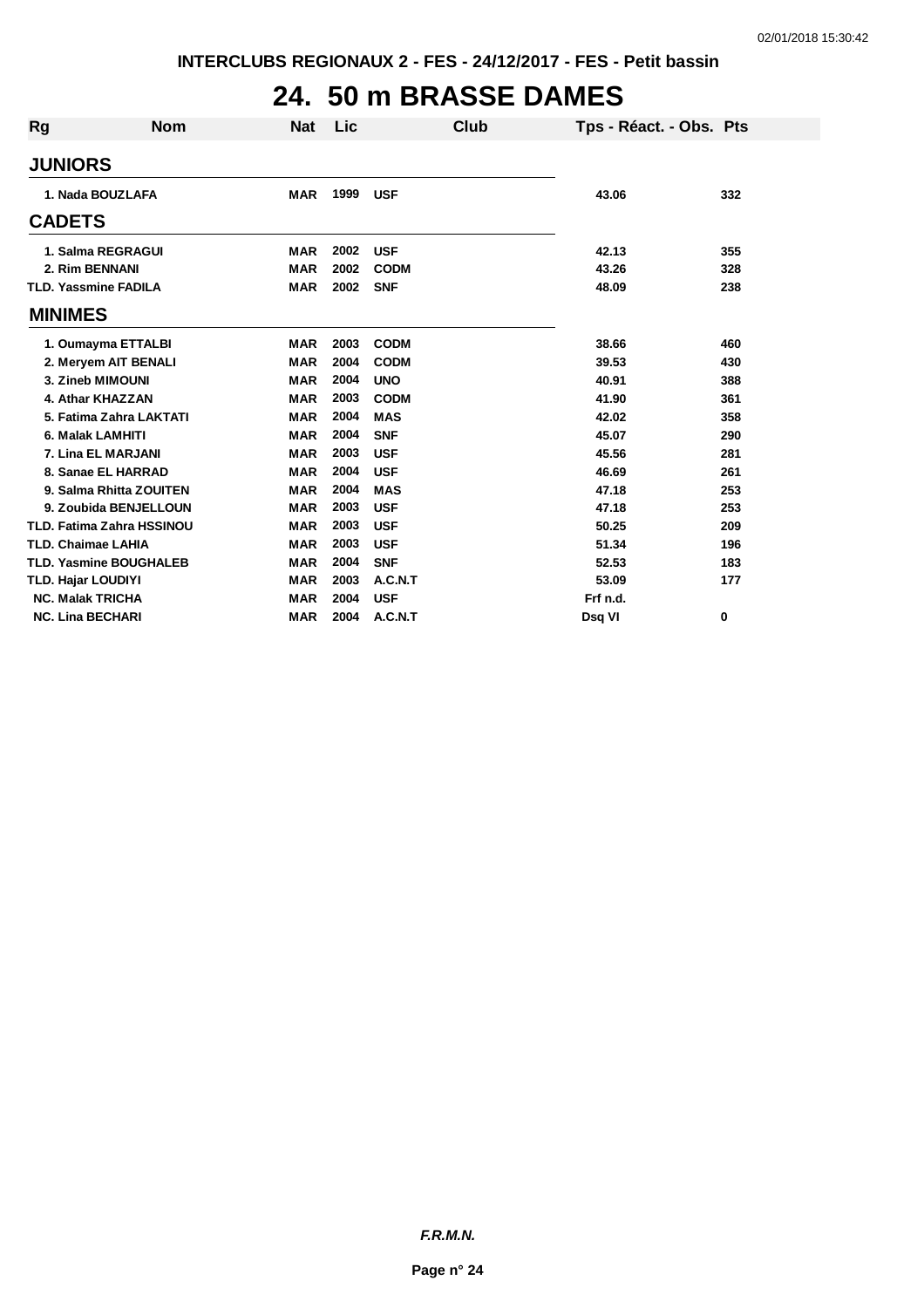### **25. 200 m NAGE LIBRE MESSIEURS**

| Rg | <b>Nom</b>                   | <b>Nat</b> | Lic  | Club        | Tps - Réact. - Obs. Pts |     |
|----|------------------------------|------------|------|-------------|-------------------------|-----|
|    | <b>SENIORS</b>               |            |      |             |                         |     |
|    | 1. Karim AMARTI              | <b>MAR</b> | 1998 | <b>USF</b>  | 2:13.58                 | 445 |
|    | <b>JUNIORS</b>               |            |      |             |                         |     |
|    | 1. El Mehdi SMOUNI           | <b>MAR</b> | 2000 | <b>CODM</b> | 2:11.88                 | 462 |
|    | 2. Akram Oussama ARROUD      | <b>MAR</b> | 2000 | <b>CODM</b> | 2:20.63                 | 381 |
|    | <b>CADETS</b>                |            |      |             |                         |     |
|    | 1. Med Yassine BOUKHARI      | <b>MAR</b> | 2001 | <b>CODM</b> | 2:07.20                 | 515 |
|    | 2. Ismail EL HAMOUMI         | <b>MAR</b> | 2002 | <b>USF</b>  | 2:16.14                 | 420 |
|    | 3. Driss BENCHEIKH           | <b>MAR</b> | 2001 | <b>USF</b>  | 2:18.84                 | 396 |
|    | 4. El Mehdi ELKAMYA          | <b>MAR</b> | 2002 | <b>SNF</b>  | 2:28.60                 | 323 |
|    | 5. Othman RASSI              | <b>MAR</b> | 2002 | <b>UNO</b>  | 2:29.23                 | 319 |
|    | 6. Mohamed RASSI             | <b>MAR</b> | 2002 | <b>UNO</b>  | 2:37.56                 | 271 |
|    | NC. Abdeljabbar REGRAGUI     | <b>MAR</b> | 2001 | <b>CODM</b> | Frf exc.                |     |
|    | <b>MINIMES</b>               |            |      |             |                         |     |
|    | 1. Adnane BENADADA           | <b>MAR</b> | 2003 | <b>SNF</b>  | 2:16.31                 | 419 |
|    | 2. Yasser ELMAMOUN           | <b>MAR</b> | 2003 | <b>CODM</b> | 2:16.67                 | 415 |
|    | 3. Ayman MEFETTAR            | <b>MAR</b> | 2003 | <b>SNF</b>  | 2:16.98                 | 412 |
|    | 4. Karim JENNANE             | <b>MAR</b> | 2004 | <b>CODM</b> | 2:18.24                 | 401 |
|    | 5. Mohammed MOUISSE          | <b>MAR</b> | 2004 | <b>USF</b>  | 2:19.00                 | 395 |
|    | 6. Abdellah ESSONNI          | <b>MAR</b> | 2004 | <b>CODM</b> | 2:19.47                 | 391 |
|    | 7. Anass KEMMOUNE            | <b>MAR</b> | 2003 | <b>SNF</b>  | 2:26.72                 | 336 |
|    | 8. Mohamed Mounib TOUATI     | <b>MAR</b> | 2003 | <b>CODM</b> | 2:27.31                 | 332 |
|    | 9. Yassir BOUKHDIMI          | <b>MAR</b> | 2003 | <b>CODM</b> | 2:27.64                 | 329 |
|    | 10. Youssef SAIDI            | MAR        | 2003 | <b>SNF</b>  | 2:40.38                 | 257 |
|    | 11. Saad ALEM                | <b>MAR</b> | 2004 | <b>MAS</b>  | 2:44.98                 | 236 |
|    | <b>TLD. M'hammed RHORCHI</b> | <b>MAR</b> | 2003 | <b>SNF</b>  | 2:58.72                 | 185 |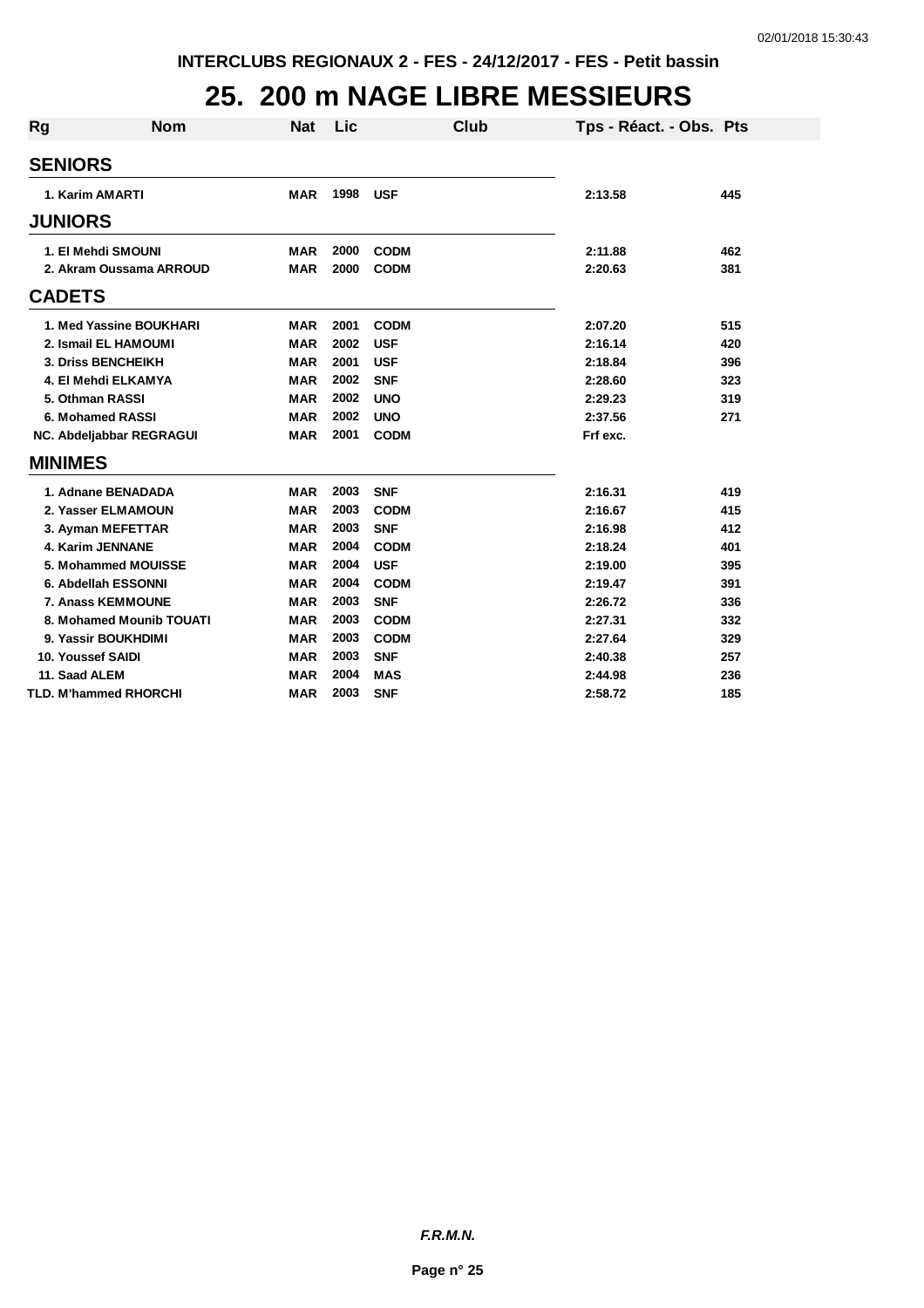## **26. 200 m NAGE LIBRE DAMES**

| Rg                     | <b>Nom</b>                       | <b>Nat</b> | Lic  | Club        | Tps - Réact. - Obs. Pts |     |
|------------------------|----------------------------------|------------|------|-------------|-------------------------|-----|
| <b>CADETS</b>          |                                  |            |      |             |                         |     |
|                        | 1. Oumnia OUFRID                 | <b>MAR</b> | 2001 | <b>CODM</b> | 2:26.27                 | 460 |
|                        | 2. Rim BENNANI                   | <b>MAR</b> | 2002 | <b>CODM</b> | 2:31.98                 | 410 |
| <b>NC. Aya ADIANNA</b> |                                  | MAR        | 2002 | <b>SNF</b>  | Frf exc.                |     |
| <b>MINIMES</b>         |                                  |            |      |             |                         |     |
|                        | 1. Abrare BELRHITI               | <b>MAR</b> | 2004 | <b>SNF</b>  | 2:26.44                 | 459 |
| 2. Basma KADI          |                                  | <b>MAR</b> | 2004 | <b>CODM</b> | 2:27.61                 | 448 |
|                        | 3. Basma BOUDRAR                 | <b>MAR</b> | 2003 | <b>CODM</b> | 2:28.31                 | 442 |
|                        | 4. Douae EL MOUJARRADE           | <b>MAR</b> | 2003 | <b>SNF</b>  | 2:30.66                 | 421 |
| 5. Hajar SABER         |                                  | <b>MAR</b> | 2003 | <b>CODM</b> | 2:32.09                 | 409 |
|                        | 6. Maroua LAISSAOUI              | <b>MAR</b> | 2004 | <b>CODM</b> | 2:42.47                 | 336 |
|                        | 7. Doha TABERKANT                | <b>MAR</b> | 2004 | <b>SNF</b>  | 2:52.48                 | 281 |
|                        | 8. Imane KANDILI                 | <b>MAR</b> | 2003 | <b>SNF</b>  | 2:54.95                 | 269 |
| TLD. Aya FILALI        |                                  | <b>MAR</b> | 2004 | <b>MAS</b>  | 3:10.45                 | 208 |
|                        | <b>TLD. Salma Rhitta ZOUITEN</b> | <b>MAR</b> | 2004 | <b>MAS</b>  | 3:11.15                 | 206 |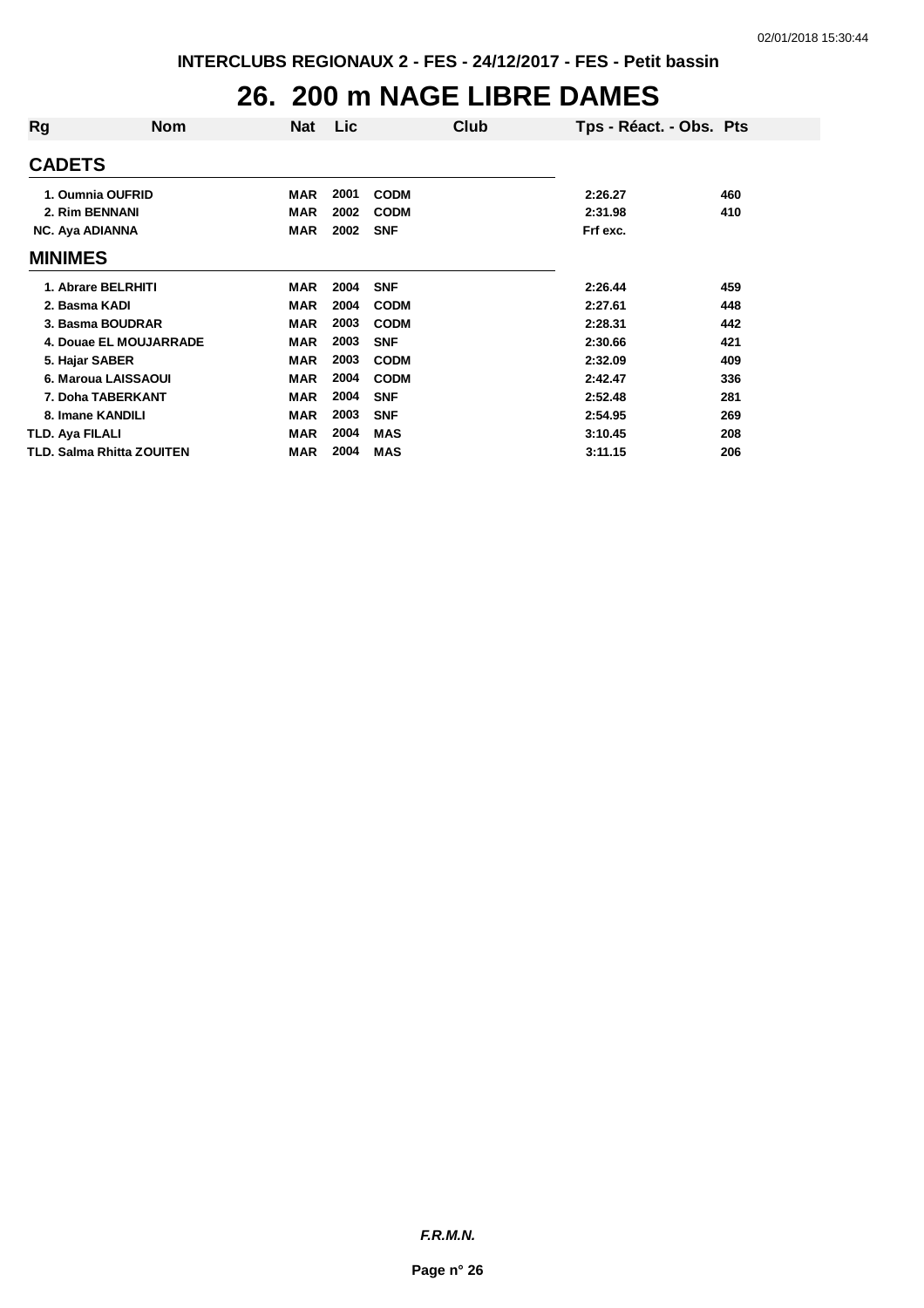#### **27. 100 m NAGE LIBRE MESSIEURS**

| Rg | <b>Nom</b>                          | <b>Nat</b> | Lic  |             | <b>Club</b> | Tps - Réact. - Obs. Pts |     |
|----|-------------------------------------|------------|------|-------------|-------------|-------------------------|-----|
|    | <b>SENIORS</b>                      |            |      |             |             |                         |     |
|    | 1. Karim AMARTI                     | <b>MAR</b> | 1998 | <b>USF</b>  |             | 59.46                   | 491 |
|    | <b>JUNIORS</b>                      |            |      |             |             |                         |     |
|    | <b>1. Sami HAMOUCHANE</b>           | <b>MAR</b> | 2000 | <b>CODM</b> |             | 56.41                   | 575 |
|    | 2. Ali SADOUK                       | <b>MAR</b> | 1999 | <b>USF</b>  |             | 57.31                   | 548 |
|    | 3. El Mehdi SMOUNI                  | <b>MAR</b> | 2000 | <b>CODM</b> |             | 58.80                   | 507 |
|    | <b>CADETS</b>                       |            |      |             |             |                         |     |
|    | 1. Med Yassine BOUKHARI             | <b>MAR</b> | 2001 | <b>CODM</b> |             | 54.22                   | 647 |
|    | 2. Monssif Hamza TIJARI             | <b>MAR</b> | 2002 | <b>CODM</b> |             | 57.36                   | 547 |
|    | 3. Abdellah KHARKHACH               | <b>MAR</b> | 2001 | <b>USF</b>  |             | 58.55                   | 514 |
|    | 4. Omar Ahmed ZOUITEN               | <b>MAR</b> | 2002 | <b>MAS</b>  |             | 59.36                   | 493 |
|    | 5. Omar FILALI                      | <b>MAR</b> | 2001 | <b>USF</b>  |             | 1:00.50                 | 466 |
|    | 6. Ismail EL HAMOUMI                | <b>MAR</b> | 2002 | <b>USF</b>  |             | 1:01.03                 | 454 |
|    | 7. Driss BENCHEIKH                  | <b>MAR</b> | 2001 | <b>USF</b>  |             | 1:01.48                 | 444 |
|    | 8. Youssef EL YAZAMI ADLI           | <b>MAR</b> | 2002 | <b>USF</b>  |             | 1:02.50                 | 422 |
|    | 9. Othman RASSI                     | <b>MAR</b> | 2002 | <b>UNO</b>  |             | 1:05.36                 | 369 |
|    | 10. El Mehdi ELKAMYA                | <b>MAR</b> | 2002 | <b>SNF</b>  |             | 1:06.16                 | 356 |
|    | 11. Ahmed Adam BOUMLIK              | <b>MAR</b> | 2002 | <b>USF</b>  |             | 1:08.19                 | 325 |
|    | 12. Mohamed RASSI                   | MAR        | 2002 | <b>UNO</b>  |             | 1:08.77                 | 317 |
|    | 13. Aymane SIAHMED OUALI            | MAR        | 2002 | <b>SNF</b>  |             | 1:09.55                 | 306 |
|    | <b>TLD. Mohammed Ayoub SAIDI</b>    | MAR        | 2002 | <b>SNF</b>  |             | 1:22.22                 | 185 |
|    | NC. Abdeljabbar REGRAGUI            | <b>MAR</b> | 2001 | <b>CODM</b> |             | Frf exc.                |     |
|    | <b>MINIMES</b>                      |            |      |             |             |                         |     |
|    |                                     |            |      |             |             |                         |     |
|    | 1. Salim FRIKECH                    | MAR        | 2004 | <b>CODM</b> |             | 59.06                   | 501 |
|    | 2. Walid DEQQAOUI                   | MAR        | 2003 | <b>USF</b>  |             | 59.43                   | 491 |
|    | 3. Karim JENNANE                    | MAR        | 2004 | <b>CODM</b> |             | 1:00.25                 | 472 |
|    | 3. Adnane BENADADA                  | MAR        | 2003 | <b>SNF</b>  |             | 1:00.25                 | 472 |
|    | 5. Zakariae AMALI                   | MAR        | 2003 | <b>CODM</b> |             | 1:00.33                 | 470 |
|    | 6. Yasser ELMAMOUN                  | <b>MAR</b> | 2003 | <b>CODM</b> |             | 1:00.77                 | 460 |
|    | 7. Mahmoud AYOUBI                   | <b>MAR</b> | 2004 | <b>CODM</b> |             | 1:01.13                 | 452 |
|    | 8. Oussama EL MOUSSAMI              | <b>MAR</b> | 2003 | <b>CODM</b> |             | 1:02.73                 | 418 |
|    | 9. Anass KEMMOUNE                   | <b>MAR</b> | 2003 | <b>SNF</b>  |             | 1:04.79                 | 379 |
|    | 10. Ahmed Yassine SAIDI             | <b>MAR</b> | 2004 | <b>UNO</b>  |             | 1:06.66                 | 348 |
|    | 11. Walid RHZAL                     | <b>MAR</b> | 2003 | <b>UNO</b>  |             | 1:07.94                 | 329 |
|    | 12. Soufiane AZFAR                  | <b>MAR</b> | 2004 | <b>USF</b>  |             | 1:09.44                 | 308 |
|    | 13. Ilyas ES SAHELY                 | <b>MAR</b> | 2003 | <b>SNF</b>  |             | 1:09.45                 | 308 |
|    | <b>14. Mohammed Amine CHETOUANE</b> | <b>MAR</b> | 2003 | <b>UNO</b>  |             | 1:10.66                 | 292 |
|    | <b>15. Anass BOUABDELLAOUI</b>      | <b>MAR</b> | 2004 | <b>MCO</b>  |             | 1:13.63                 | 258 |
|    | 16. Saad ALEM                       | <b>MAR</b> | 2004 | <b>MAS</b>  |             | 1:13.91                 | 255 |
|    | <b>17. Omar KHERCHOUCH</b>          | <b>MAR</b> | 2003 | U.S.O       |             | 1:15.17                 | 243 |
|    | TLD. M'hammed RHORCHI               | <b>MAR</b> | 2003 | <b>SNF</b>  |             | 1:16.20                 | 233 |
|    | <b>TLD. Othmane ZAITOUNE</b>        | <b>MAR</b> | 2004 | <b>MAS</b>  |             | 1:16.70                 | 228 |
|    | TLD. Ilyas CHEKKORI                 | <b>MAR</b> | 2004 | <b>SNF</b>  |             | 1:17.73                 | 219 |
|    | <b>TLD. Saad DEQQAOUI</b>           | <b>MAR</b> | 2003 | <b>USF</b>  |             | 1:19.14                 | 208 |
|    | TLD. Abderrahmane AMMARA            | <b>MAR</b> | 2003 | <b>CAT</b>  |             | 1:22.36                 | 184 |
|    | TLD. Yassine MAKNASSI SALIME        | MAR        | 2004 | <b>MAS</b>  |             | 1:23.07                 | 180 |
|    | NC. Mohamed Chawki AYACH            | MAR        | 2003 | <b>CAT</b>  |             | Frf exc.                |     |
|    | <b>NC. Adam SEDDOUK</b>             | MAR        | 2003 | <b>CODM</b> |             | Frf exc.                |     |
|    | <b>NC. Alae Eddine RAFTANI</b>      | MAR        | 2003 | <b>SNF</b>  |             | Frf n.d.                |     |
|    | <b>NC. Youssef SAIDI</b>            | MAR        | 2003 | <b>SNF</b>  |             | Dsq FD                  | 0   |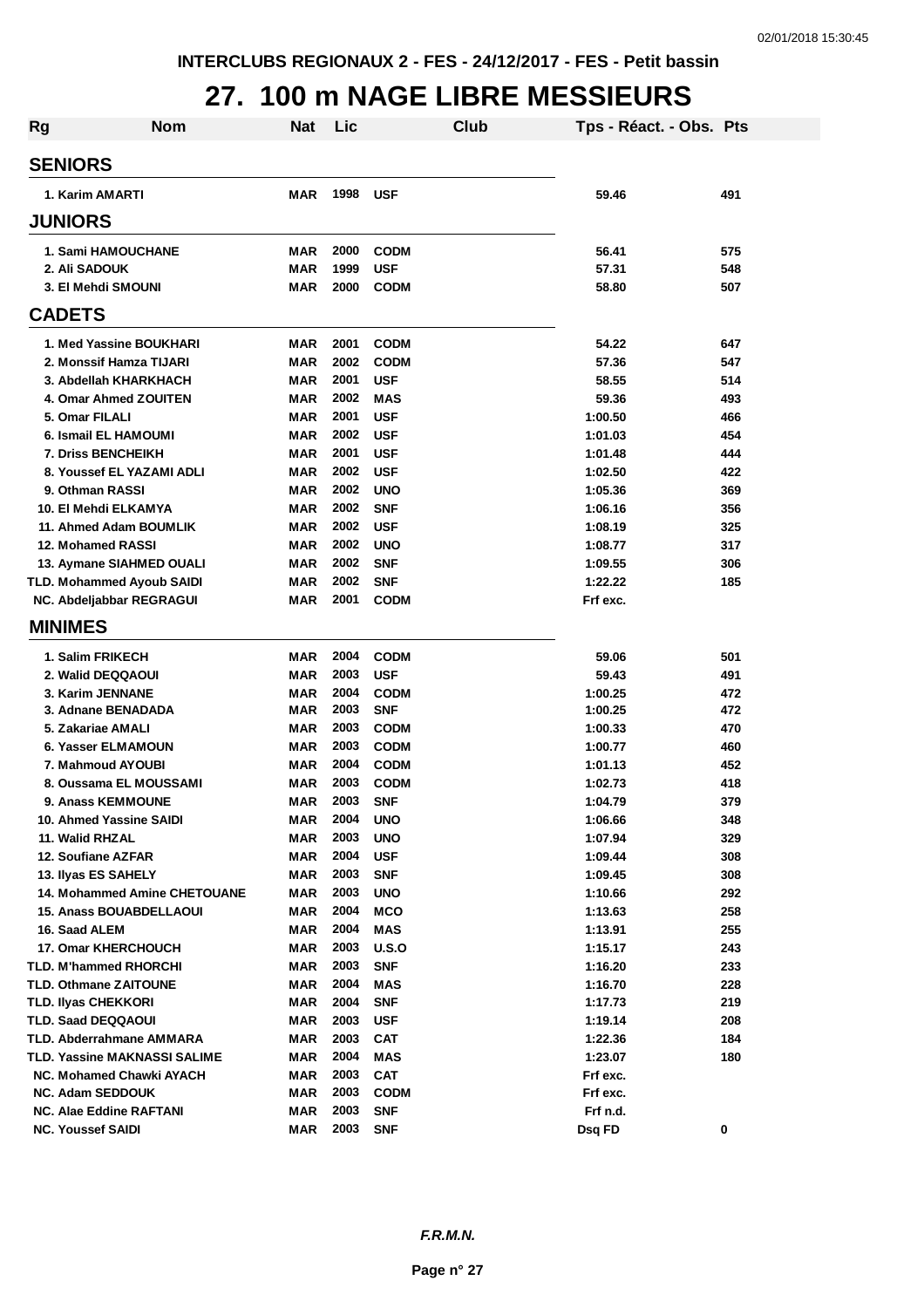## **28. 100 m NAGE LIBRE DAMES**

| Rg                          | <b>Nom</b>                         | <b>Nat</b> | Lic  | <b>Club</b> | Tps - Réact. - Obs. Pts |     |
|-----------------------------|------------------------------------|------------|------|-------------|-------------------------|-----|
|                             |                                    |            |      |             |                         |     |
| <b>JUNIORS</b>              |                                    |            |      |             |                         |     |
|                             | 1. Nada BOUZLAFA                   | <b>MAR</b> | 1999 | <b>USF</b>  | 1:16.13                 | 320 |
| <b>CADETS</b>               |                                    |            |      |             |                         |     |
|                             | 1. Ayat Errahmane BELRHITI         | <b>MAR</b> | 2002 | <b>MAS</b>  | 1:05.92                 | 492 |
|                             | 2. Salma REGRAGUI                  | <b>MAR</b> | 2002 | <b>USF</b>  | 1:09.34                 | 423 |
| <b>TLD. Yassmine FADILA</b> |                                    | <b>MAR</b> | 2002 | <b>SNF</b>  | 1:19.72                 | 278 |
| NC. Aya ADIANNA             |                                    | <b>MAR</b> | 2002 | <b>SNF</b>  | Frf exc.                |     |
| <b>MINIMES</b>              |                                    |            |      |             |                         |     |
| 1. Basma KADI               |                                    | <b>MAR</b> | 2004 | <b>CODM</b> | 1:06.65                 | 476 |
|                             | 2. Abrare BELRHITI                 | <b>MAR</b> | 2004 | <b>SNF</b>  | 1:06.95                 | 470 |
|                             | 3. Oumayma ETTALBI                 | <b>MAR</b> | 2003 | <b>CODM</b> | 1:07.41                 | 460 |
|                             | 4. Basma BOUDRAR                   | <b>MAR</b> | 2003 | <b>CODM</b> | 1:08.44                 | 440 |
|                             | 5. Maroua LAISSAOUI                | <b>MAR</b> | 2004 | <b>CODM</b> | 1:11.86                 | 380 |
|                             | 6. Douae EL MOUJARRADE             | <b>MAR</b> | 2003 | <b>SNF</b>  | 1:12.74                 | 366 |
|                             | 7. Doha TABERKANT                  | <b>MAR</b> | 2004 | <b>SNF</b>  | 1:15.31                 | 330 |
|                             | 8. Salma Rhitta ZOUITEN            | <b>MAR</b> | 2004 | <b>MAS</b>  | 1:18.28                 | 294 |
| 9. Imane KANDILI            |                                    | <b>MAR</b> | 2003 | <b>SNF</b>  | 1:18.80                 | 288 |
|                             | TLD. Lina OUDGHIRI IDRISSI HASSANI | <b>MAR</b> | 2004 | <b>SNF</b>  | 1:20.63                 | 269 |
| <b>TLD. Sanae EL HARRAD</b> |                                    | <b>MAR</b> | 2004 | <b>USF</b>  | 1:20.96                 | 266 |
| <b>TLD. Lina EL MARJANI</b> |                                    | <b>MAR</b> | 2003 | <b>USF</b>  | 1:21.28                 | 262 |
|                             | TLD. Fatima Zahra HSSINOU          | <b>MAR</b> | 2003 | <b>USF</b>  | 1:22.60                 | 250 |
| TLD. Aya FILALI             |                                    | <b>MAR</b> | 2004 | <b>MAS</b>  | 1:24.38                 | 235 |
|                             | <b>TLD. Yasmine BOUGHALEB</b>      | <b>MAR</b> | 2004 | <b>SNF</b>  | 1:26.88                 | 215 |
|                             | <b>TLD. Zoubida BENJELLOUN</b>     | <b>MAR</b> | 2003 | <b>USF</b>  | 1:28.08                 | 206 |
| <b>TLD. Chaimae LAHIA</b>   |                                    | <b>MAR</b> | 2003 | <b>USF</b>  | 1:28.42                 | 204 |
| <b>TLD. Hiba BENZINEB</b>   |                                    | <b>MAR</b> | 2004 | <b>SNF</b>  | 1:29.52                 | 196 |
| <b>NC. Malak TRICHA</b>     |                                    | <b>MAR</b> | 2004 | <b>USF</b>  | Frf n.d.                |     |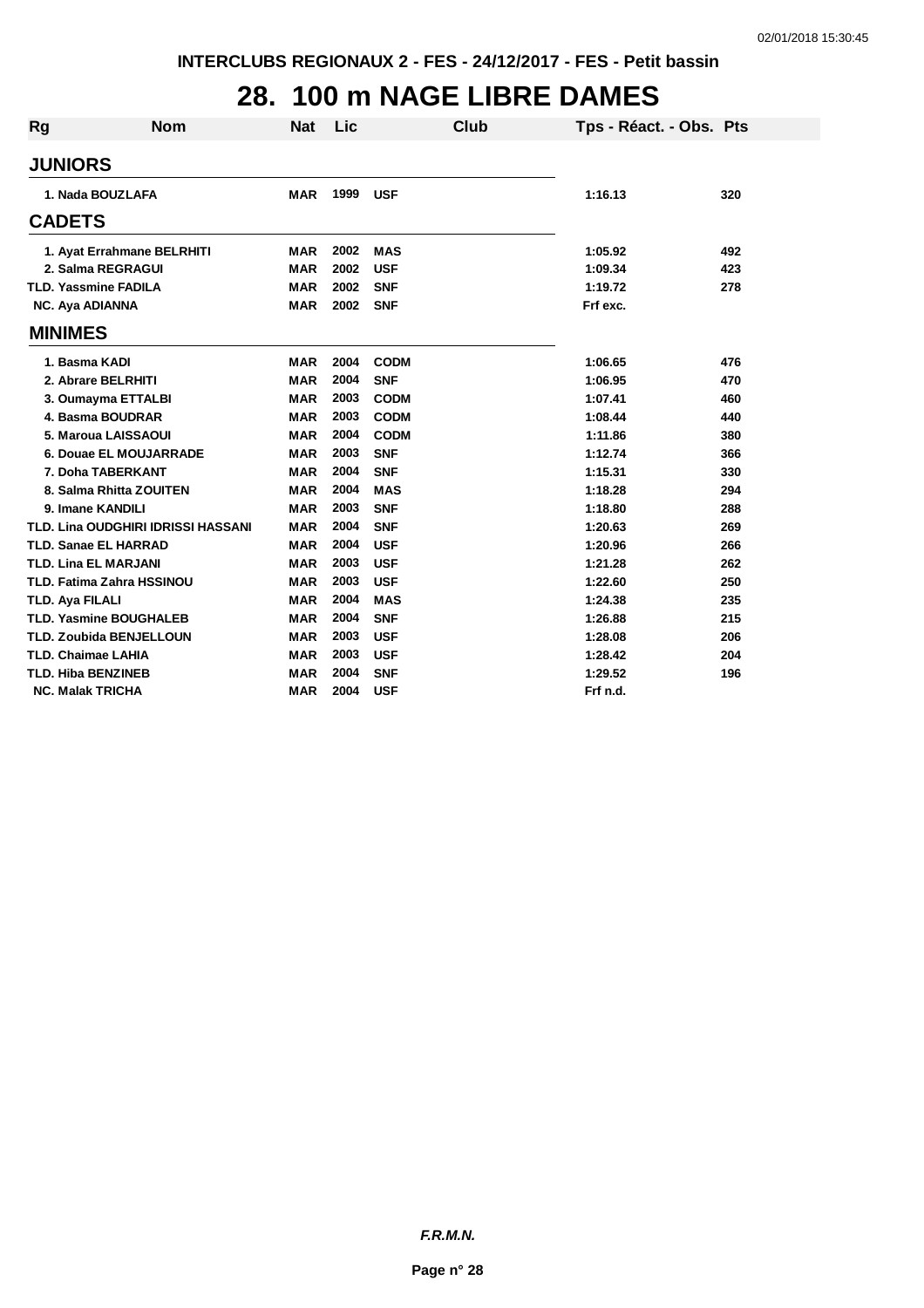## **29. 200 m BRASSE MESSIEURS**

| Rg               | <b>Nom</b>                | <b>Nat</b> | Lic. |             | Club | Tps - Réact. - Obs. Pts |     |
|------------------|---------------------------|------------|------|-------------|------|-------------------------|-----|
| <b>JUNIORS</b>   |                           |            |      |             |      |                         |     |
|                  | 1. Hamza BENNOUNA         | <b>MAR</b> | 2000 | <b>USF</b>  |      | 2:43.06                 | 472 |
| <b>CADETS</b>    |                           |            |      |             |      |                         |     |
| 1. Ilyas BOUDENE |                           | <b>MAR</b> | 2001 | <b>MAS</b>  |      | 2:47.61                 | 435 |
|                  | 2. Yassine EL OMARI       | <b>MAR</b> | 2002 | <b>MAS</b>  |      | 2:49.76                 | 418 |
|                  | 3. Youssef EL YAZAMI ADLI | <b>MAR</b> | 2002 | <b>USF</b>  |      | 3:04.52                 | 326 |
| <b>MINIMES</b>   |                           |            |      |             |      |                         |     |
|                  | 1. Ayman MEFETTAR         | <b>MAR</b> | 2003 | <b>SNF</b>  |      | 2:50.28                 | 415 |
|                  | 2. Yasser ELMAMOUN        | <b>MAR</b> | 2003 | <b>CODM</b> |      | 2:54.19                 | 387 |
|                  | 3. Abdellah ESSONNI       | <b>MAR</b> | 2004 | <b>CODM</b> |      | 2:55.79                 | 377 |
|                  | 4. Walid DEQQAOUI         | <b>MAR</b> | 2003 | <b>USF</b>  |      | 2:58.45                 | 360 |
|                  | 5. Youssef KADIRI HASSANI | <b>MAR</b> | 2003 | <b>SNF</b>  |      | 3:03.88                 | 329 |
|                  | 6. Yassir BOUKHDIMI       | <b>MAR</b> | 2003 | <b>CODM</b> |      | 3:05.34                 | 321 |
|                  | 7. Mohamed Mounib TOUATI  | <b>MAR</b> | 2003 | <b>CODM</b> |      | 3:14.98                 | 276 |
|                  | 8. Salmane DKHISSI        | <b>MAR</b> | 2004 | <b>USF</b>  |      | 3:22.70                 | 246 |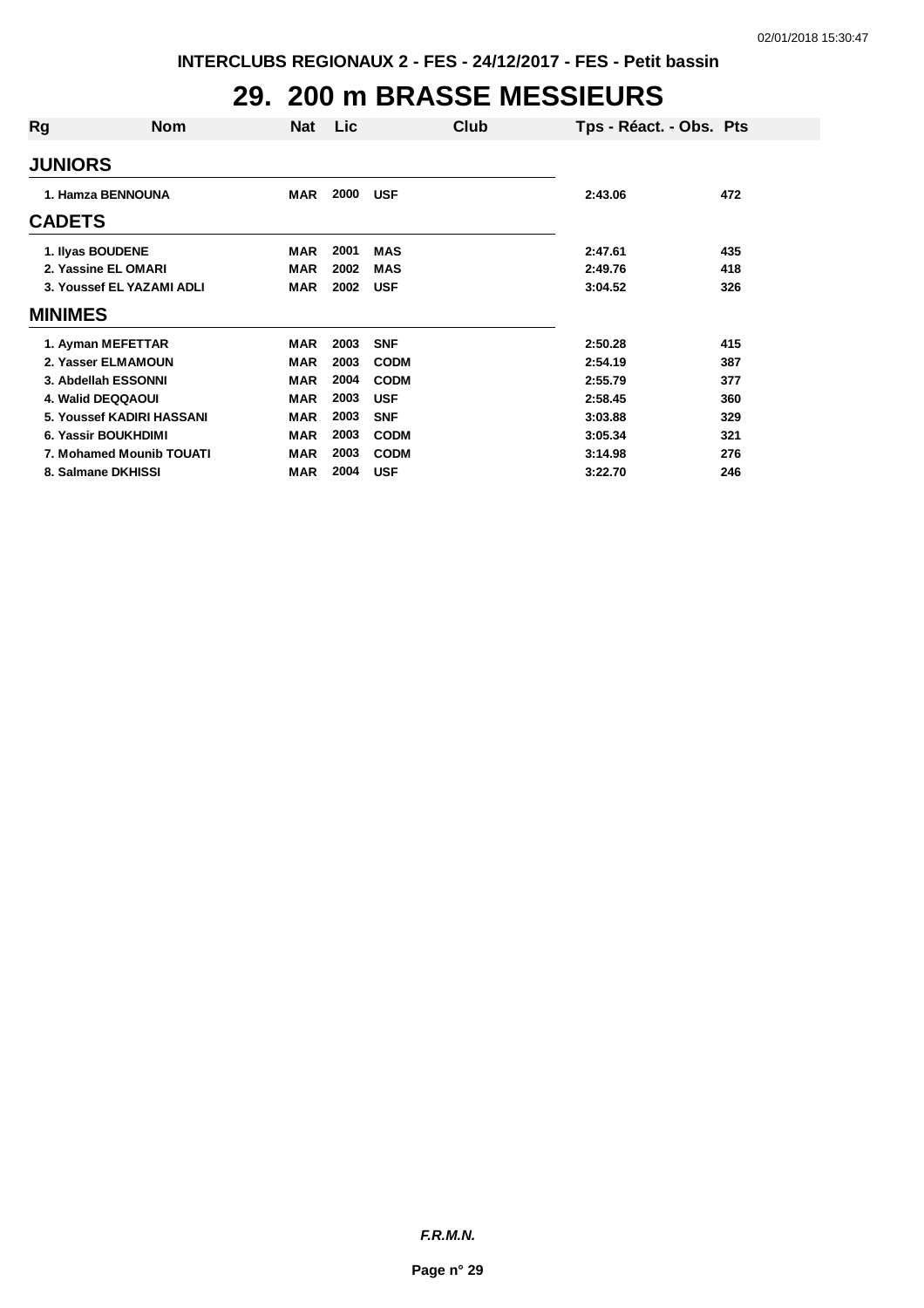## **30. 200 m BRASSE DAMES**

| Rg                         | <b>Nom</b> | <b>Nat</b> | <b>Lic</b> |             | Club | Tps - Réact. - Obs. Pts |     |
|----------------------------|------------|------------|------------|-------------|------|-------------------------|-----|
| <b>CADETS</b>              |            |            |            |             |      |                         |     |
| 1. Salma REGRAGUI          |            | <b>MAR</b> | 2002       | <b>USF</b>  |      | 3:22.12                 | 326 |
| 2. Rim BENNANI             |            | <b>MAR</b> | 2002       | <b>CODM</b> |      | 3:23.00                 | 321 |
| <b>MINIMES</b>             |            |            |            |             |      |                         |     |
| 1. Meryem AIT BENALI       |            | MAR        | 2004       | <b>CODM</b> |      | 3:03.53                 | 435 |
| 2. Basma KADI              |            | MAR        | 2004       | <b>CODM</b> |      | 3:16.50                 | 354 |
| 3. Fatima Zahra LAKTATI    |            | <b>MAR</b> | 2004       | <b>MAS</b>  |      | 3:22.56                 | 323 |
| 4. Malak LAMHITI           |            | <b>MAR</b> | 2004       | <b>SNF</b>  |      | 3:25.36                 | 310 |
| 5. Athar KHAZZAN           |            | <b>MAR</b> | 2003       | <b>CODM</b> |      | 3:27.60                 | 300 |
| 6. Zineb MIMOUNI           |            | <b>MAR</b> | 2004       | <b>UNO</b>  |      | 3:33.53                 | 276 |
| <b>TLD. Boutaina OUALI</b> |            | <b>MAR</b> | 2003       | <b>CAT</b>  |      | 3:43.80                 | 240 |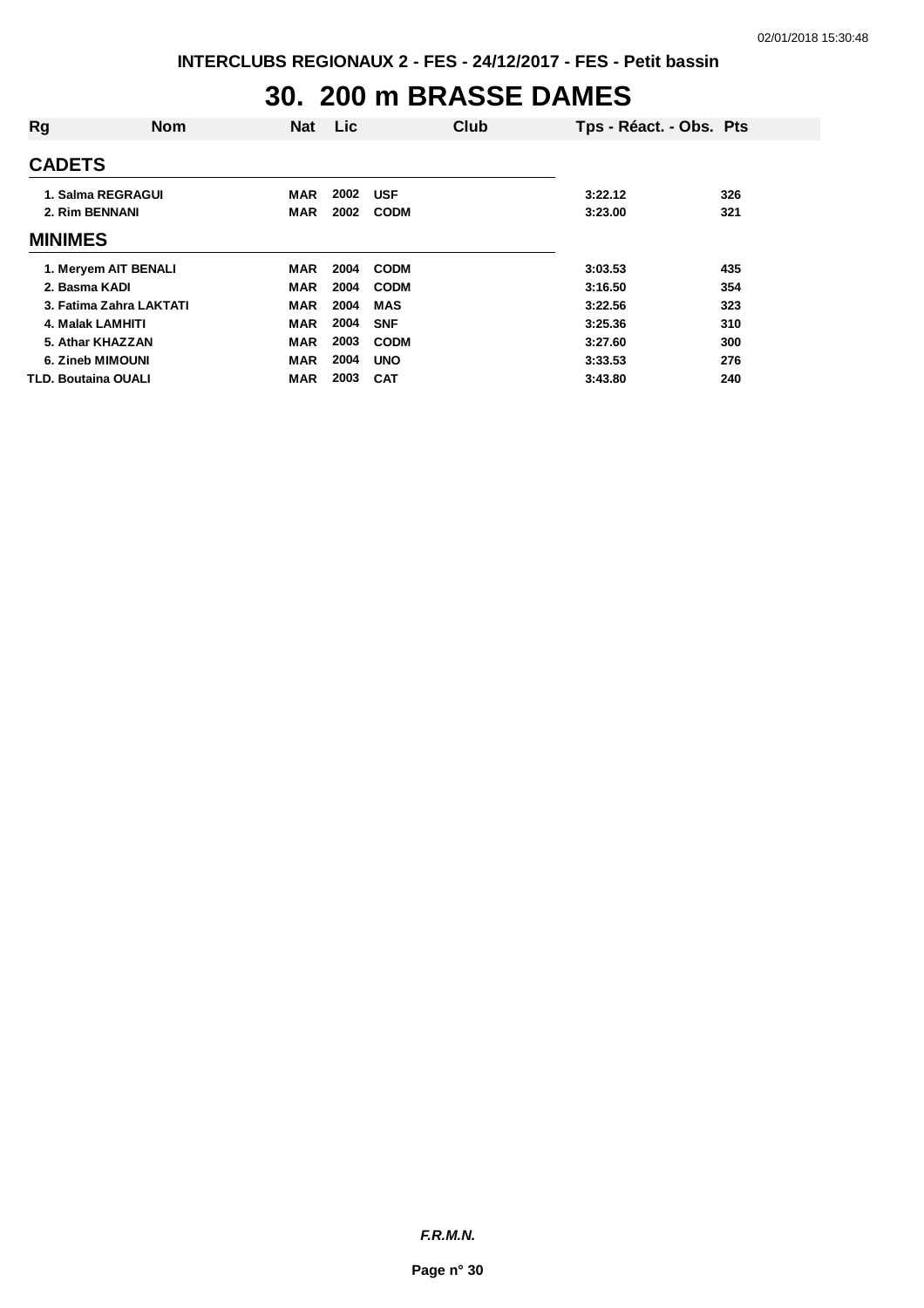## **31. 100 m DOS MESSIEURS**

| Rg | Nom                               | Nat        | Lic  |               | Club | Tps - Réact. - Obs. Pts |     |
|----|-----------------------------------|------------|------|---------------|------|-------------------------|-----|
|    | <b>SENIORS</b>                    |            |      |               |      |                         |     |
|    |                                   |            |      |               |      |                         |     |
|    | 1. Souhail HAMOUCHANE             | MAR        | 1997 | <b>CODM</b>   |      | 1:01.34                 | 607 |
|    | 2. Karim AMARTI                   | <b>MAR</b> | 1998 | <b>USF</b>    |      | 1:05.53                 | 498 |
|    | <b>JUNIORS</b>                    |            |      |               |      |                         |     |
|    | 1. El Mehdi SMOUNI                | MAR        | 2000 | <b>CODM</b>   |      | 1:04.34                 | 526 |
|    | 2. Akram Oussama ARROUD           | <b>MAR</b> | 2000 | <b>CODM</b>   |      | 1:09.25                 | 422 |
|    | 3. Sami HAMOUCHANE                | <b>MAR</b> | 2000 | <b>CODM</b>   |      | 1:11.91                 | 376 |
|    | <b>CADETS</b>                     |            |      |               |      |                         |     |
|    | 1. Omar Ahmed ZOUITEN             | MAR        | 2002 | <b>MAS</b>    |      | 1:05.33                 | 502 |
|    | 2. Omar FILALI                    | <b>MAR</b> | 2001 | <b>USF</b>    |      | 1:08.27                 | 440 |
|    | 3. Driss BENCHEIKH                | <b>MAR</b> | 2001 | <b>USF</b>    |      | 1:10.38                 | 402 |
|    | <b>4. Ismail EL HAMOUMI</b>       | <b>MAR</b> | 2002 | <b>USF</b>    |      | 1:13.73                 | 349 |
|    | 5. El Mehdi ELKAMYA               | MAR        | 2002 | <b>SNF</b>    |      | 1:19.52                 | 278 |
|    | 6. Aymane SIAHMED OUALI           | <b>MAR</b> | 2002 | <b>SNF</b>    |      | 1:19.57                 | 278 |
|    | <b>MINIMES</b>                    |            |      |               |      |                         |     |
|    | 1. Salim FRIKECH                  | <b>MAR</b> | 2004 | <b>CODM</b>   |      | 1:07.09                 | 464 |
|    | 2. Mahmoud AYOUBI                 | <b>MAR</b> | 2004 | <b>CODM</b>   |      | 1:12.31                 | 370 |
|    | 3. Mohammed MOUISSE               | <b>MAR</b> | 2004 | <b>USF</b>    |      | 1:12.41                 | 369 |
|    | 4. Adnane BENADADA                | <b>MAR</b> | 2003 | <b>SNF</b>    |      | 1:13.00                 | 360 |
|    | 5. Oussama EL MOUSSAMI            | <b>MAR</b> | 2003 | <b>CODM</b>   |      | 1:13.16                 | 357 |
|    | 6. Ayman MEFETTAR                 | <b>MAR</b> | 2003 | <b>SNF</b>    |      | 1:13.44                 | 353 |
|    | 7. Karim JENNANE                  | <b>MAR</b> | 2004 | <b>CODM</b>   |      | 1:15.00                 | 332 |
|    | 8. Walid RHZAL                    | <b>MAR</b> | 2003 | <b>UNO</b>    |      | 1:17.29                 | 303 |
|    | 9. Abdellah ESSONNI               | MAR        | 2004 | <b>CODM</b>   |      | 1:17.84                 | 297 |
|    | 10. Soufiane AZFAR                | <b>MAR</b> | 2004 | <b>USF</b>    |      | 1:18.91                 | 285 |
|    | <b>11. Anass KEMMOUNE</b>         | <b>MAR</b> | 2003 | <b>SNF</b>    |      | 1:20.47                 | 268 |
|    | 12. Mohammed Amine CHETOUANE      | <b>MAR</b> | 2003 | <b>UNO</b>    |      | 1:22.09                 | 253 |
|    | <b>13. Youssef KADIRI HASSANI</b> | <b>MAR</b> | 2003 | <b>SNF</b>    |      | 1:27.45                 | 209 |
|    | <b>14. Omar KHERCHOUCH</b>        | <b>MAR</b> | 2003 | U.S.O         |      | 1:30.78                 | 187 |
|    | <b>15. Ilyas CHEKKORI</b>         | <b>MAR</b> | 2004 | <b>SNF</b>    |      | 1:32.09                 | 179 |
|    | 16. M'hammed RHORCHI              | <b>MAR</b> | 2003 | <b>SNF</b>    |      | 1:33.75                 | 170 |
|    | 17. Saad ALEM                     | <b>MAR</b> | 2004 | <b>MAS</b>    |      | 1:34.29                 | 167 |
|    | <b>18. Othmane BEKKAL</b>         | <b>MAR</b> | 2004 | <b>MCO EN</b> |      | 1:34.91                 | 163 |
|    | <b>NC. Mohamed Chawki AYACH</b>   | <b>MAR</b> | 2003 | <b>CAT</b>    |      | Frf exc.                |     |
|    | <b>NC. Adam SEDDOUK</b>           | <b>MAR</b> | 2003 | <b>CODM</b>   |      | Frf exc.                |     |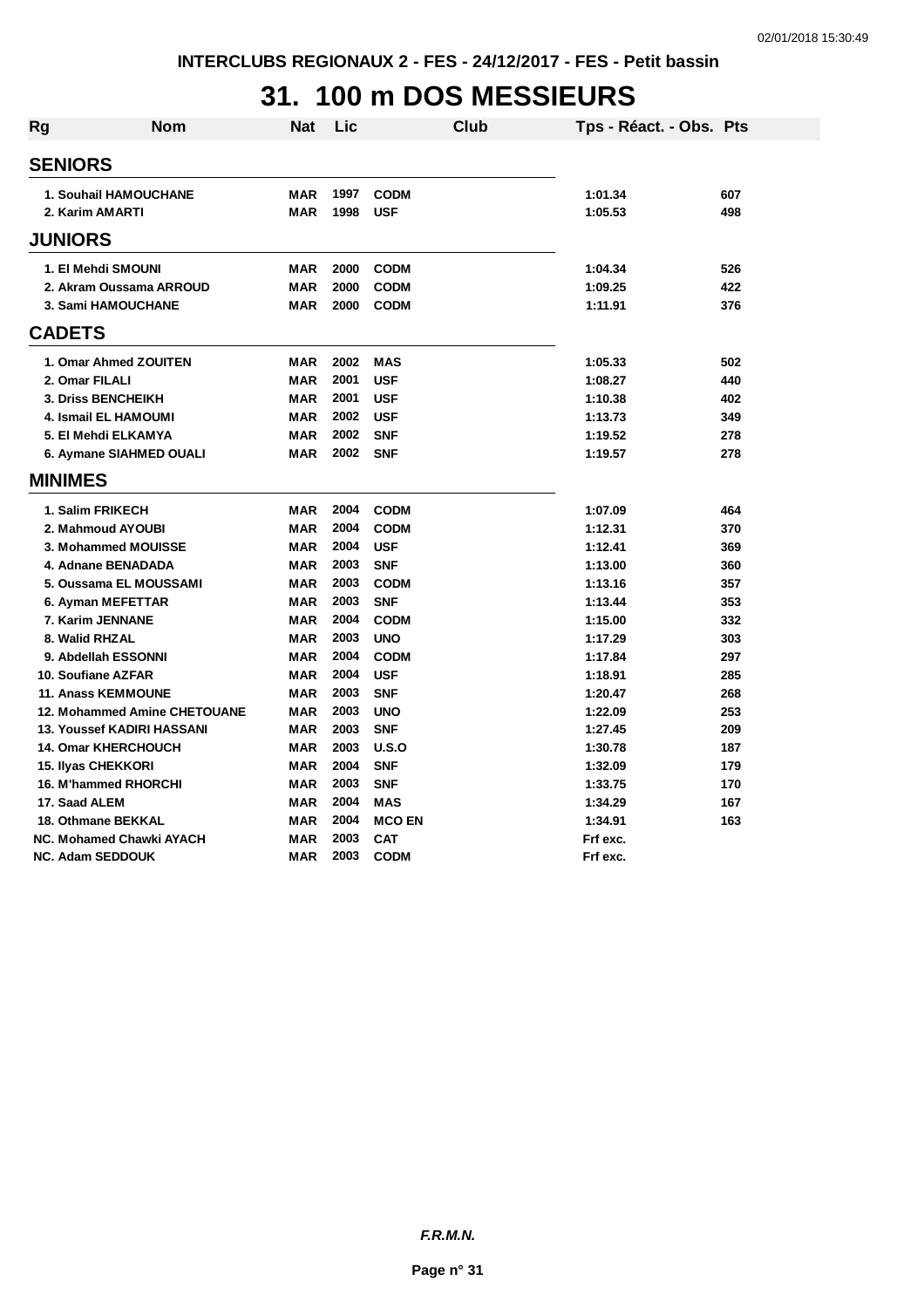# **32. 100 m DOS DAMES**

| Rg                        | <b>Nom</b>                       | <b>Nat</b> | <b>Lic</b> |             | Club | Tps - Réact. - Obs. Pts |     |
|---------------------------|----------------------------------|------------|------------|-------------|------|-------------------------|-----|
| <b>JUNIORS</b>            |                                  |            |            |             |      |                         |     |
|                           | 1. Nada BOUZLAFA                 | <b>MAR</b> | 1999       | <b>USF</b>  |      | 1:22.44                 | 350 |
| <b>CADETS</b>             |                                  |            |            |             |      |                         |     |
|                           | 1. Oumnia OUFRID                 | <b>MAR</b> | 2001       | <b>CODM</b> |      | 1:14.14                 | 481 |
| 2. Rim BENNANI            |                                  | <b>MAR</b> | 2002       | <b>CODM</b> |      | 1:18.78                 | 401 |
| <b>NC. Aya ADIANNA</b>    |                                  | <b>MAR</b> | 2002       | <b>SNF</b>  |      | Frf exc.                |     |
| <b>MINIMES</b>            |                                  |            |            |             |      |                         |     |
| 1. Hajar SABER            |                                  | <b>MAR</b> | 2003       | <b>CODM</b> |      | 1:15.84                 | 450 |
|                           | 2. Doha TABERKANT                | <b>MAR</b> | 2004       | <b>SNF</b>  |      | 1:21.22                 | 366 |
|                           | 3. Oumayma ETTALBI               | <b>MAR</b> | 2003       | <b>CODM</b> |      | 1:25.23                 | 317 |
|                           | 4. Basma BOUDRAR                 | <b>MAR</b> | 2003       | <b>CODM</b> |      | 1:26.72                 | 301 |
|                           | 5. Athar KHAZZAN                 | <b>MAR</b> | 2003       | <b>CODM</b> |      | 1:27.59                 | 292 |
|                           | 6. Fatima Zahra HSSINOU          | <b>MAR</b> | 2003       | <b>USF</b>  |      | 1:32.13                 | 251 |
|                           | 7. Lina EL MARJANI               | <b>MAR</b> | 2003       | <b>USF</b>  |      | 1:33.42                 | 240 |
|                           | 8. Salma Rhitta ZOUITEN          | <b>MAR</b> | 2004       | <b>MAS</b>  |      | 1:34.33                 | 233 |
|                           | 9. Lina OUDGHIRI IDRISSI HASSANI | <b>MAR</b> | 2004       | <b>SNF</b>  |      | 1:38.50                 | 205 |
|                           | <b>TLD. Yasmine BOUGHALEB</b>    | <b>MAR</b> | 2004       | <b>SNF</b>  |      | 1:45.19                 | 168 |
| <b>TLD. Hiba BENZINEB</b> |                                  | <b>MAR</b> | 2004       | <b>SNF</b>  |      | 1:45.19                 | 168 |

*F.R.M.N.*

**Page n° 32**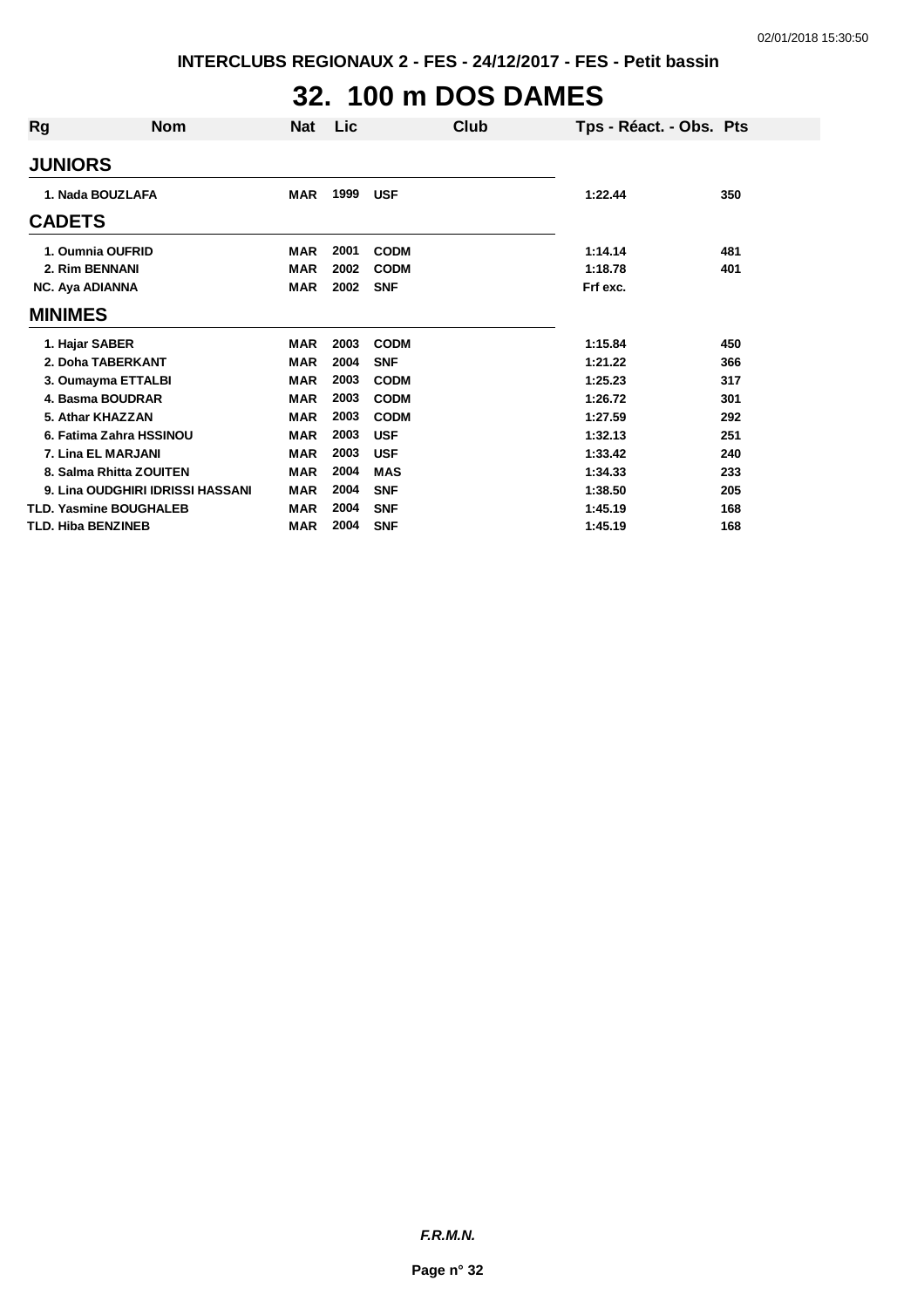#### **33. 800 m NAGE LIBRE MESSIEURS**

| Rg             | <b>Nom</b>               | <b>Nat</b> | <b>Lic</b> |             | Club | Tps - Réact. - Obs. Pts |     |
|----------------|--------------------------|------------|------------|-------------|------|-------------------------|-----|
| <b>CADETS</b>  |                          |            |            |             |      |                         |     |
|                | 1. Monssif Hamza TIJARI  | MAR        | 2002       | <b>CODM</b> |      | 9:22.55                 | 519 |
|                | 2. Ilyas BOUDENE         | <b>MAR</b> | 2001       | <b>MAS</b>  |      | 9:55.08                 | 438 |
|                | 3. Yassine EL OMARI      | <b>MAR</b> | 2002       | MAS         |      | 9:56.06                 | 436 |
|                | 4. Med Yassine BOUKHARI  | <b>MAR</b> | 2001       | <b>CODM</b> |      | 10:10.88                | 405 |
|                | NC. Abdeljabbar REGRAGUI | <b>MAR</b> | 2001       | <b>CODM</b> |      | Frf exc.                |     |
| <b>MINIMES</b> |                          |            |            |             |      |                         |     |
|                | 1. Zakariae AMALI        | <b>MAR</b> | 2003       | <b>CODM</b> |      | 10:11.41                | 404 |
|                | 2. Mohammed MOUISSE      | <b>MAR</b> | 2004       | <b>USF</b>  |      | 10:25.59                | 377 |
|                | 3. Mohamed Mounib TOUATI | <b>MAR</b> | 2003       | <b>CODM</b> |      | 10:35.70                | 359 |
|                | 4. Yassir BOUKHDIMI      | MAR        | 2003       | <b>CODM</b> |      | 10:46.48                | 342 |
|                | 5. Ahmed Yassine SAIDI   | <b>MAR</b> | 2004       | <b>UNO</b>  |      | 11:35.05                | 275 |